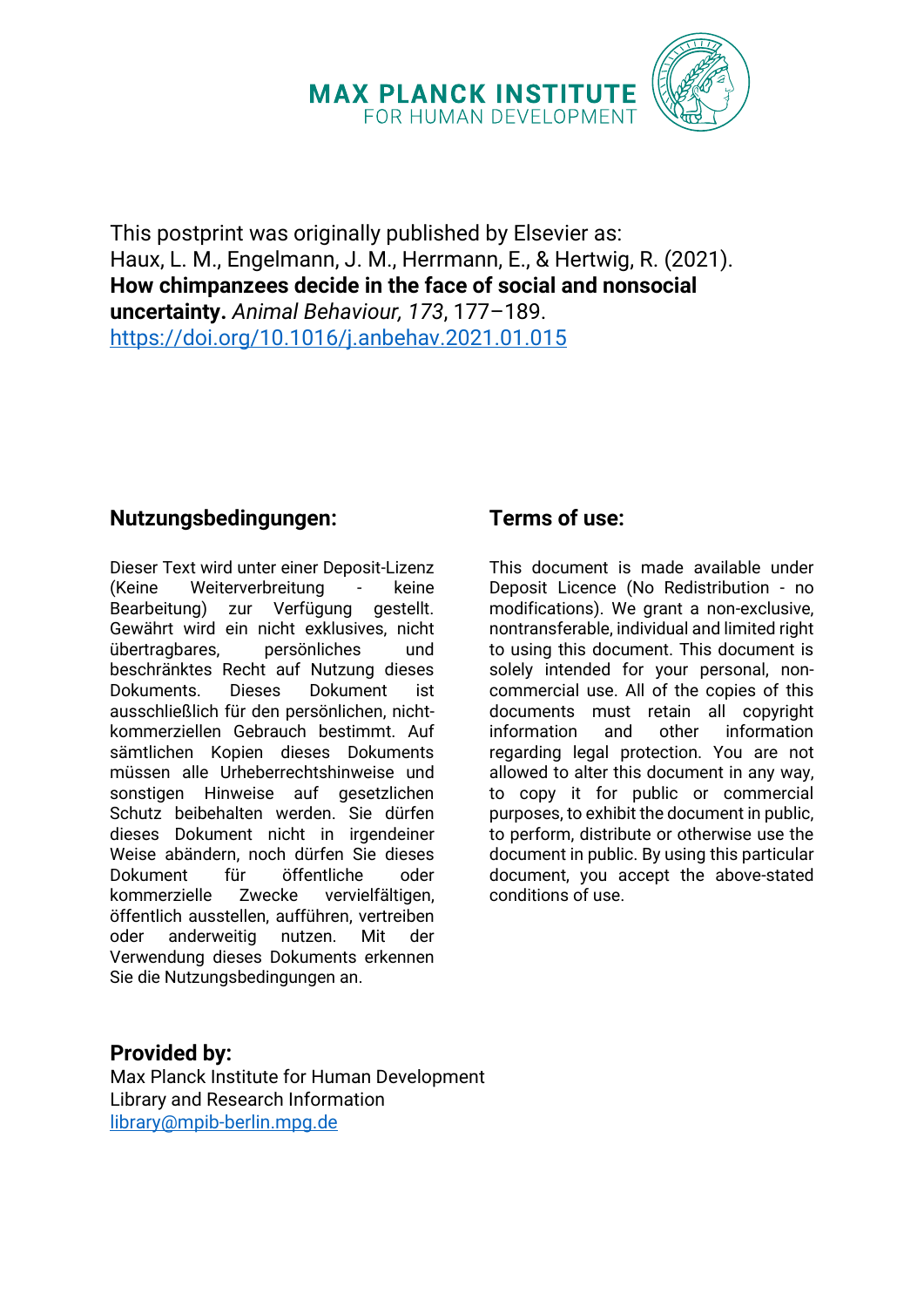| 1  | How chimpanzees decide in the face of social and nonsocial uncertainty                                                  |
|----|-------------------------------------------------------------------------------------------------------------------------|
| 2  |                                                                                                                         |
| 3  | Lou M. Haux <sup>a</sup> , Jan M. Engelmann <sup>b</sup> , Esther Herrmann <sup>c</sup> *, Ralph Hertwig <sup>a</sup> * |
| 4  |                                                                                                                         |
| 5  | a Center for Adaptive Rationality, Max Planck Institute for Human Development, Berlin, Germany                          |
| 6  | <sup>b</sup> Department of Psychology, University of California, Berkeley, United States                                |
| 7  | <sup>c</sup> Centre for Comparative and Evolutionary Psychology, Department of Psychology, University of                |
| 8  | Portsmouth, Portsmouth, United Kingdom                                                                                  |
| 9  |                                                                                                                         |
| 10 | * These authors share senior authorship                                                                                 |
| 11 |                                                                                                                         |
| 12 |                                                                                                                         |
| 13 | Accepted for publication at Animal Behaviour in October 2020                                                            |
| 14 |                                                                                                                         |
| 15 |                                                                                                                         |
| 16 |                                                                                                                         |
| 17 |                                                                                                                         |
| 18 | Correspondence:                                                                                                         |
| 19 | Lou Marie Haux                                                                                                          |
| 20 | Center for Adaptive Rationality                                                                                         |
| 21 | Max Planck Institute for Human Development                                                                              |
| 22 | Lentzeallee 94, 14195 Berlin, Germany                                                                                   |
| 23 | +49 30 82406-598                                                                                                        |
| 24 | haux@mpib-berlin.mpg.de                                                                                                 |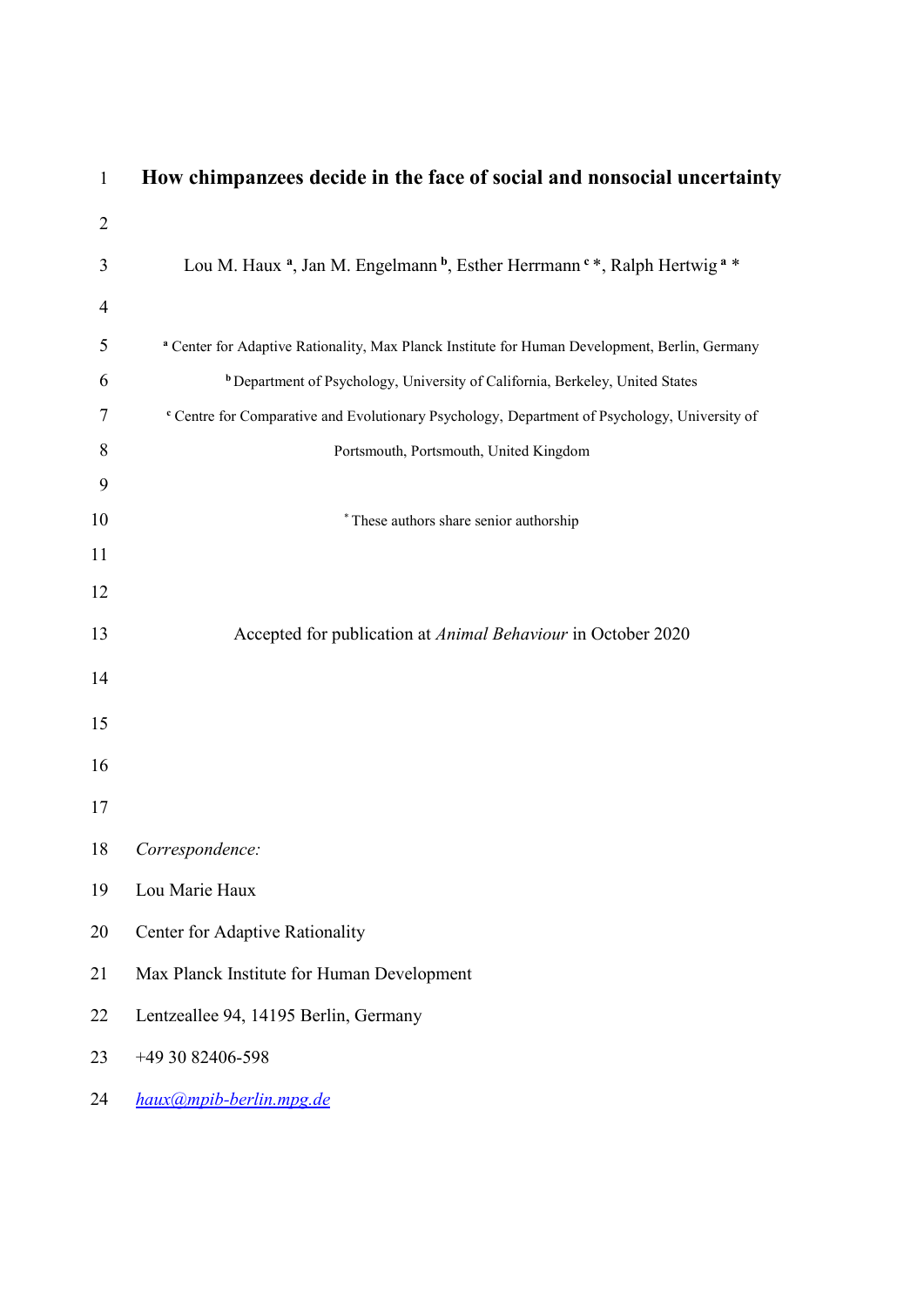### **Abstract**

 Uncertainty can arise in interactions with both social partners and nonliving objects. Previous research has shown that humans display higher aversion to uncertainty arising from social interactions than to uncertainty caused by interactions with objects such as gambling machines, and that this difference may be mediated by betrayal aversion. We investigated whether chimpanzees (*Pan troglodytes*) differentiate between social and nonsocial forms of uncertainty. Subjects participated in two studies, each involving a social and a nonsocial condition. In both studies, choosing the safe option resulted in immediate access to low-value food. Choosing the uncertain option could result in access to high- value food, but only if the partner (social condition) or a machine (nonsocial condition) proved trustworthy. In Study 1, where chimpanzees had no prior information on reciprocation rates (i.e., decided under uncertainty), chimpanzees were less likely to choose the uncertain option when they interacted with a partner than with a machine. When they did choose the uncertain option, chimpanzees also hesitated longer in the social condition. In Study 2, where chimpanzees had learned the statistical probabilities on reciprocation rates (i.e., decided under risk), they did not distinguish between social and nonsocial situations and were generally risk averse. These results suggest that chimpanzees are more averse to engaging in uncertain choices when the source of uncertainty is a conspecific than when it is a machine; when confronted with risky choices, chimpanzees show no such tendency.

**Keywords**: chimpanzees, decision making, risk, trust, uncertainty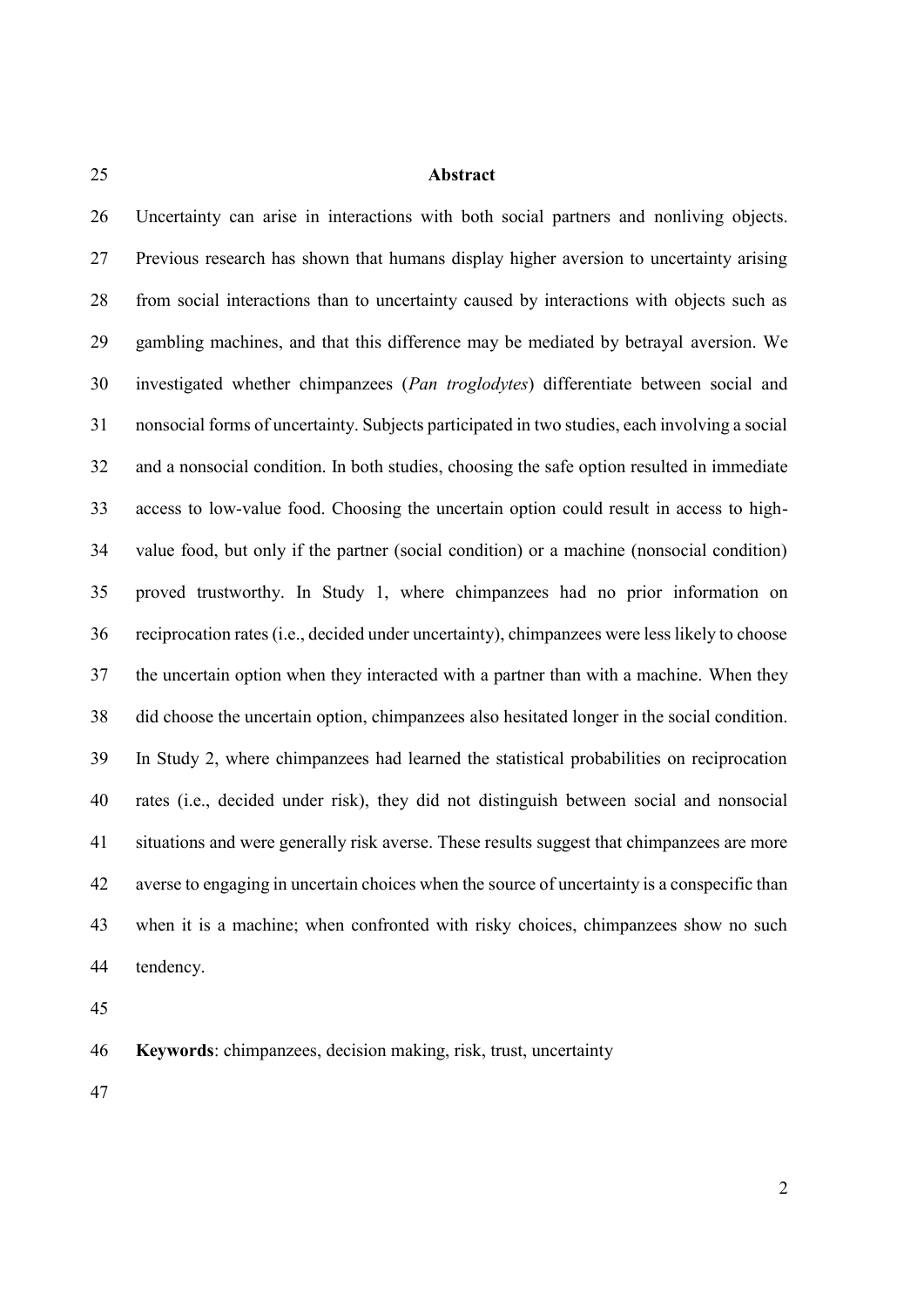In their natural habitat, chimpanzees face myriad situations that present substantial risks and require choices. Should they enter situations of conflict and engage in intergroup aggression (Wittig & Boesch, 2003)? Should they cross a potentially dangerous road (Hockings, Anderson, & Matsuzawa, 2006)? How should the risks and benefits of hunting and mating be traded off (Gilby, Eberly, Pintea, & Pusey, 2006)? With which conspecific should one tackle a problem that requires collaboration (Melis, Hare, & Tomasello, 2006)? Chimpanzees' behavioural decision making in such contexts exhibits important similarities to human decision making (Rosati, 2017; Santos & Rosati, 2015). For instance, it has been argued that chimpanzees, like humans, show systematic deviations from rational choice theory, such as framing effects (Krupenye, Rosati, & Hare, 2015; but see Kanngiesser & Woike, 2016), and endowment effects (Brosnan et al., 2007; but see Kanngiesser, Santos, Hood, & Call, 2011).

 One especially important condition for adaptive decision making is uncertainty (see Kozyreva & Hertwig, 2019). Frequently, decision makers have no or very incomplete knowledge with respect to the outcome and probability space of the consequences of their decisions and actions. Knight (1921/1964; see also Keynes, 1936/1973, 1937) distinguished the world of unmeasurable *uncertainty* from the world of measurable *risk*. Using the classic terminology of Luce and Raiffa (1957/1989), in decision making under risk, "each action leads to one of a set of possible specific outcomes, each outcome occurring with a known probability. The probabilities are assumed to be known to the decision maker" (p. 13). In contrast, the realm of decision making under uncertainty encompasses situations in which "either action or both has as its consequence a set of possible specific outcomes, but where the probabilities of these outcomes are completely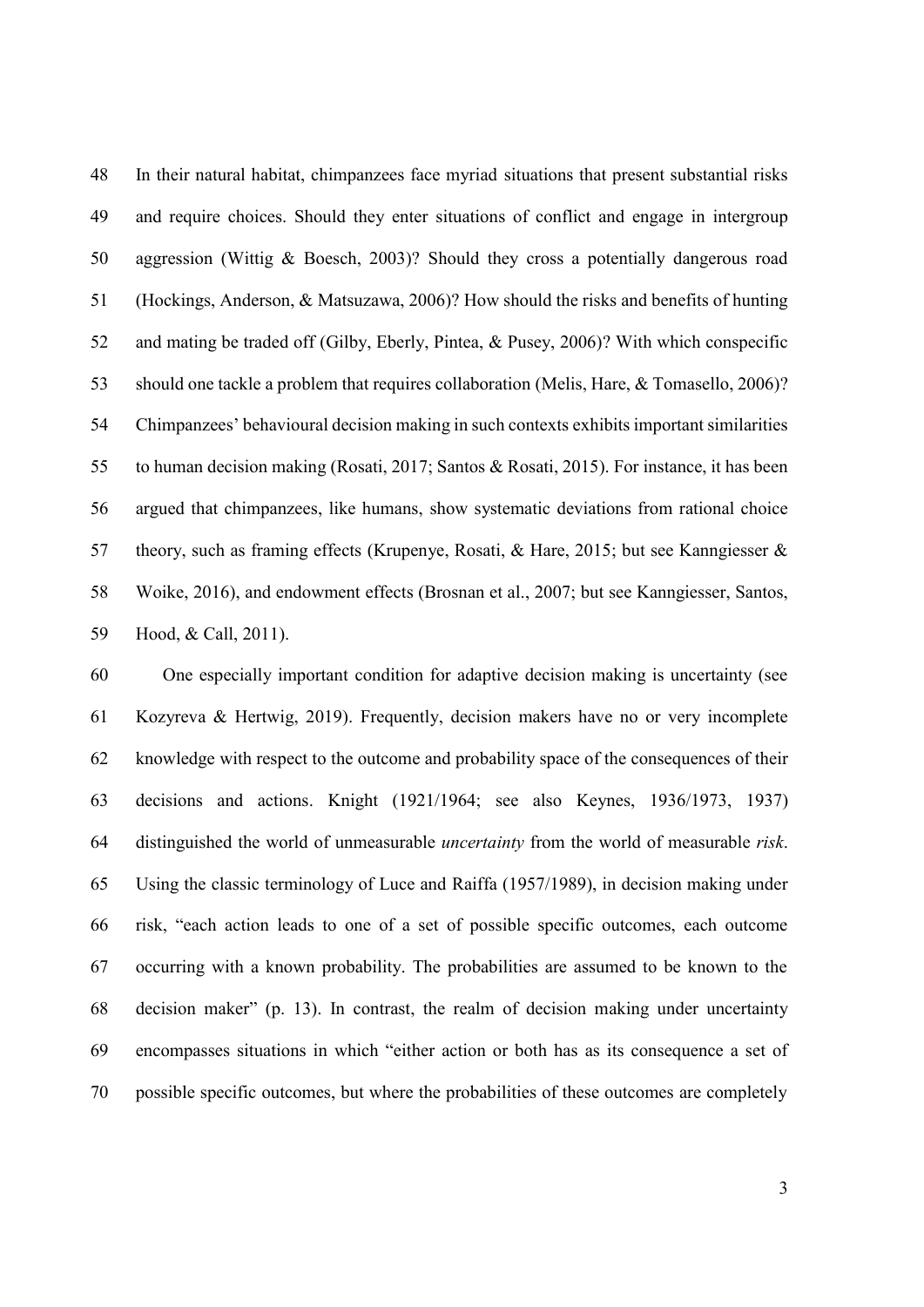unknown or are not even meaningful" (p. 13). It is worth emphasizing that in Knight's and Keynes's original notion of uncertainty, the state of the world or mind is characterized by incomplete or lack of knowledge of possible outcomes. In humans, choices under risk and uncertainty are commonly studied by giving participants a series of choices between monetary lotteries. In line with Luce and Raiffa's definition, probability information is (sometimes partly) removed under uncertainty (in economics this situation is also referred to as ambiguity; Ellsberg, 1961), whereas outcomes and probabilities are fully stated (either visually or numerically) under risk. In the latter context, participants make *decisions from description*: In choosing one option, they can rely on a priori communicated probabilities (Hertwig, Barron, Weber, & Erev, 2004). As other animals do not base their communication on symbols, all their decisions (e.g., about where to forage) are necessarily *decisions from experience* (but see Heilbronner & Hayden, 2016). When making decisions, animals may rely on subjective estimates or intuitive statistics based on past experiences (for a discussion on the description–experience gap in humans see Hau, Pleskac, & Hertwig, 2010; Hertwig, 2015; Wulff, Mergenthaler-Canseco, & Hertwig, 2018).

 In recent years, comparative researchers have begun to investigate the evolutionary pathway of decision mechanisms under uncertainty and risk by adapting economic risk paradigms for use with great apes (Rosati, 2017; Santos & Rosati, 2015). For instance, Heilbronner, Rosati, Stevens, Hare, and Hauser (2008) studied chimpanzees' and bonobos' behaviour in an economic risk-taking task. Subjects made a series of choices between a safe option that granted four pieces of food and a risky option that granted either one piece or seven pieces with equal probability. Although both options had the same expected value, chimpanzees preferred the risky option (with risk defined as outcome variance, as is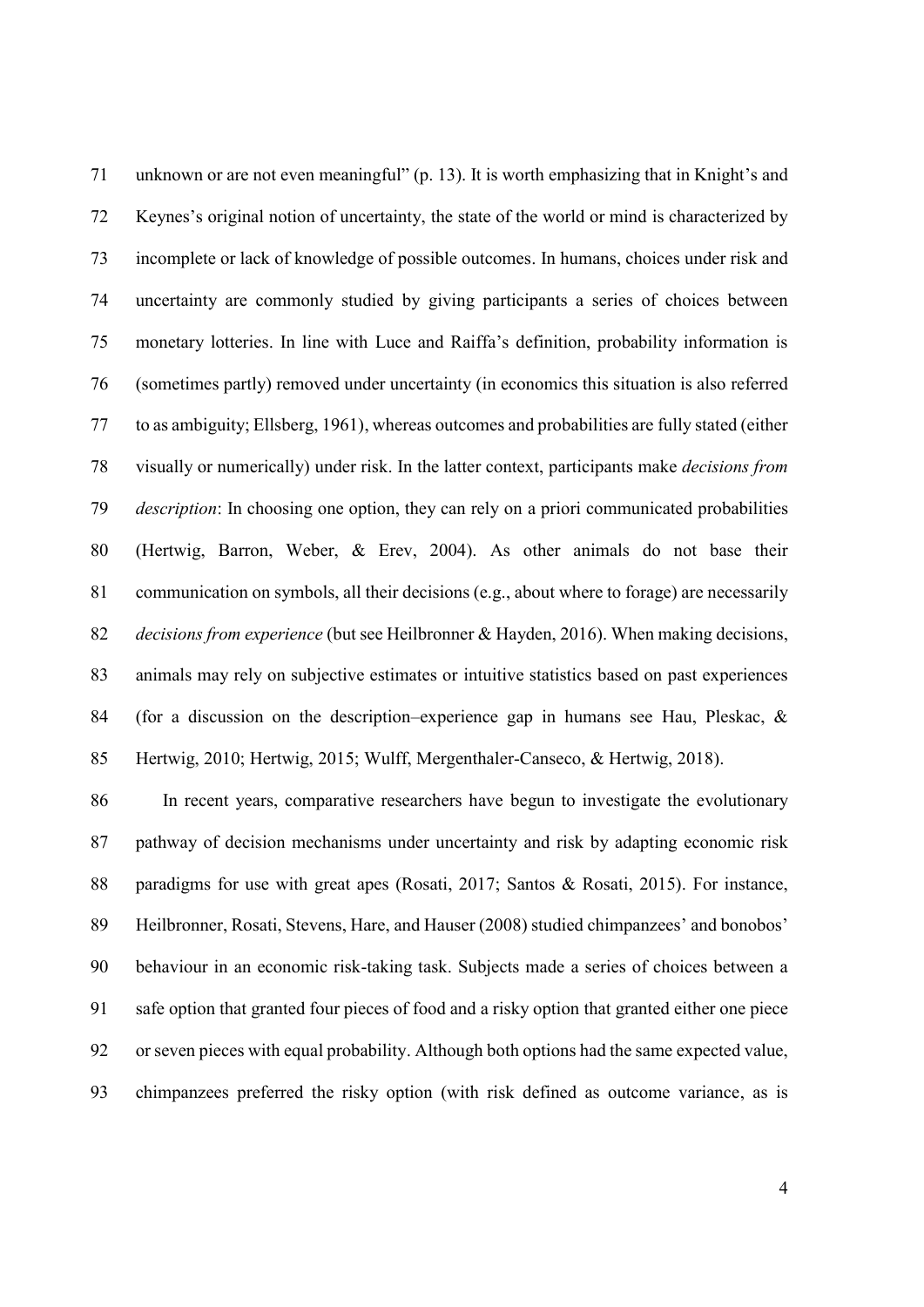common in economic choice theory). Moreover, chimpanzees were more risk-taking than bonobos. Haun, Nawroth, and Call (2011) investigated risky choices in all four great ape species: chimpanzees, bonobos, gorillas, and orangutans. Apes chose between a safe and a risky reward with varying expected values. The size of the safe reward and the number of cups under which the risky reward was potentially hidden were systematically manipulated. Findings indicated a high overall rate of choosing the risky option in all four great apes. Rosati and Hare (2010) investigated how uncertainty affects chimpanzees' and bonobos' decision strategies. In one condition, subjects chose between a safe and a risky option with known outcomes and probabilities; in another condition, subjects selected between a safe and an uncertain option with unknown probabilities and outcomes of obtaining food. Although the options' expected values in both conditions were identical, chimpanzees and bonobos chose the risky option, relative to the safe option, more often than they chose the uncertain option relative to the same option. Despite the fact that this effect diminished with time, the results suggest that great apes were sensitive to different degrees of lack of knowledge when making decisions. These findings converge in suggesting that chimpanzees are generally risk seeking and thus appear to differ in their risk attitude from humans' frequently observed risk aversion.

 The studies reviewed above share a common feature: They investigated chimpanzees' decision making under uncertainty and risk as a game against nature—that is, in the context of an interaction with the physical environment. In these studies, the human experimenter can be considered part of the physical environment, given that the experimenter draws rewards randomly, without looking and acts like a 'nonsocial' chance generator (see Eckert et al., 2018, showing that chimpanzees appear to assume random sampling by human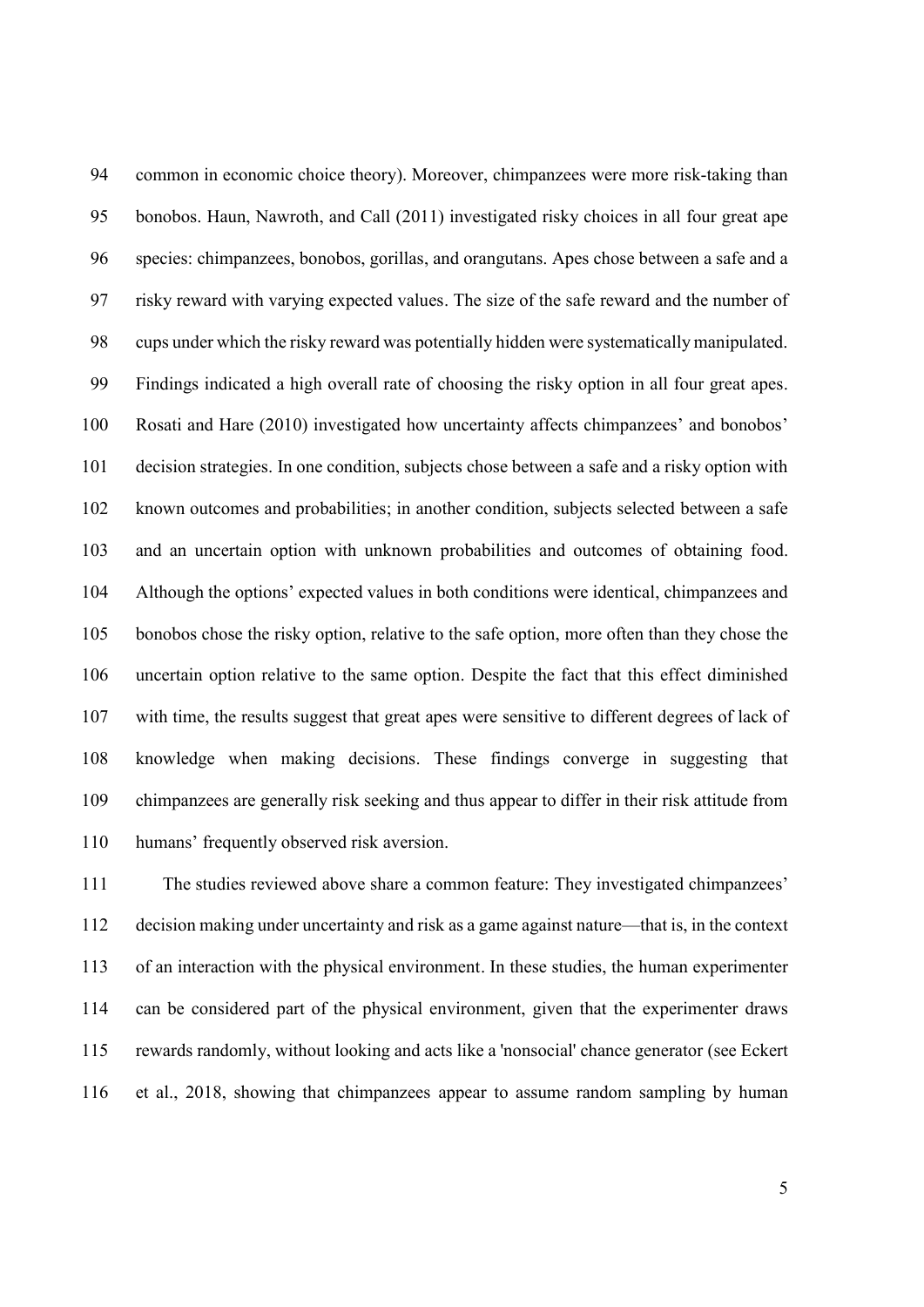experimenters—an assumption that can be altered under specific circumstances). However, individuals also make decisions under uncertainty and risk when interacting with the social environment (see also Hertwig, Hoffrage, & the ABC Research Group, 2013). Several lines of evidence suggest that humans process and view risk and uncertainty in social and nonsocial settings differently (Blount, 1995; Bohnet & Zeckhauser, 2004; Fehr, 2009; FeldmanHall & Shenhav, 2019; Li, Turmunkh, & Wakker, 2019; Rilling, King-Casas, & Sanfey, 2008). For instance, in a series of experiments, Bohnet, Greig, Herrmann, and Zeckhauser (2008) compared individuals' willingness to engage in two odds-and-payoffs situations that differed only in terms of the possible outcome: in one, the possible outcome was a function of a chance device in a dictator game and in the other, the possible outcome was a function of the trustworthiness of another player in a trust game. Results from six different cultures suggest that participants' stated minimum acceptable odds were higher for the trust game than for the risky dictator game. Humans are thus more averse to risks brought about by social partners than to risks brought about by random chance. One factor that may explain this difference is betrayal aversion (Bohnet et al., 2008; Fehr, 2009): Being duped by a social partner prompts stronger negative emotions than does being let down by a nonsocial agent (e.g., nature or a machine).

 Several primate species have been shown to be sensitive to the degree of uncertainty in situations where payoffs vary as a function of a partner's choice (for a review, see Rosati, 2017). Specifically, chimpanzees display sensitivity to social uncertainty in competitive interactions: They use their knowledge about what conspecifics can and cannot see to devise effective social-cognitive strategies in food competition situations (Hare, Call, Agnetta, & Tomasello, 2000). Similarly, many cooperative social interactions that have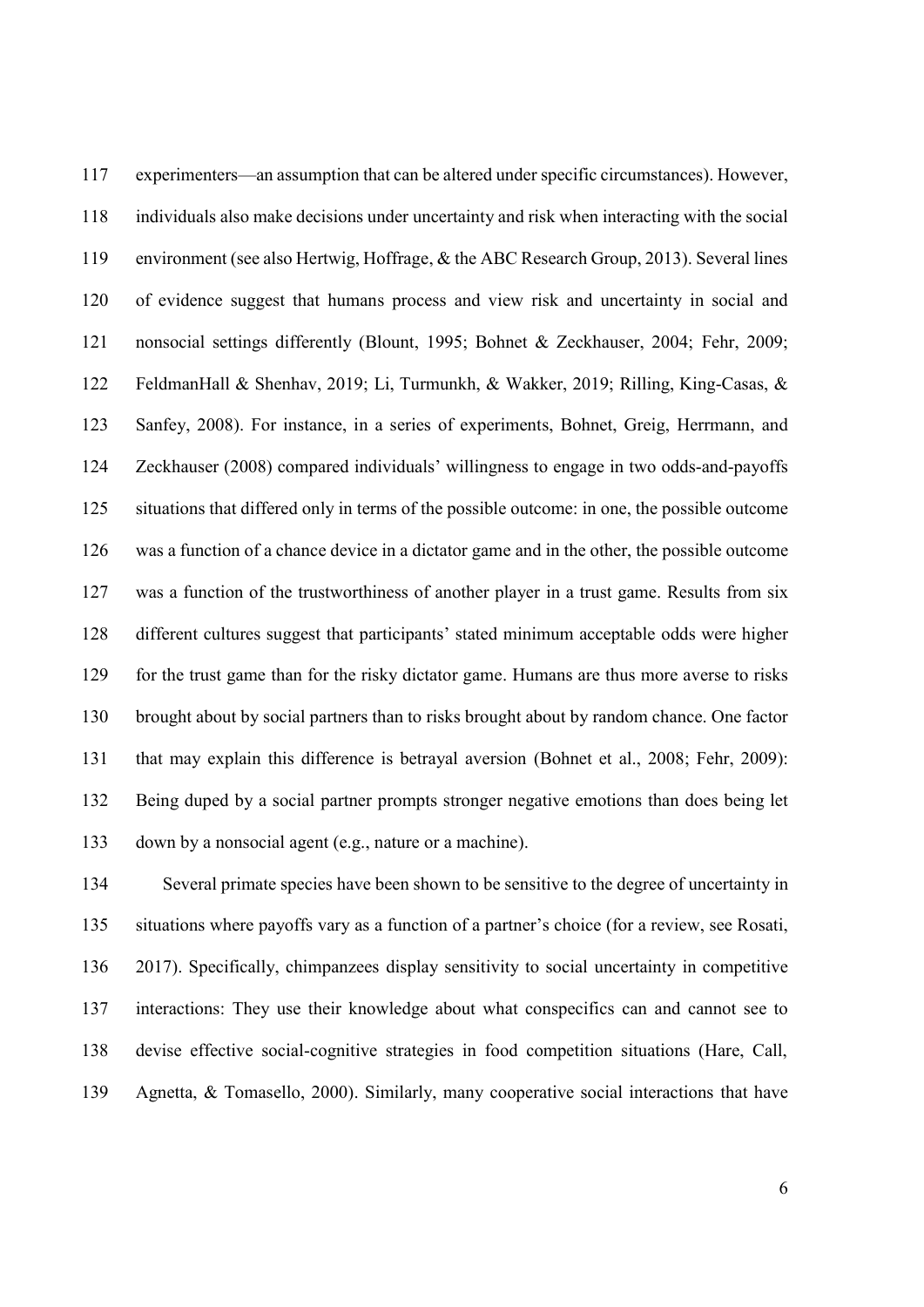been studied in chimpanzees are also characterized by a degree of uncertainty to the extent that their outcome depends on the behaviour of another individual, as in the stag hunt game (Bullinger, Wyman, Melis, & Tomasello, 2011; Duguid, Wyman, Bullinger, Herfurth- Majstorovic, & Tomasello, 2014), the ultimatum game and other negotiation games (Jensen, Call, & Tomasello, 2007a; Melis, Hare, & Tomasello, 2009), the trust game (Engelmann, Herrmann, & Tomasello, 2015; Engelmann & Herrmann, 2016) and interdependent, mutualistic scenarios (Melis, Hare, & Tomasello, 2006).

 Previous research thus suggests that chimpanzees take uncertainty about their partner's behaviour into account when making decisions in competitive and cooperative social situations. But whether chimpanzees, like humans, distinguish between social and nonsocial forms of uncertainty and risk is unclear. This question is of considerable interest as chimpanzees are highly social animals and regularly make decisions in both social and nonsocial contexts. Studying how chimpanzees respond to uncertainty and risk in social and nonsocial situations will shed more light on how—and how differently—one of humans' closest living relatives navigates these contexts. Most relevant to the current investigation is the recent study by Calcutt, Proctor, Berman, and de Waal (2019), which found that female chimpanzees are more averse to social than to nonsocial risk. However, the authors did not differentiate between chimpanzees' behaviour in uncertain situations and their behaviour in risky situations. In addition, their results are hard to interpret because it is unclear whether chimpanzees fully understood the setup and its contingencies (see Calcutt et al., 2019). We therefore conducted two studies to investigate whether chimpanzees distinguish between social and nonsocial forms of uncertainty as well as risk. To this end, we adapted a method that has previously been used with chimpanzees, the trust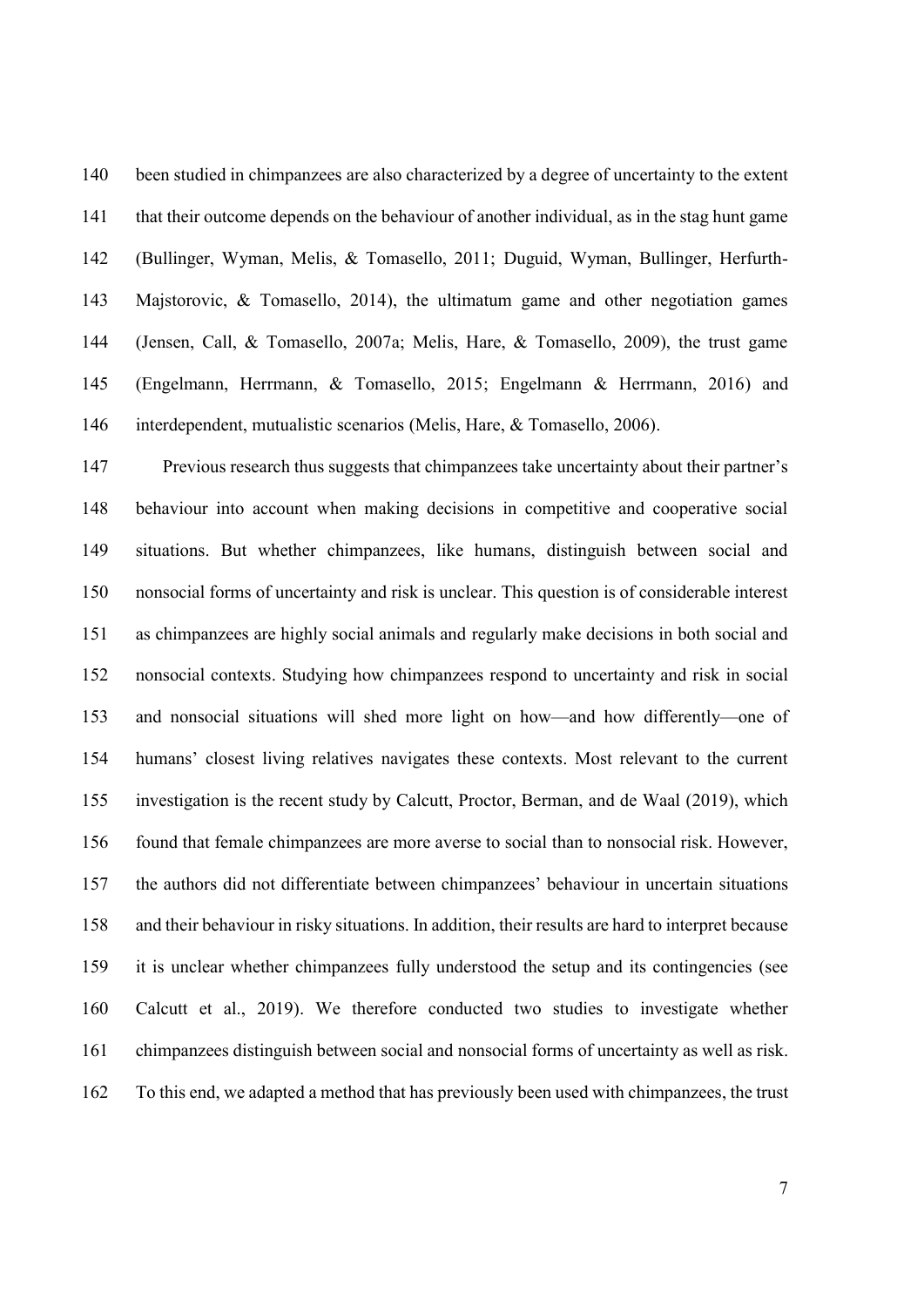game (Engelmann, Herrmann, & Tomasello, 2015; Engelmann, & Herrmann, 2016), and we took the necessary steps to confirm chimpanzees' understanding of the task. Chimpanzees were presented with a safe option, in which low-value food was reliably provided, and an uncertain (or risky) option, in which high-value food was provided only half of the time. In the social condition, the outcome of the uncertain (or risky) option ostensibly depended on a conspecific's decision to send the food back to the subject; in the nonsocial condition, it depended on a machine. In Study 1, the potential outcomes were visible to the subject, but the reciprocation rates of the partner/machine were unknown; the interaction thus involved uncertainty and provided us with a measure of chimpanzees' behaviour in uncertain contexts. In Study 2, potential outcomes were visible and probabilities were known (chimpanzees made decisions based on the statistical probabilities experienced in Study 1). The interaction thus involved risk. In Study 1, chimpanzees were exposed to the safe option and the uncertain option in separate trials; they decided to pull or not pull (go/no-go) the rope leading to that option. This allowed us to study their preferences towards both options separately and to familiarize them with the payoff probabilities associated with each option. In Study 2, chimpanzees were exposed to the safe and the risky option simultaneously and decided between the two options.

 For Study 1, we predicted that chimpanzees pull the uncertain option less often in the social than in the nonsocial condition (P1). This is based on findings demonstrating that in decisions under uncertainty, humans are more averse to social than to nonsocial settings (Bohnet et al., 2008; Fehr, 2009). Furthermore, we predicted that chimpanzees' decision to pull the uncertain option takes longer in the social condition, that is, they hesitate longer than in the nonsocial condition (P2). This prediction is based on findings showing that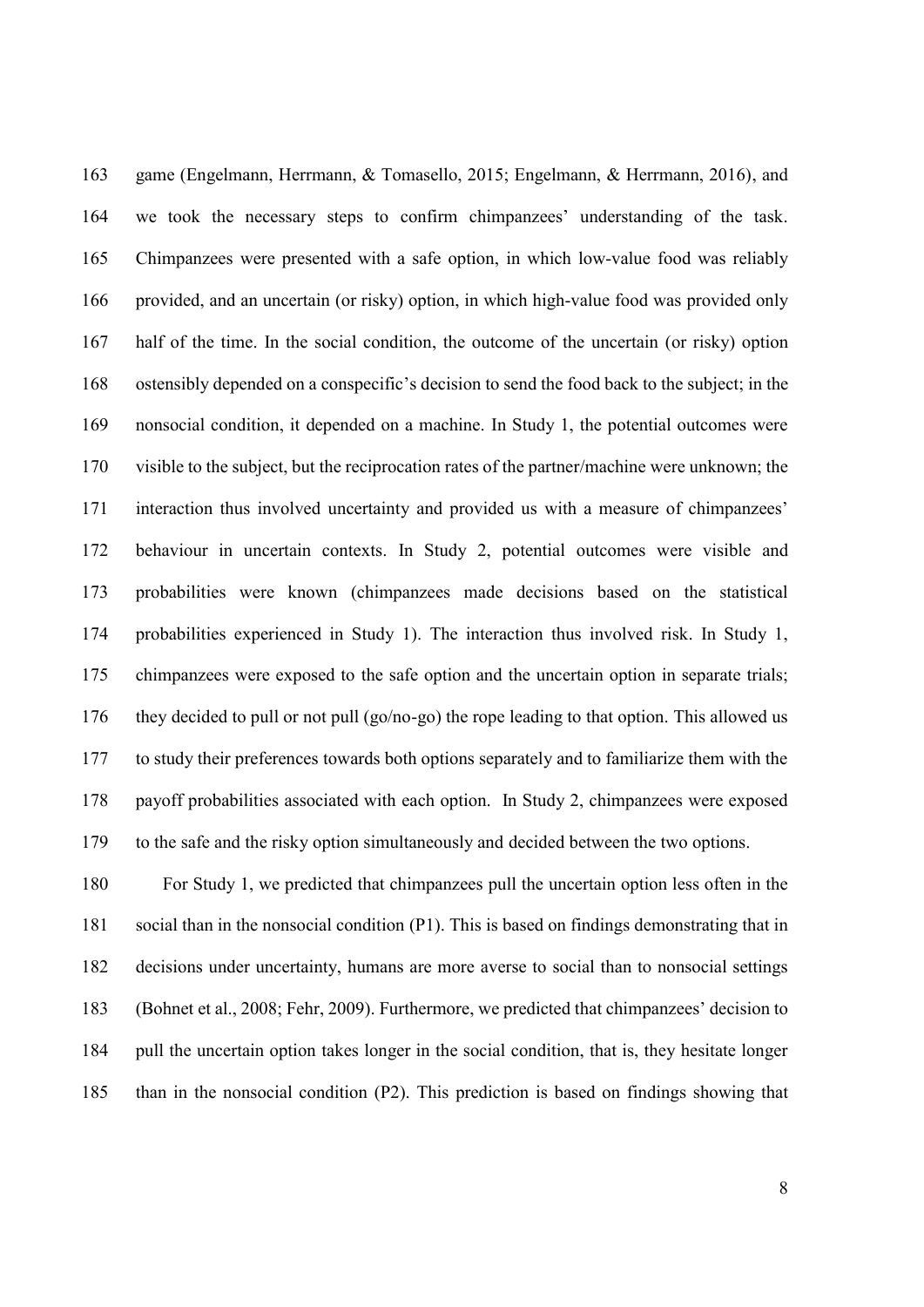under uncertainty an increase in response latency is a proxy of cognitive conflict in nonhuman animals (Call, 2012). We predicted that the cognitive conflict is greater in uncertain social compared to uncertain nonsocial situations (based on P1). Additionally, we predicted that chimpanzees show more negative emotional reactions to the uncertain option in the social condition than in the nonsocial condition (P3). This prediction is based on findings suggesting that humans exhibit betrayal aversion in uncertain social situations (Bohnet et al., 2008; Fehr, 2009). In nonhuman animals, affective responses are often accompanied by changes in arousal level, as indicated by behavioural responses (see Baker & Aureli, 1997; Call, 2012; Jensen, Call, & Tomasello, 2007b; Rosati & Hare, 2013).

 For Study 2, we predicted that chimpanzees are more averse to choosing the risky option in the social condition than in the nonsocial condition (P4). This prediction is based on the finding that humans (Bohnet et al., 2008) and female chimpanzees are more averse to social than to nonsocial risk (Calcutt et al., 2019). We also investigated whether subjects' sex, age, and hierarchy position are possible predictors for chimpanzees' risk-taking behaviour (P5). We refrained from stating a prediction as it is an open question whether these properties of individuals, like in humans, influence risk-taking behaviour in chimpanzees. Finally, we were interested in whether subjects' choice of the risky option depended on whether the risky choice in the previous trial led to a reward (P6). Existing results on this possible contingency have been mixed (see Calcutt et al., 2019; Melis et al., 2006; Rosati & Hare, 2013).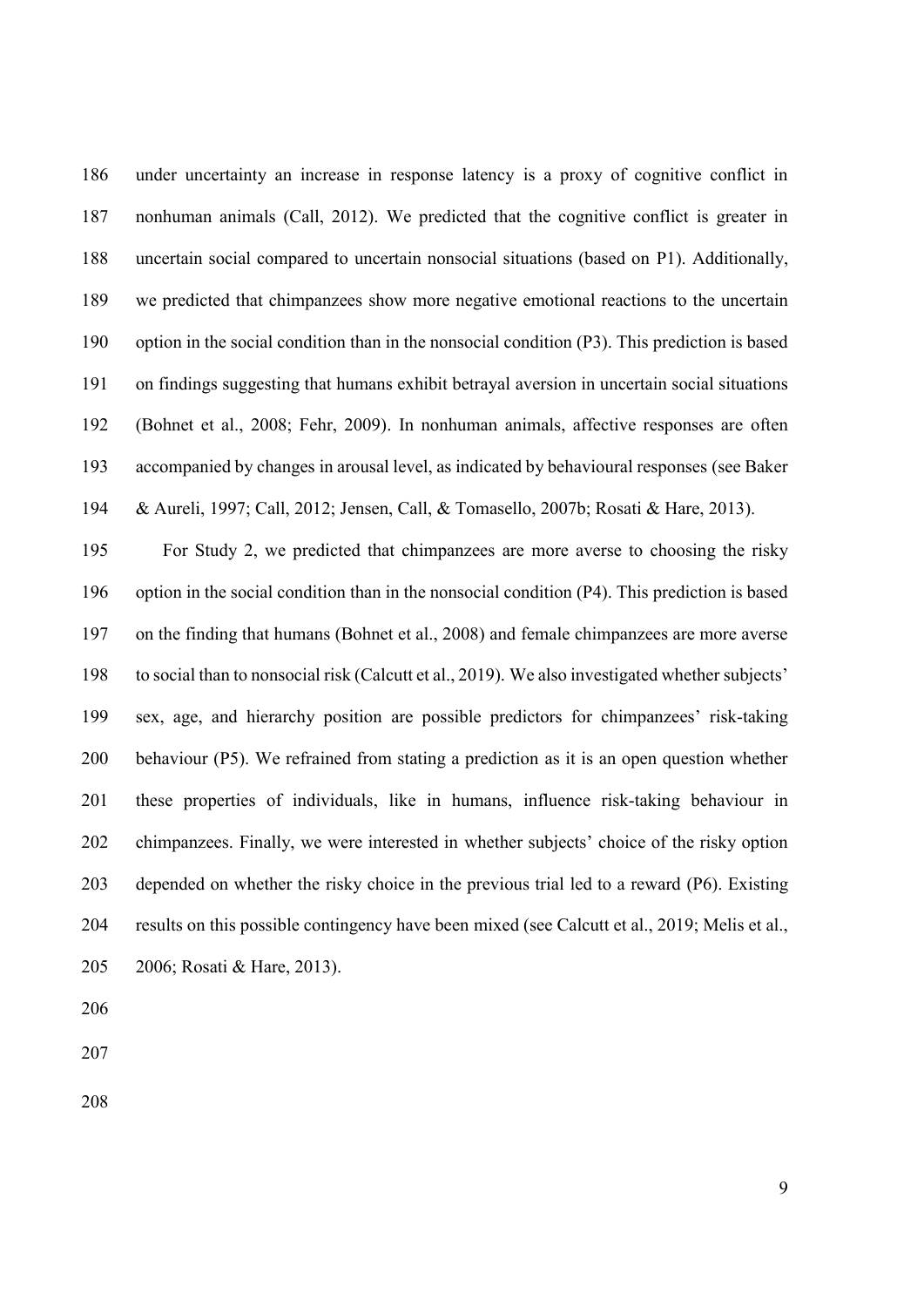### **METHODS**

### *Participants*

 Thirteen chimpanzees (eight females) ranging in age from 11 to 30 years (*M* = 23 years) participated in the two studies. Each subject was paired with a neutral partner (see the Supplementary Material, SM, for details on how we determined neutral partners). One additional male chimpanzee did not pass the apparatus understanding test and therefore acted solely as a partner. Four of the subjects (two females) acted as partners after participating in the studies themselves. For more information on subjects and their partners, see Table A1 of the SM.

*Ethical Note*

 Chimpanzees had access to a large outdoor enclosure during the day and received regular daily feedings, daily enrichment sessions, and water ad libitum. Subjects participated in the studies voluntarily and were never deprived of food or water. The research was noninvasive and carried out in accordance with the guidelines of the Pan African Sanctuary Alliance and the regulations of Sweetwaters Chimpanzee Sanctuary.

 Most of the apes at Sweetwaters Chimpanzee Sanctuary were born in the wild and 225 came to the sanctuary after being confiscated at an early age  $(\sim 2-3$  years old) as a result of the trade in apes for pets and bushmeat. Once the apes arrived at the sanctuary, they were raised by humans together with peers until they were old enough to join a mixed-age social group. Sweetwaters Chimpanzee Sanctuary hosts two groups of chimpanzees (17 229 individuals in group one, 10 females and 7 males, all between 4 and 31 years of age and 22 individuals in the second group, 10 females and 12 males, all between 1 and 39 years of age). From group 1, thirteen chimpanzees participated in the two studies.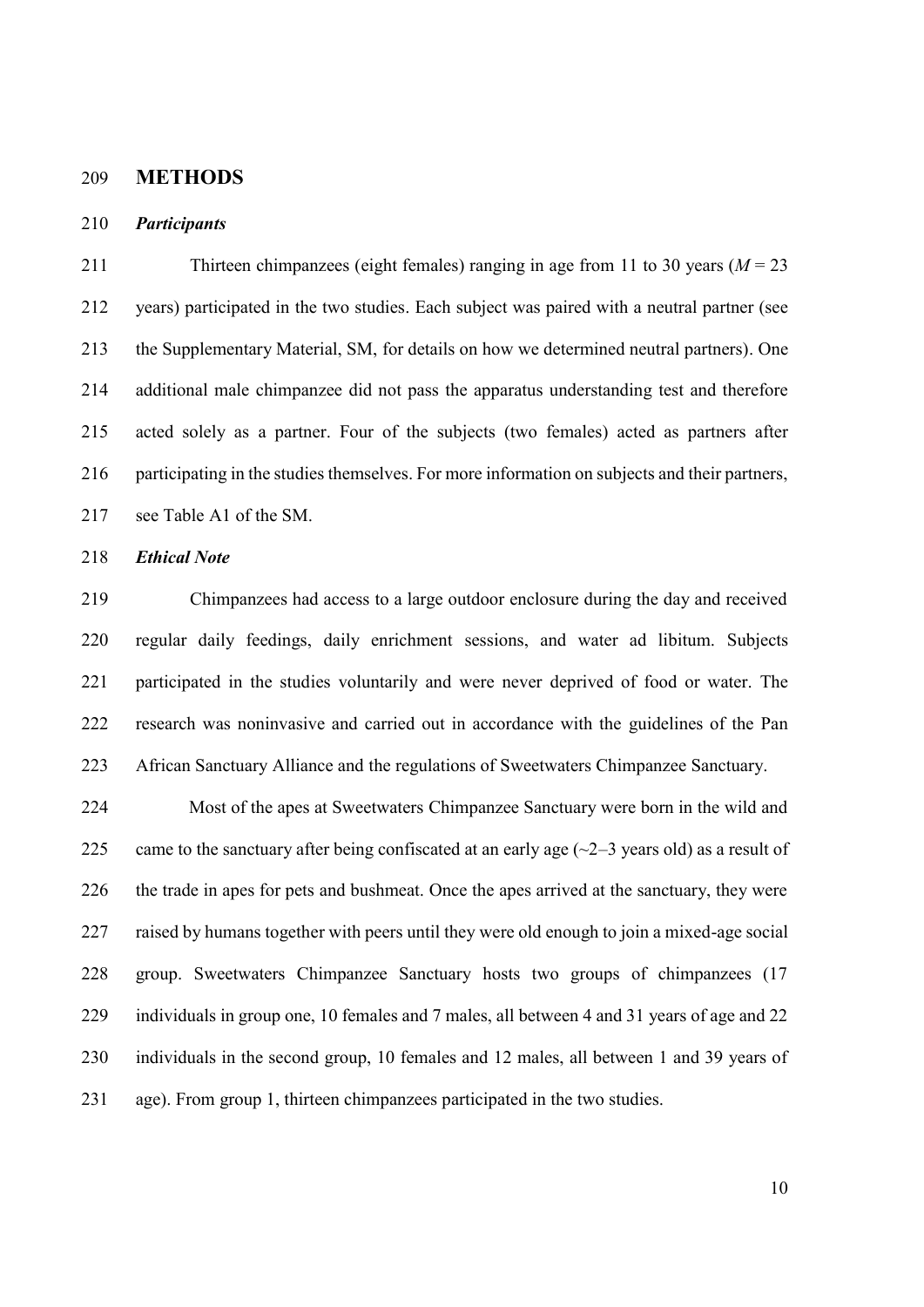All chimpanzees live in social groups. During the day chimpanzees have access to large tracts of outdoor enclosures, including trees, bushes, and climbing structures (group 1: 29.09 hectares; group 2: 35.31 hectares). In the evening, all individuals return from the outdoor enclosures and stay in indoor enclosures overnight. Subjects are tested in familiar rooms in their indoor enclosures and are never deprived of food or water for any reason; they are fed a combination of fruits, vegetables, and other species-appropriate foods three times daily.

 The full procedure of the study was approved by the local ethics committee at the Sanctuary (board members and veterinarian), the Kenya Wildlife Service, and the National Council for Science and Technology, Kenya. A research permit was issued by the National Council for Science and Technology, Kenya (NACOSTI/P/19/7557/27803; NACOSTI/P/18/24055/20857).

 All testing was strictly voluntary. During testing a subject could indicate their wish to stop participating at any time (e.g., by leaving the test area and/or sitting by the door). All chimpanzees were highly motivated to participate.

*Materials*

 The same apparatuses (see Figure 1) were used for both studies. The safe option consisted of a small vehicle loaded with low-value food (one piece of banana) on an 80 cm long track. Pulling the rope for the safe option resulted in direct access to the food reward. The uncertain/risky option consisted of a small vehicle loaded with high-value food (two 252 pieces of banana and  $\frac{1}{4}$  apple) on a 300 cm track. Pulling the rope for the uncertain/risky option resulted in the vehicle moving along the track to a partner (social condition) or a machine (nonsocial condition).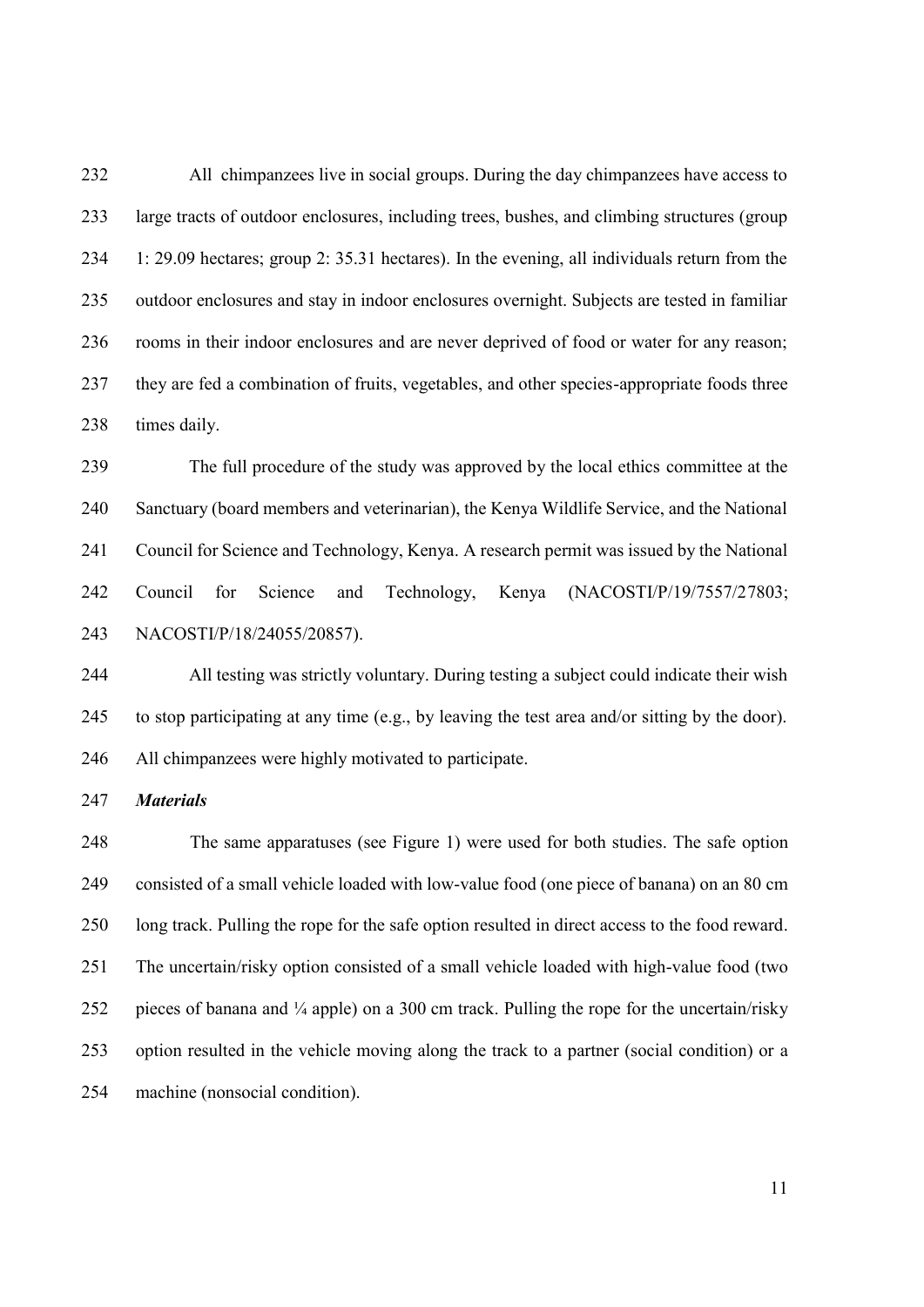



 **Figure 1.** Experimental setup. Nonsocial condition (left) and social condition (right). The subject is depicted on the left and the machine (or partner) on the right side of the apparatus. The safe rope is on the left side of the subject and the uncertain/risky rope on the right side. In Study 1 (decision making under uncertainty), 260 only one of the two ropes was present at a time. In Study 2 (decision making under risk), both ropes were 261 present and subjects could choose between the two options.

### *Design*

 In a within-subjects design, subjects participated in two studies: decision making under uncertainty (Study 1) and decision making under risk (Study 2). Both studies comprised two conditions: a social condition and a nonsocial condition. Half of the subjects were first presented with both social conditions (Study 1 followed by Study 2), followed by both nonsocial conditions (Study 1 followed by Study 2); the other half were first presented with both nonsocial conditions, followed by both social conditions. Each chimpanzee had the same partner in both studies and conditions. Subjects participated in one test session per day.

 Study 1, decision making under uncertainty, consisted of 48 decision-making trials per condition (24 safe trials; 24 uncertain trials), presented across four sessions. Each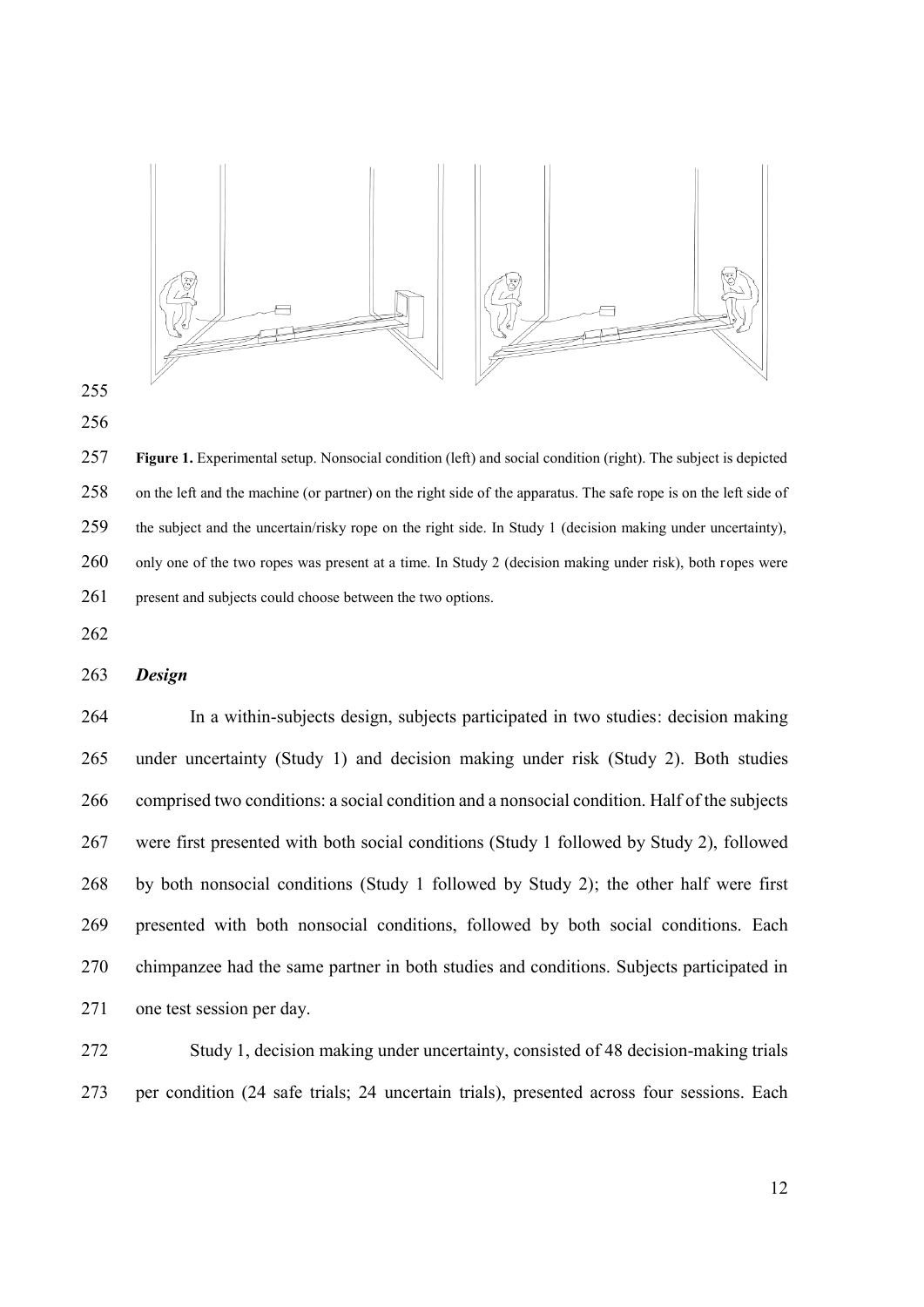session consisted of six safe trials (i.e., only the safe option was present) and six uncertain trials (i.e., only the uncertain option was present). The safe option guaranteed immediate access to low-value food (100% rewarded); the uncertain option gave access to high-value food, but only 50% of the time. Throughout Study 1, chimpanzees experienced the relative frequencies (probabilities) and outcomes of the respective options. Our use of 24 trials per 279 option was based on reported learning effects of relative frequencies in apes (see Rosati  $\&$  Hare, 2010). Study 2, decision making under risk, consisted of 24 decision-making trials per condition, presented across four sessions. In all trials, both the safe and the risky option were available. Prior to each test session in Study 2, chimpanzees received four reminder trials to remind them of the outcomes and probabilities of each option: two safe trials resulting in immediate access to low-value food and two uncertain trials with a 50% chance of obtaining high-value food.

#### *Familiarization Phase*

 All subjects first completed a food preference test. They were then introduced to the experimental setup and their understanding of the apparatus was tested. Those subjects who passed the apparatus understanding test participated in the two studies.

 *Food preference.* Each subject completed a food preference test comprising two consecutive sessions of 10 trials each. Subjects chose between two food options: one the same as the safe option (one piece of banana) and the other the same as the uncertain/risky 293 option (two pieces of banana and  $\frac{1}{4}$  apple). For each trial, food pieces were placed on two dishes on a sliding platform behind an occluder. The occluder was then removed and the sliding platform was pushed toward the subject. The subject selected one of the two food options and received the selected food. The nonselected option was removed and placed in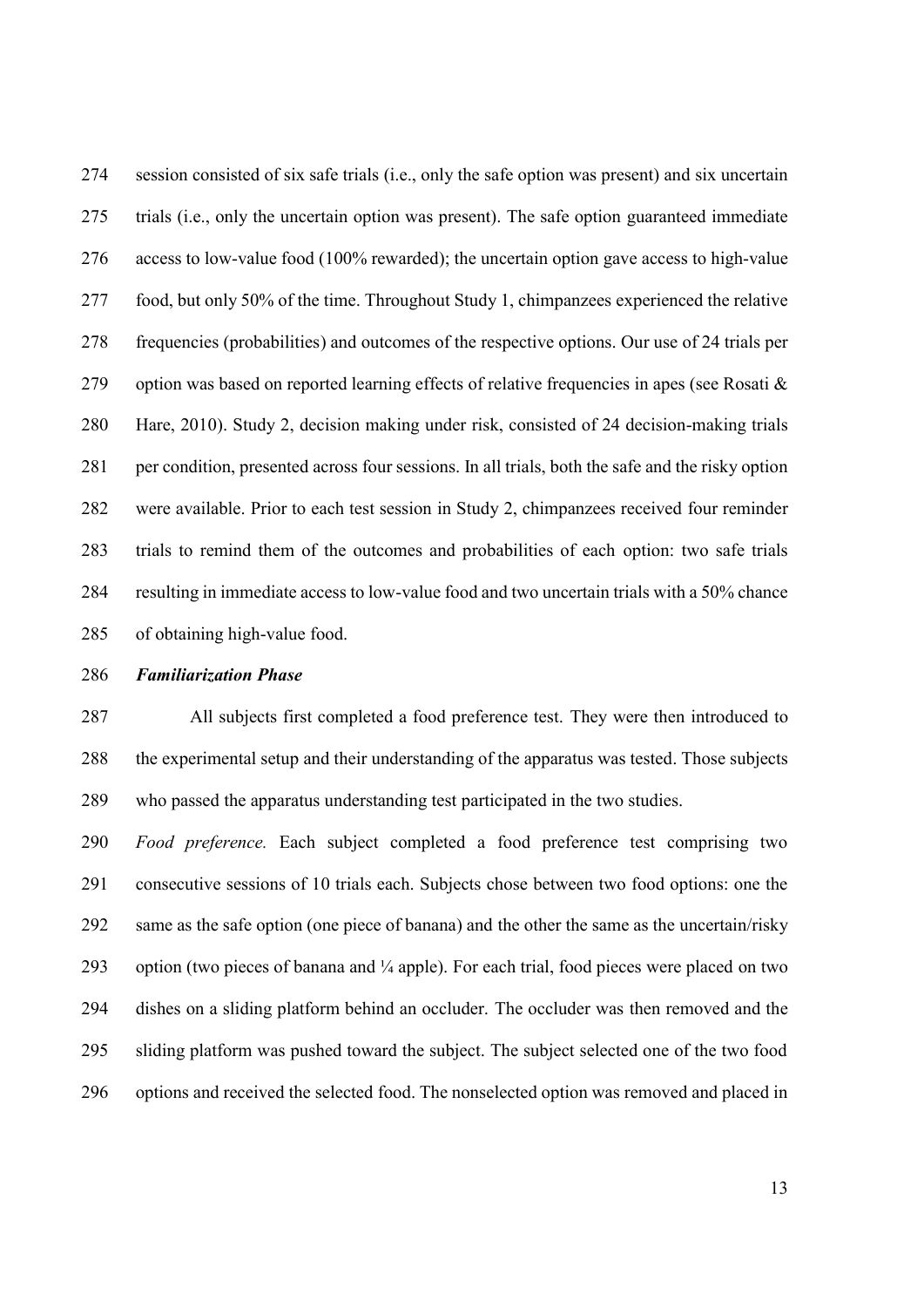a food bucket. After each trial, the occluder was placed back on the platform, and preparation for the next trial began. The location of the two food options (left or right side) was randomized and evenly distributed over the 10 trials. The option selected in at least 80% of trials in the two consecutive sessions was categorized as high-value food. For all 301 subjects, this was two pieces of banana and  $\frac{1}{4}$  apple.



 **Figure 2.** Testing rooms with position of the chimpanzees (subject and partner) in Studies 1 and 2. The grey bars between rooms 2 and 3 represent the safe option (small bar) and the uncertain/risky option (larger bar). 

 *Apparatus understanding.* In four consecutive steps, all subjects were then individually introduced to the experimental setup and their understanding of the apparatus was tested. Partners were not present. Individuals participated in one session per day.

311 In the first step, subjects were exposed to the safe rope and the uncertain/risky rope separately. The criterion for apparatus understanding was that they successfully pulled the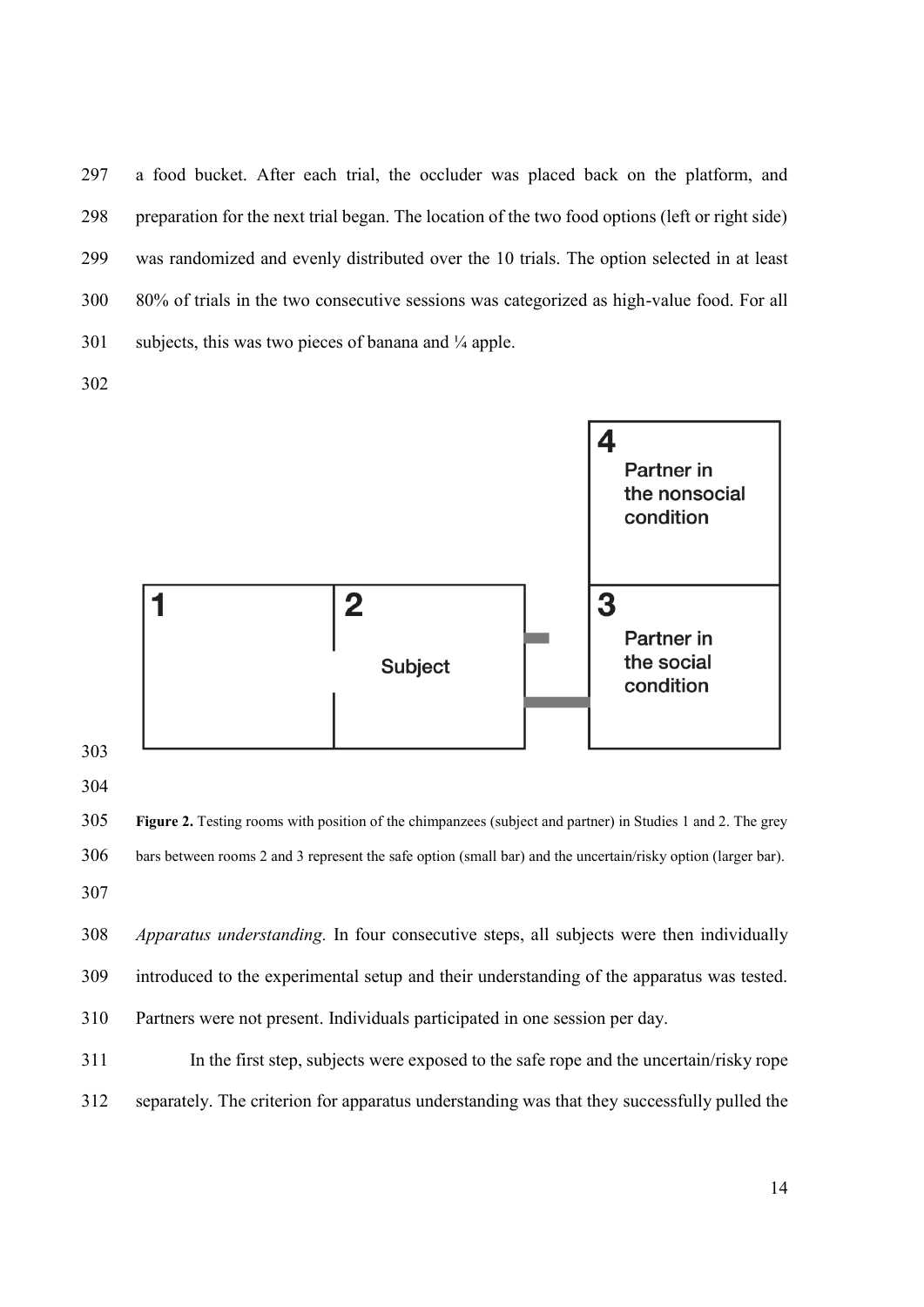respective rope within 60 seconds eight out of 10 times in one session. In the case of the uncertain/risky rope, moreover, they had to pull the rope within 60 seconds (room 2), move to the opposite room (room 3) via the overhead runway, eat the high-value food from the second compartment, send the vehicle back, move back to room 2, and eat the high-value food from the first compartment (see Figure 2). This procedure was implemented to ensure that subjects learned to pull the vehicle all the way up to the other side, as the food in the second compartment was accessible only once the vehicle was pulled to the top of the track. In the test trials, only the compartment close to the subject was baited with food.

 In the second step, both ropes were present but only one option was baited. The criterion for apparatus understanding was that subjects chose the correct rope (the one giving access to food) in at least eight out of 10 trials in two subsequent sessions. Once subjects started pulling one rope, an experimenter removed the other rope. Chimpanzees thus experienced that they could only pull one rope during each trial.

 The third step was identical to the second, except that there was no food in the second food compartment in the uncertain/risky option. The criterion for apparatus understanding was that subjects chose the correct rope (the one giving access to food) in at least eight out of 10 trials. Again, once subjects started pulling a rope, an experimenter removed the other. Chimpanzees thus experienced that they could only pull one rope during each trial and that their partner would not be able to access food on the other side (room 3) if only the first food compartment was baited.

 The fourth step exposed subjects to a setup closely matching that of the actual studies: Both ropes were present and both options were baited (there was no food in the second food compartment in the uncertain/risky option). The overhead runway between the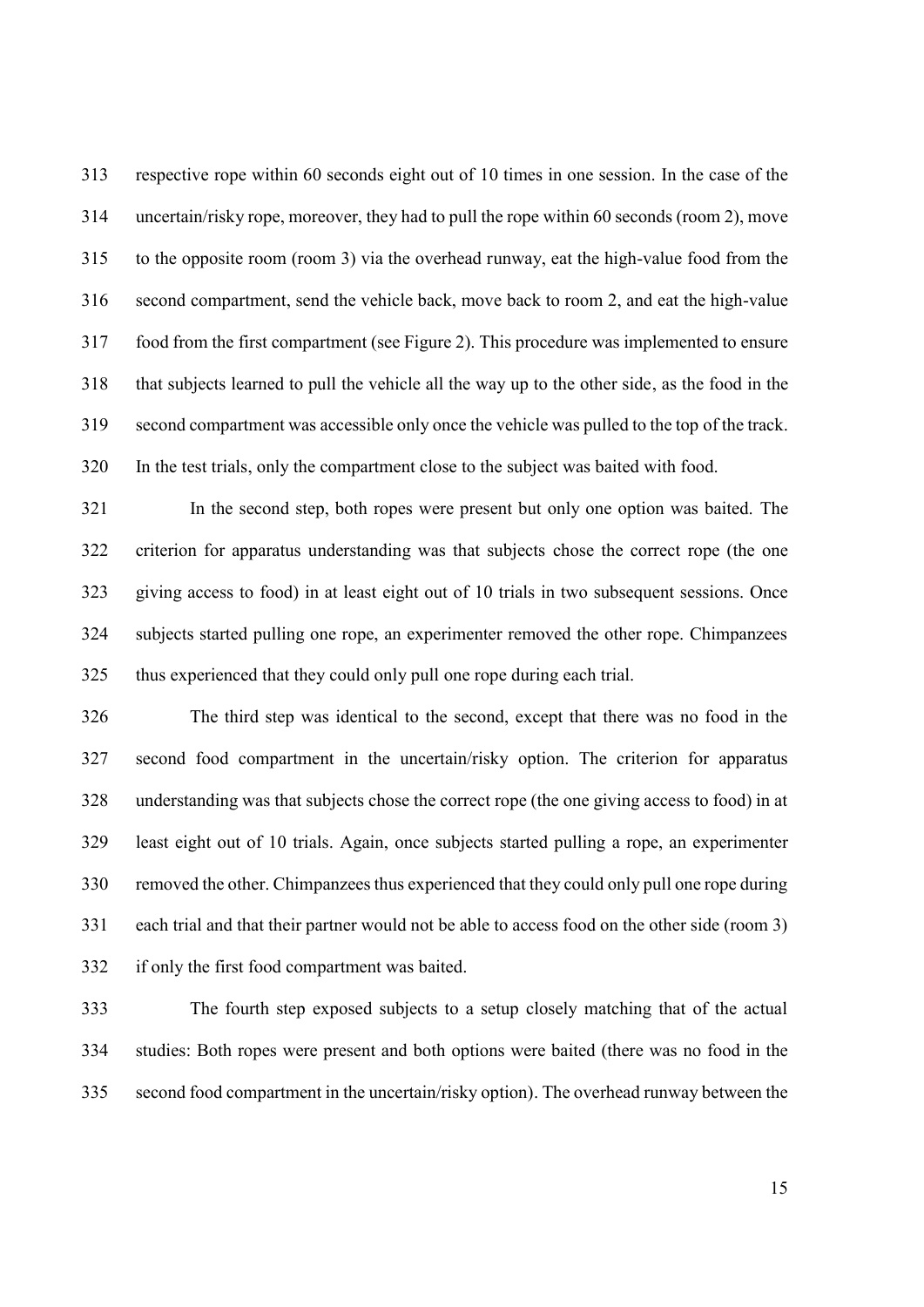two rooms was open; chimpanzees could move between the rooms. Subjects participated in two sessions of 10 trials each. Chimpanzees chose to pull the uncertain/risky rope in 72 % of the trials.

 Importantly, chimpanzees were not in any way trained to pull the uncertain/risky or safe rope. In steps 1, 2, and 3 they pulled each rope an equal proportion of times. In step 4, they were rewarded for pulling either the uncertain/risky rope or the safe rope. Following the familiarization phase, chimpanzees engaged in the two studies.

### *Study 1: Social and Nonsocial Uncertainty*

 In Study 1, chimpanzees were separately exposed to the safe option and the uncertain option and decided to pull or not pull (go/no-go) the rope leading to that option in both a social and a nonsocial condition. More specifically, chimpanzees entered room 2 at the beginning of each trial and only one option (i.e., the safe rope or the uncertain rope) was present. Pulling the safe rope resulted in immediate access to low-value food for the subject. Pulling the uncertain rope resulted in the vehicle moving along the track to the partner (social condition) or machine (nonsocial condition). The partner or machine could not access the high-value food but ostensibly sent, or did not send, the baited vehicle back to the subject (see Figures 1 and 2). Choosing the uncertain option thus could result in access to high-value food for the subject, but only if the partner or machine proved trustworthy. To the subject, it looked as if the partner or machine had made the choice but it was actually the experimenter, who covertly pulled a transparent fishing line to send the vehicle back. In both conditions, the experimenter systematically manipulated the reciprocation rate for the uncertain option, ensuring that subjects were rewarded 50% of the times that they pulled the uncertain rope. The reciprocation rate was pseudo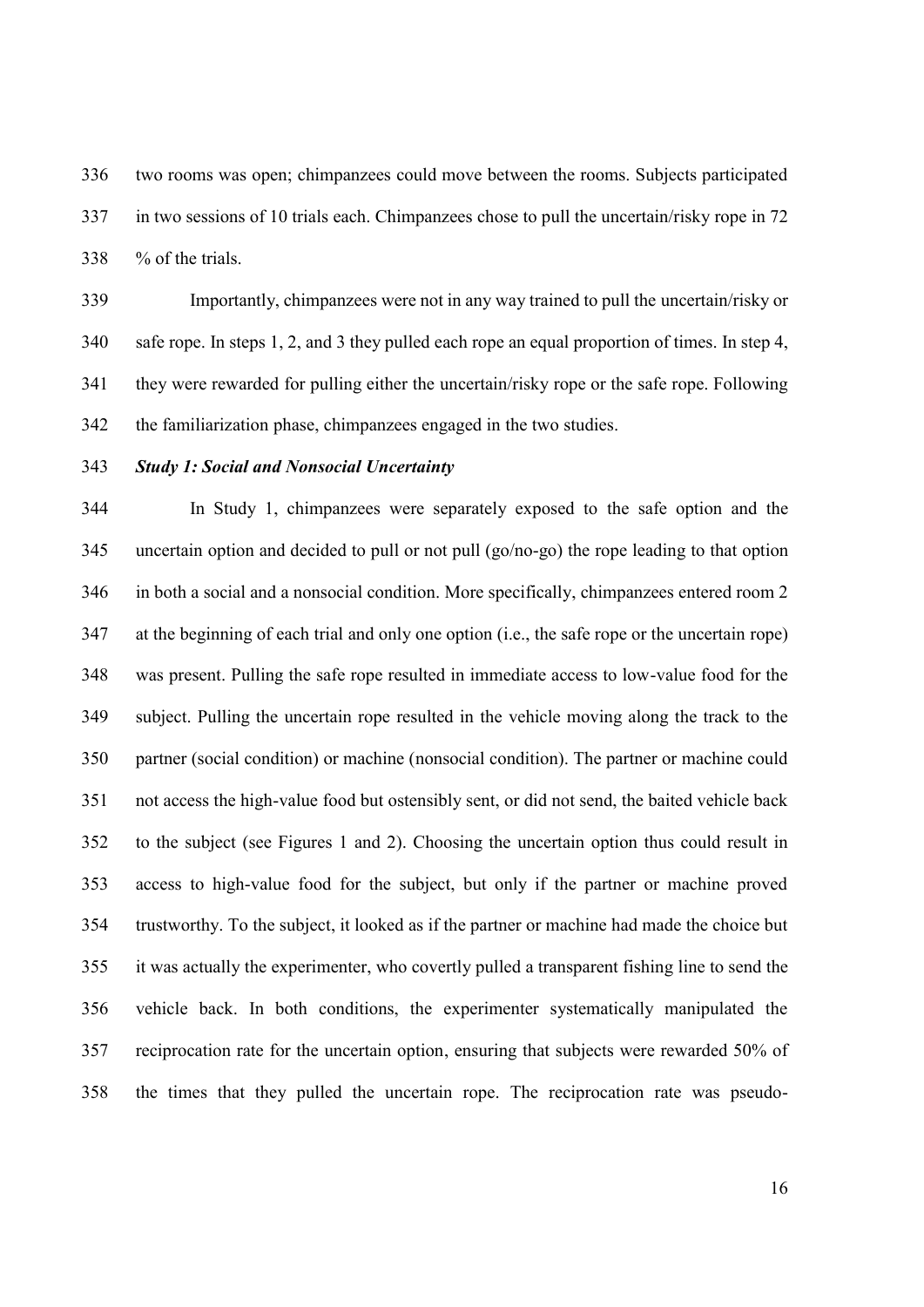randomised, with a maximum of two consecutively rewarded (or not rewarded) trials in a row. To ensure that the partner in the social condition was close to the rope for the uncertain option when the decision to send the food back was made, the experimenter placed peanuts in the partner's food tray (located directly under the compartment where the vehicle arrived in room 3) before the actual trial started. In the nonsocial condition, partners were present in room 4 (to control for the mere presence of another individual) and the experimenter placed peanuts in room 4 to keep this feeding aspect constant across conditions (see Figure 2). The social and nonsocial test trials were thus identical, except that the nonsocial condition involved a machine rather than a conspecific partner. Chimpanzees had 30 seconds to pull the rope. If chimpanzee subjects did not pull the rope within 30 seconds, the experimenter pulled the rope after 30 seconds to ensure that all chimpanzees had the same experience of the relative frequencies (in preparation for Study 2). To control for the delay in receiving the reward in the uncertain option in both conditions, the food was sent back 5 seconds after the vehicle reached the other side in rewarded trials. All rewarded trials ended once subjects finished eating the food. If the uncertain trial was not rewarded, it ended 30 seconds after the vehicle reached the other side. This was to ensure that the duration of trials was identical, regardless of whether the subject's choice was rewarded or not.

*Coding and Reliability*

 We were interested in whether and, if so, when chimpanzees pulled the uncertain rope. If chimpanzees did not pull the uncertain rope within 30 seconds, we coded this as aversion to pull. If chimpanzees did pull the rope, we measured the latency from chimpanzees entering the room to starting to pull the rope. The latency for trials in which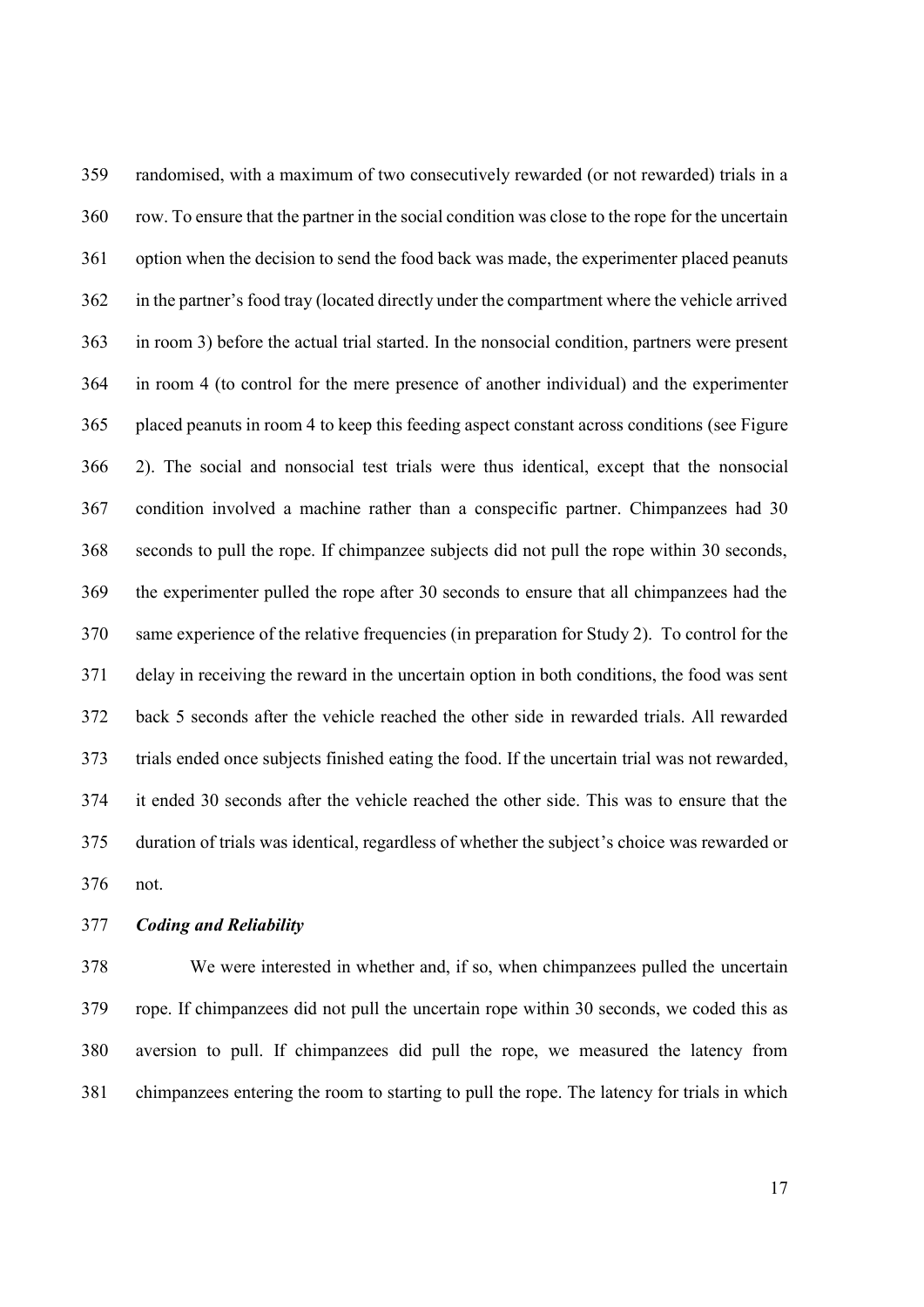chimpanzees did not pull the rope was set to 30 seconds. Finally, we coded whether chimpanzees showed an affective response. The following behaviours were coded (see Baker & Aureli, 1997; Jensen, Call, & Tomasello, 2007b; Rosati & Hare, 2013): (1) negative emotional vocalizations, particularly screams; (2) scratching, particularly body or head scratches with nails; (3) banging, particularly banging against the apparatus or the mesh with hands or feet; (4) agitated movements, that is, restless behaviour such as walking in circles or swinging. Coding of affective responses began as soon as chimpanzees entered room 2 and ended when they received food (or 5 seconds after the food vehicle reached the partner's side in trials where chimpanzees received no food).

 All trials were videotaped with two cameras. The first author coded all trials live as well as later from videotape. Due to camera failure, eight trials could not be coded. A research assistant who was unaware of the study design and our predictions independently coded 20% of all trials. Interrater agreement was calculated in R (R Core Team, 2019) using the function kappa2 (Cohen's κ) for nominal-scaled data and kripp.alpha 396 (Krippendorff's  $\alpha$ ) for ratio-scaled data of the irr package (Gamer, Lemon, & Singh, 2019). 397 Interrater agreement was good to excellent for aversion to pull (Cohen's  $\kappa$  = 1.00), latency 398 to pull (Krippendorff's  $\alpha = 0.95$ ), and negative affective responses (Cohen's  $\kappa = 0.69$ ).

*Study 2: Social and Nonsocial Risk*

 In Study 2, chimpanzees were simultaneously confronted with a safe option and a risky option in both a social and a nonsocial condition. They could decide to pull either rope, and made their decisions based on the statistical probabilities and outcomes experienced in Study 1. Subjects received four reminder trials about each option before each test session (see Design). As in Study 1, only one option was present at a time in these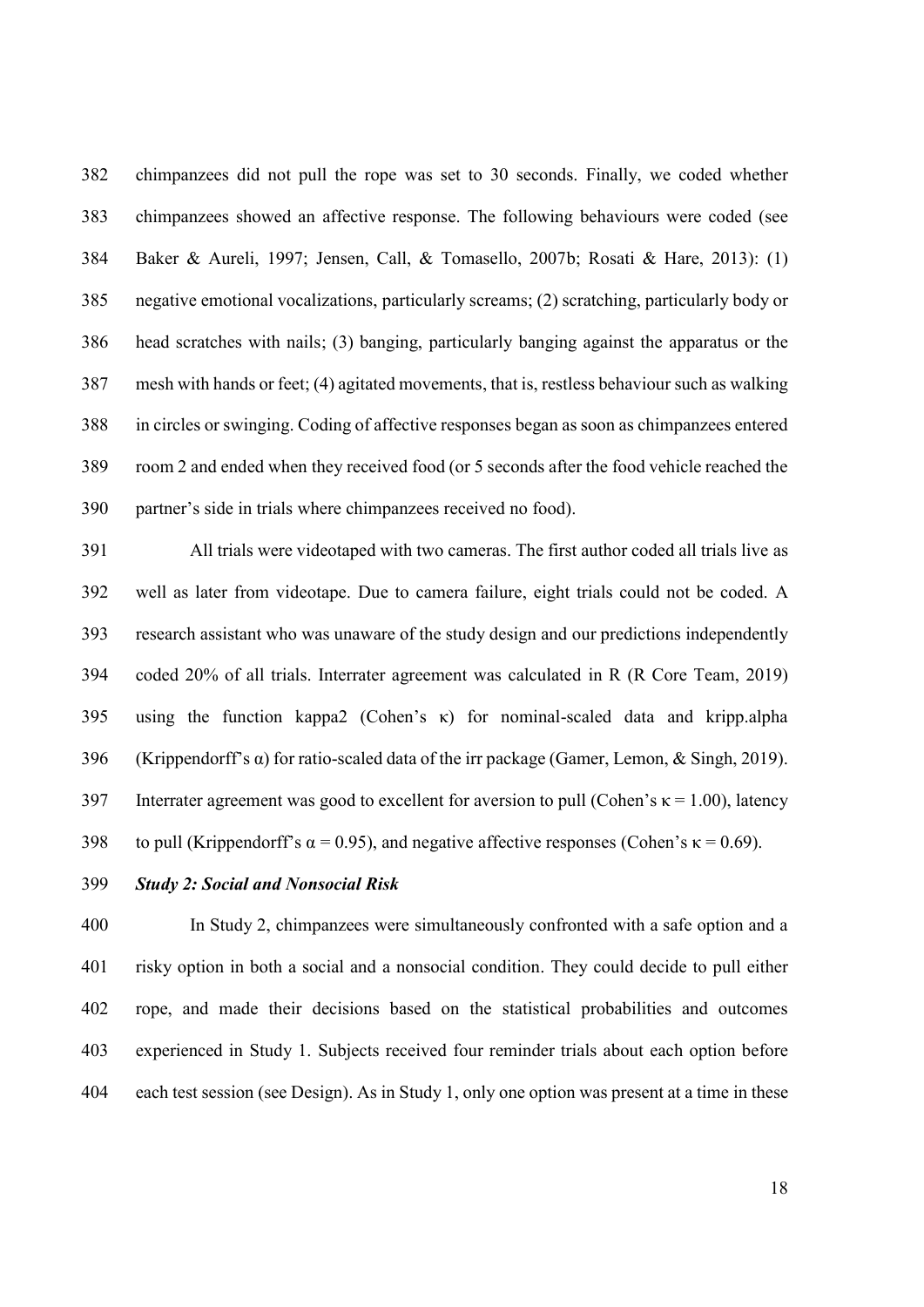reminder trials. After completing the reminder trials, chimpanzees engaged in the actual test trials. The setup and procedure was the same as in Study 1, with the only difference that during each test trial both options—the safe rope and the risky rope—were present. Chimpanzees had 60 seconds to make a choice. Once the subject had decided to pull one rope, the experimenter removed the other rope.

 Due to experimenter error, one chimpanzee (Kisa) participated in his last nonsocial session of Study 2 after completing both social conditions (Study 1, followed by Study 2).

### *Coding and Reliability*

 We were interested in whether chimpanzees pulled the risky rope. Moreover, to analyse whether the choice of the risky option was predicted by a rewarded or not rewarded risky choice in the previous trial, we analysed all trials (from the second trial onwards) that followed the choice of the risky rope. (By design, the first trial could not be influenced by a previous reward.) Additionally, in an exploratory analysis, we investigated whether chimpanzees waited longer before making a decision in the social condition than in the nonsocial condition. Specifically, we coded the time between chimpanzees entering the room and starting to pull either rope. Finally, we coded chimpanzees' affective responses (for coding details see Study 1).

 All trials were videotaped with two cameras. The first author coded all trials live as well as later from videotape. Due to camera failure, 19 trials could not be coded. A research 424 assistant who was unaware of the study design and hypothesis independently coded 20% 425 of all trials. Interrater agreement was excellent for choice of the risky option (Cohen's  $\kappa$  = 426 1.00) and latency to pull (Krippendorff's  $\alpha = 0.90$ ).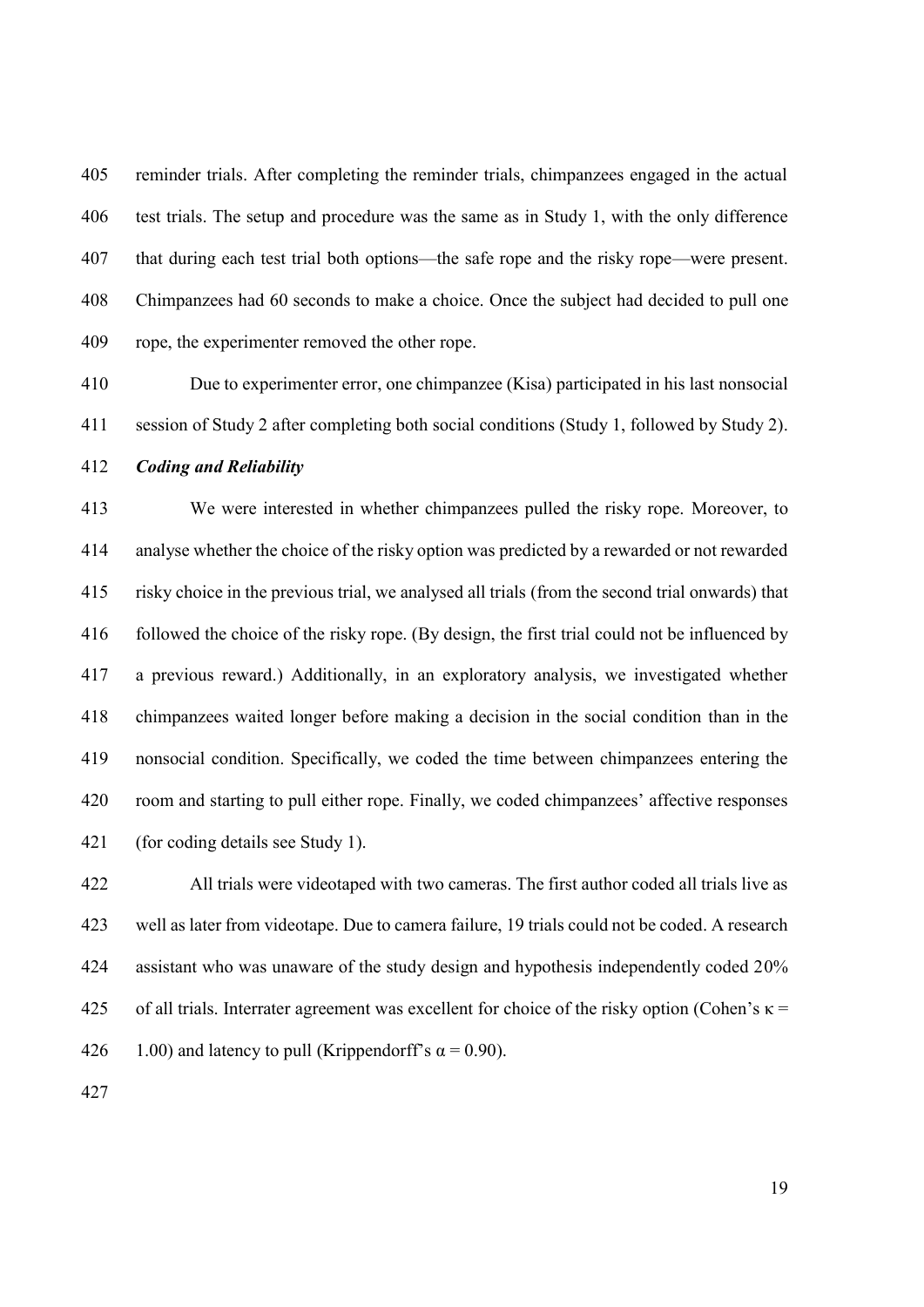### **ANALYSIS**

 The predictions (P1–P6) and the analysis plan of this project were preregistered at the [Open Science Foundation](https://osf.io/auv7c/?view_only=0b69fdcee67a4c5f9b44a475d7017896) (see Stevens, 2017, for a discussion of replicability and reproducibility in comparative psychology). All models were fitted in R (R Core Team, 2019) using the function lmer (for linear mixed models) or glmer (for generalized linear mixed models) of the lme4 package (Bates, Maechler, Bolker, & Walker, 2015) with the optimizer bobyqa. The general procedure for all analyses was as follows: We first established the significance of the full model by running a full–null model comparison using a likelihood ratio test (Dobson, 2002). We compared the full model with the respective reduced model that lacked the effect to be tested but had the same random effect structure (Forstmeier & Schielzeth, 2011). For the preregistered models in Study 1, we included condition as a fixed effect. To control for the sequence of testing days, session was included as a further fixed effect. The random effect structure comprised subject, partner, and session ID (nested in subject) as random intercepts. We included session ID to account for the possibility that the effect of session varied among individual chimpanzees. As random slopes, we included session number in subject and partner, as well as condition in subject and partner. For the preregistered models in Study 2, we included condition as well as subject's sex, age, and hierarchy position as fixed effects. Session was included as a further fixed effect. The random effect structure comprised subject, partner, and session ID (nested in subject) as random intercepts. As random slopes, we included session number and condition in subject, as well as session number, condition and subject's sex, age and hierarchy position in partner. Session number, age. and hierarchy position were z-transformed. Factors entered as random slopes (sex and condition) were dummy-coded and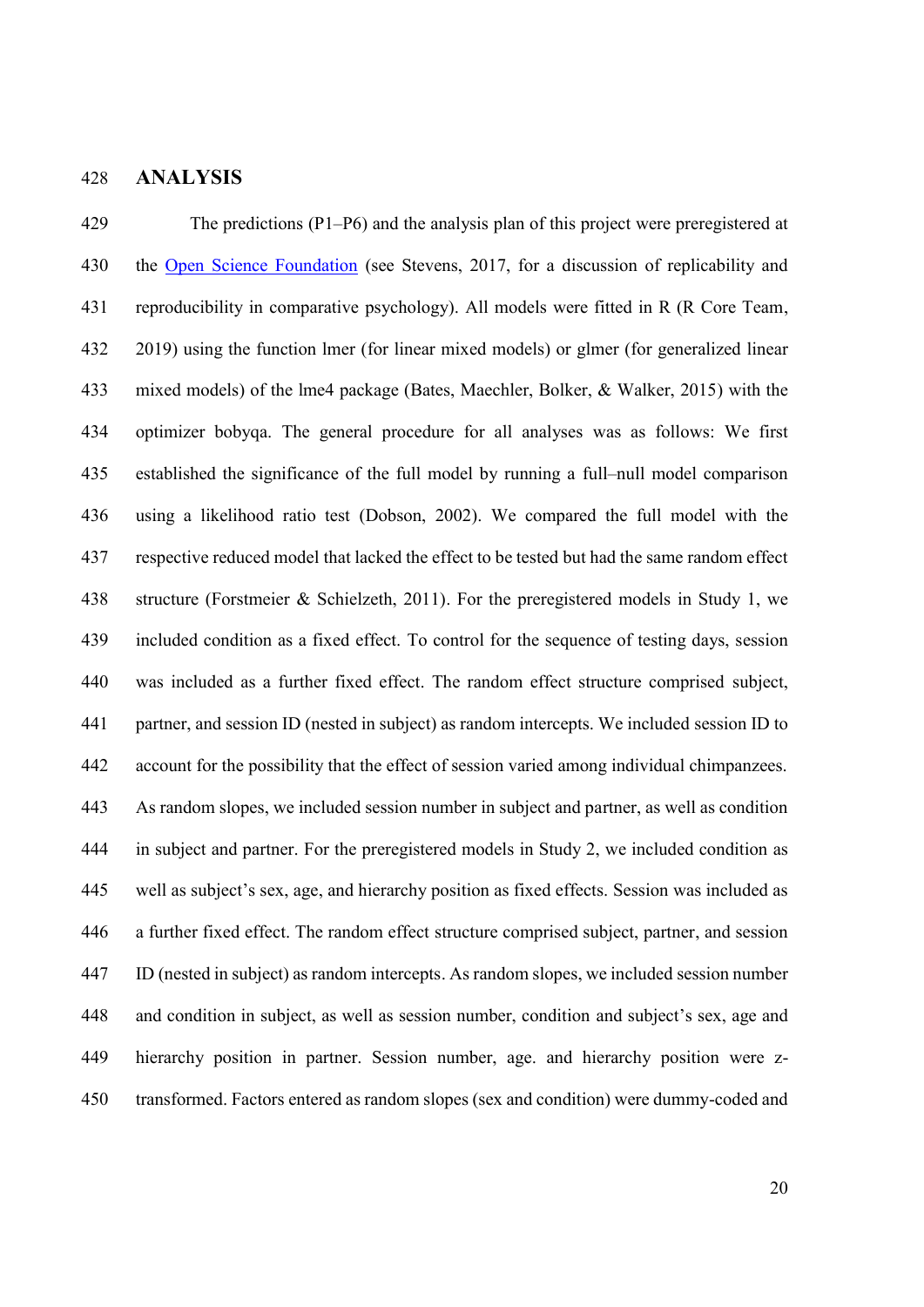centred. To avoid creating an excessively complex model, we did not include correlations between random intercepts and random slopes or correlations among random slopes. Barr, Levy, Scheepers, and Tily (2013) have shown that exclusion of these correlations does not substantially affect Type I error rate.

### **RESULTS**

### *Study 1: Social and Nonsocial Uncertainty*

 For the analysis of Study 1 we investigated all trials in which only the uncertain option was present.

 According to P1, chimpanzees pull the uncertain option less often in the social than in the nonsocial condition. To test this prediction, we used a generalized linear mixed model with binomial error distribution and logit link function to analyse whether aversion to pull the uncertain rope was influenced by condition (*Model 1.1*; see SM for details). The full model differed significantly from the null model  $(\chi^2)^2 = 41.486$ ,  $P = \langle 0.001, N = 96 \rangle$ . More specifically and consistent with P1, in the social condition, chimpanzees refused to pull the uncertain rope in a total of 12% of uncertain trials but only in a total of 4% of the trials in the nonsocial condition (Figure 3). We found no significant effect of session ( $\chi^2$ <sub>1</sub> = 0.056, *P* = 0.812). Furthermore, we investigated whether order of presentation (social or nonsocial condition first) affected the aversion to pull by including the first condition as a fixed effect 470 in the model. Order of presentation had no significant effect on the aversion to pull  $(\chi^2)^2$ 471 0.076,  $P = 0.783$ ,  $N = 96$ ).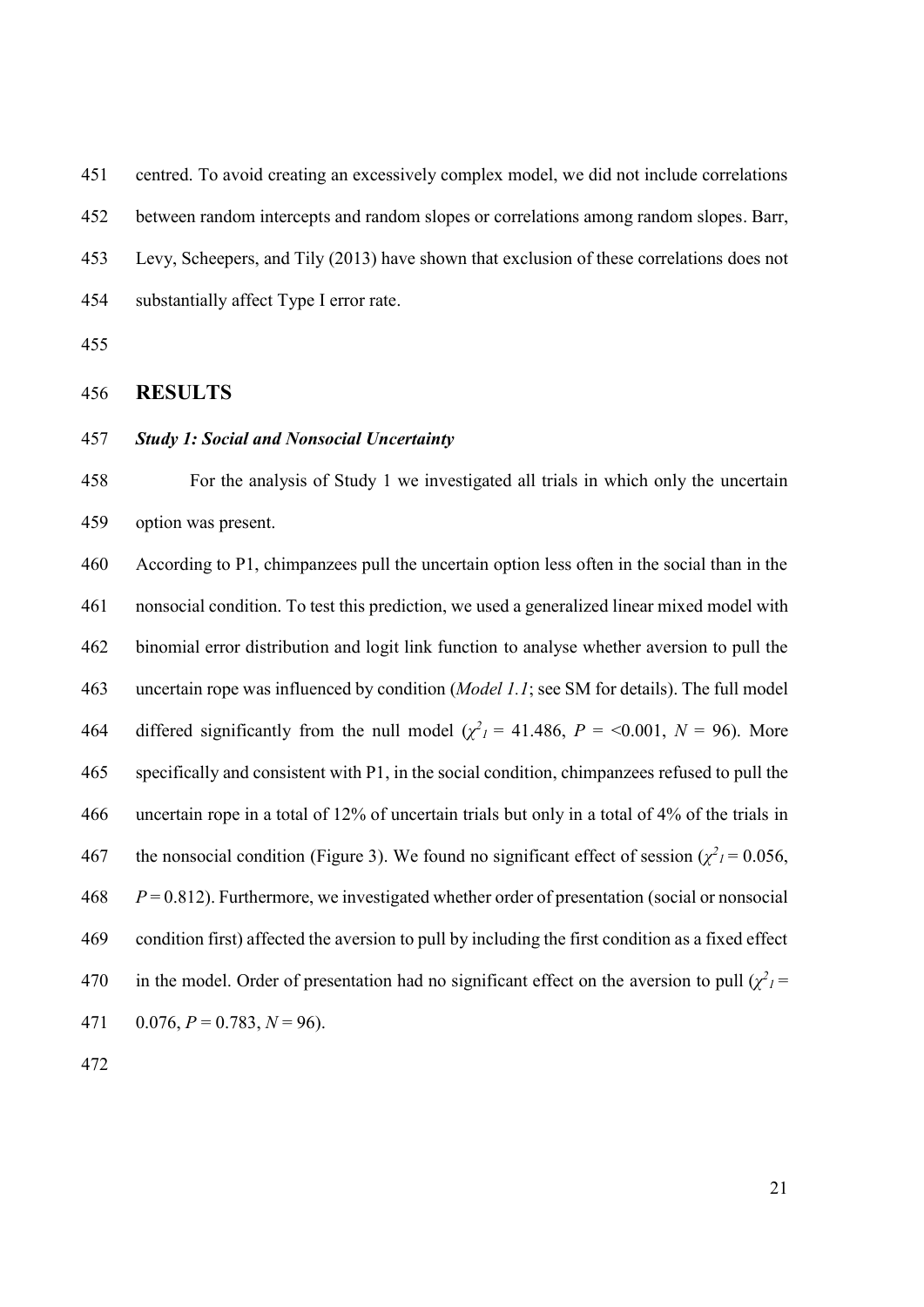

 **Figure 3.** Aversion to pull the uncertain option in the nonsocial and the social condition (Study 1). The boxplots depict the proportion of trials in which the uncertain option was not pulled within 30 seconds. The thick vertical lines represent the median. The lower and upper hinges correspond to the first and third 478 quartiles. The upper whisker extends from the hinge to the largest value no further than 1.5  $*$  IQR (inter-479 quartile range) from the hinge. The lower whisker extends from the hinge to the smallest value at most  $1.5$  \* IQR of the hinge. Data beyond the end of the whiskers are outliers and plotted as individual points.

 According to P2, chimpanzees' decision to pull the uncertain option takes longer in the social condition—more hesitation—than in the nonsocial condition. To test this prediction,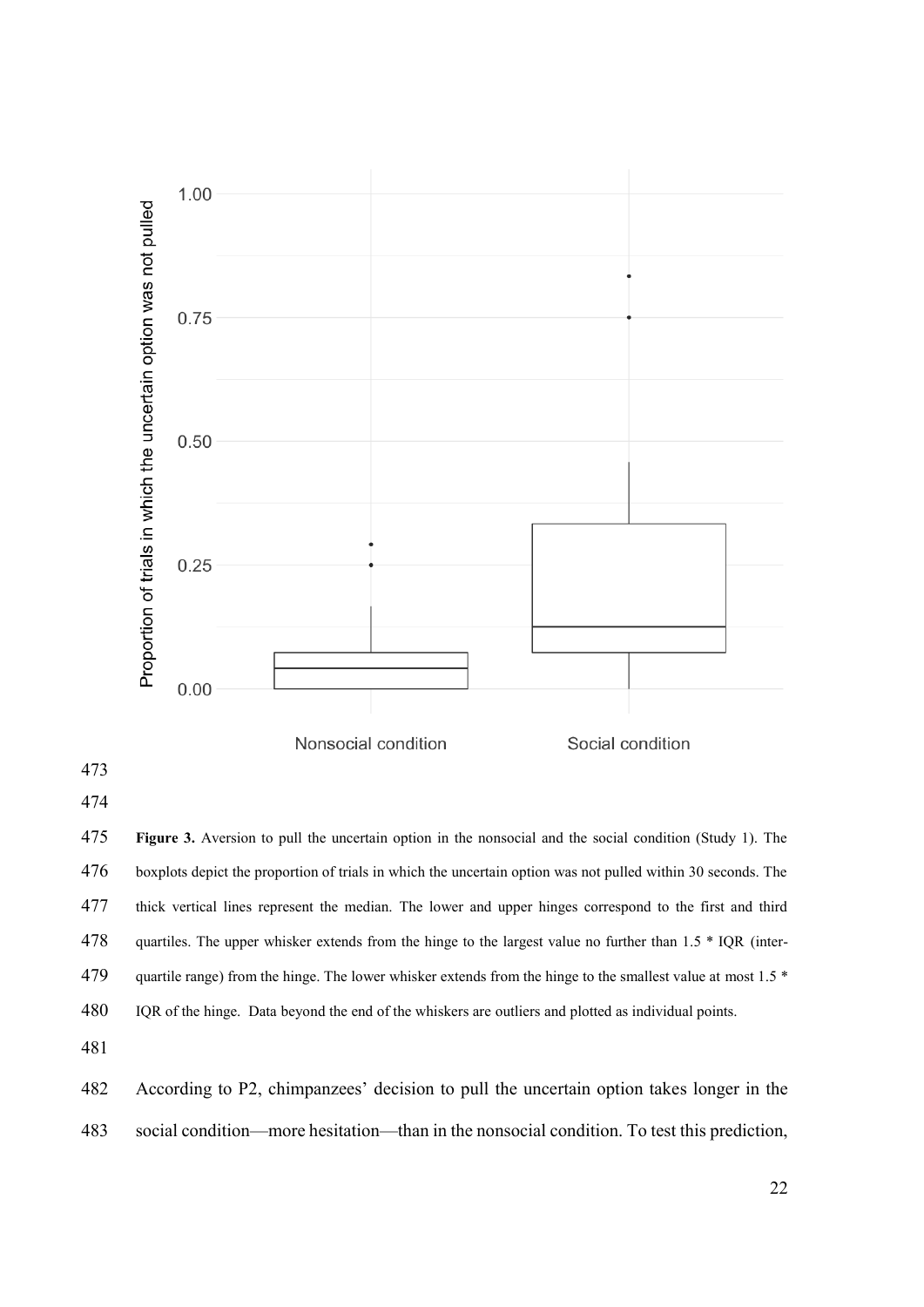a linear mixed model (Baayen, 2008) analysed the effect of condition on the latency to pull the uncertain rope (*Model 1.2*; see SM for details). The full model differed significantly 486 from the null model  $(\chi^2) = 4.601$ ,  $P = 0.032$ ,  $N = 568$ ). More specifically and consistent with P2, chimpanzees took more time before pulling the uncertain rope in the social condition than in the nonsocial condition (Figure 4). We found no significant effect of 489 session  $(\chi^2) = 0.565$ ,  $P = 0.452$ ). Furthermore, we investigated whether order of presentation (social or nonsocial condition first) affected the latency to pull by including the first condition as a fixed effect in the model. Order of presentation had no significant 492 effect on the latency to pull  $(\chi^2)^2 = 0.069$ ,  $P = 0.793$ ,  $N = 568$ ).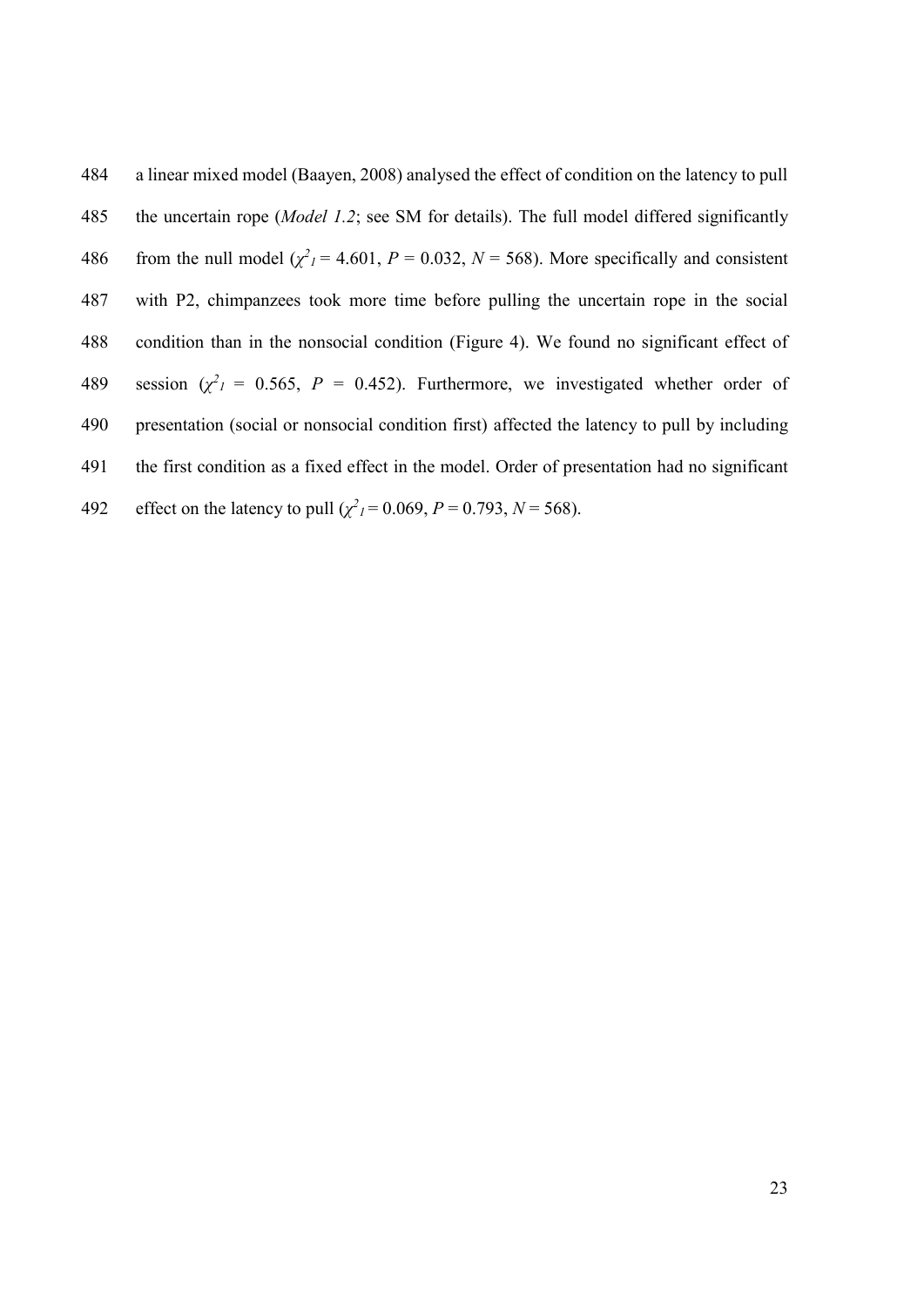

 **Figure 4.** Latency to pull the uncertain option (Study 1). The boxplots depict the latency (in sec) to pull the uncertain option in the nonsocial and the social condition. The thick vertical lines represent the median. The lower and upper hinges correspond to the first and third quartiles. The upper whisker extends from the hinge to the largest value no further than 1.5 \* IQR (inter-quartile range) from the hinge. The lower whisker extends 498 from the hinge to the smallest value at most 1.5  $*$  IQR of the hinge. Data beyond the end of the whiskers are outliers and plotted as individual points.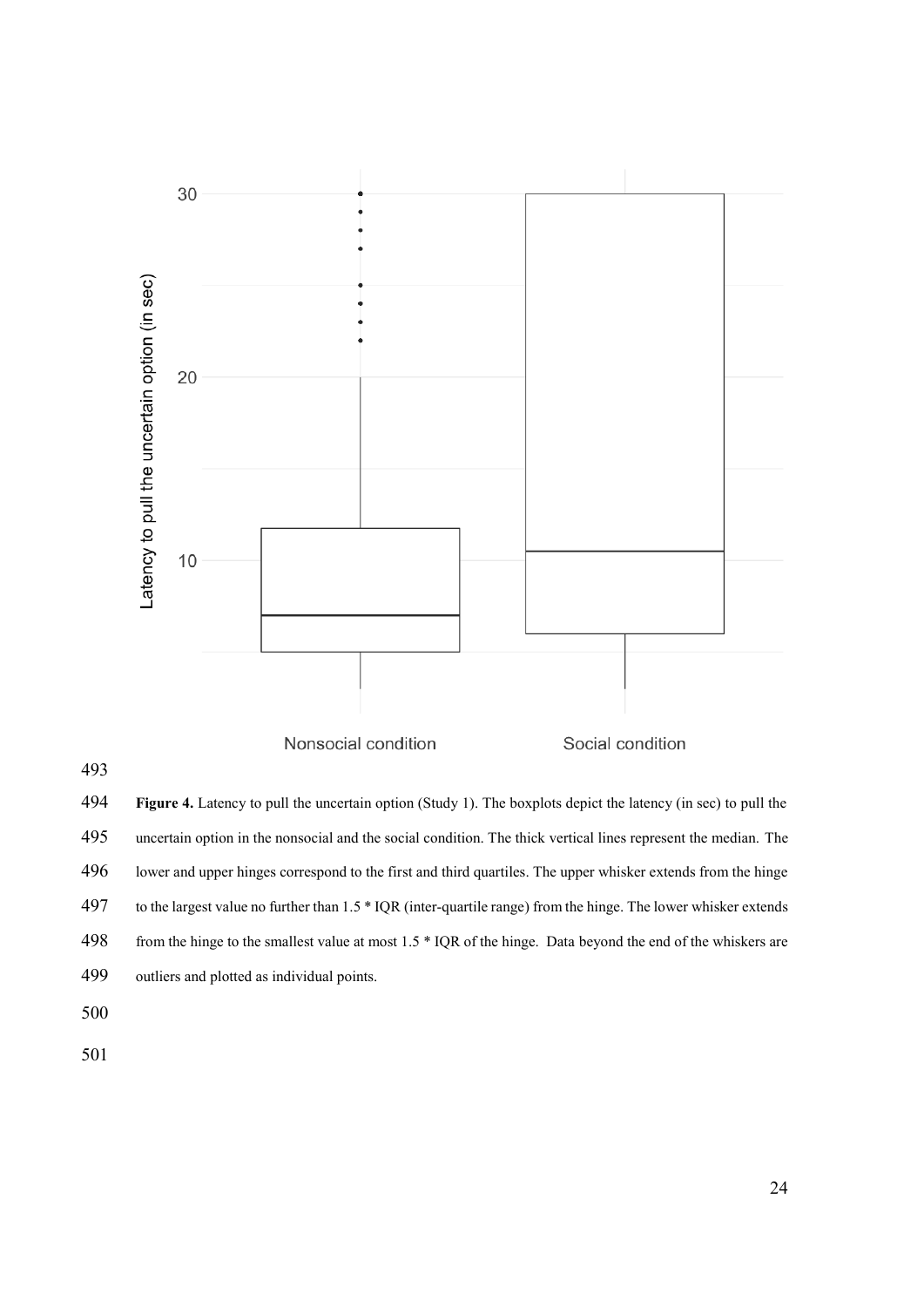According to P3, chimpanzees show more negative emotional reactions to the uncertain option in the social condition than in the nonsocial condition. To test this prediction, we used a generalized linear mixed model with binomial error distribution and logit link function to analyse whether negative emotional reactions in uncertain trials were influenced by condition (*Model 1.3*; see SM for details). Inconsistent with P3, the full 507 model did not differ significantly from the null model  $(\chi^2)^2 = 1.443$ ,  $P = 0.23$ ,  $N = 95$ ). The results suggest that chimpanzees' behaviour did not differ between conditions: In the social condition, 10 subjects showed negative emotional responses in a total of 15% of the uncertain trials. In the nonsocial condition, 11 subjects showed negative emotional 511 responses in a total of 11% of the trials.

### *Study 2: Social and Nonsocial Risk*

 According to P4, chimpanzees are more averse to choosing the risky option in the social condition than in the nonsocial condition. P5 (nondirectional): Additionally, we investigated whether subjects' sex, age, and hierarchy position are possible predictors for their risk-taking behaviour. Using a generalized linear mixed model with binomial error distribution and logit link function, we investigated whether the choice of the risky option was influenced by condition, subject's sex, age, and hierarchy position (*Model 2.1*; see SM for details). Inconsistent with P4, the full model did not differ significantly from the null 520 model  $(\chi^2 = 2.785, P = 0.594, N = 576)$ . In the social condition, chimpanzees chose the risky option in a total of 27% of trials; in the nonsocial condition, they chose the risky option in 33% of trials. Furthermore, we investigated whether order of presentation (social or nonsocial condition first) affected the choice of the risky option by including the first condition as a fixed effect in the model. The order of presentation had no significant effect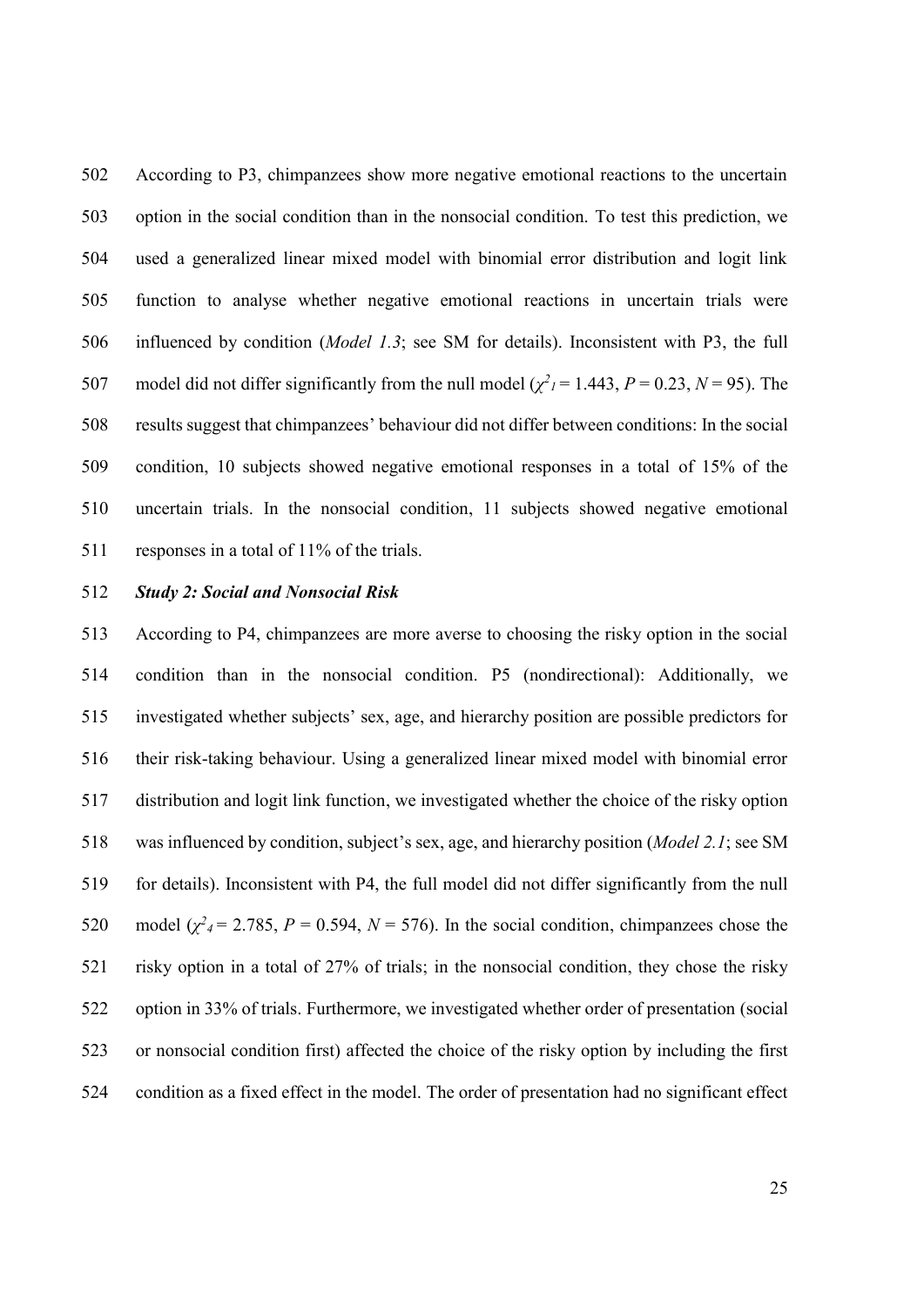525 on the risky choice; the full model did not differ significantly from the null model  $(\chi^2 s)$  = 4.520, *P* = 0.477, *N* = 576). Across both conditions, a Wilcoxon signed-rank test revealed that chimpanzees were significantly less likely to choose the risky option (*Mdn* = 10) than 528 the safe option ( $Mdn = 38$ ,  $n = 12$ ,  $z = -2.36$ ,  $p = 0.018$ ; see Figure 5).



 **Figure 5.** Proportion of risky and safe choices (Study 2). The boxplots depict the proportion of risky and safe choices in the social and nonsocial condition. The thick vertical lines represent the median. The lower and upper hinges correspond to the first and third quartiles. The upper whisker extends from the hinge to the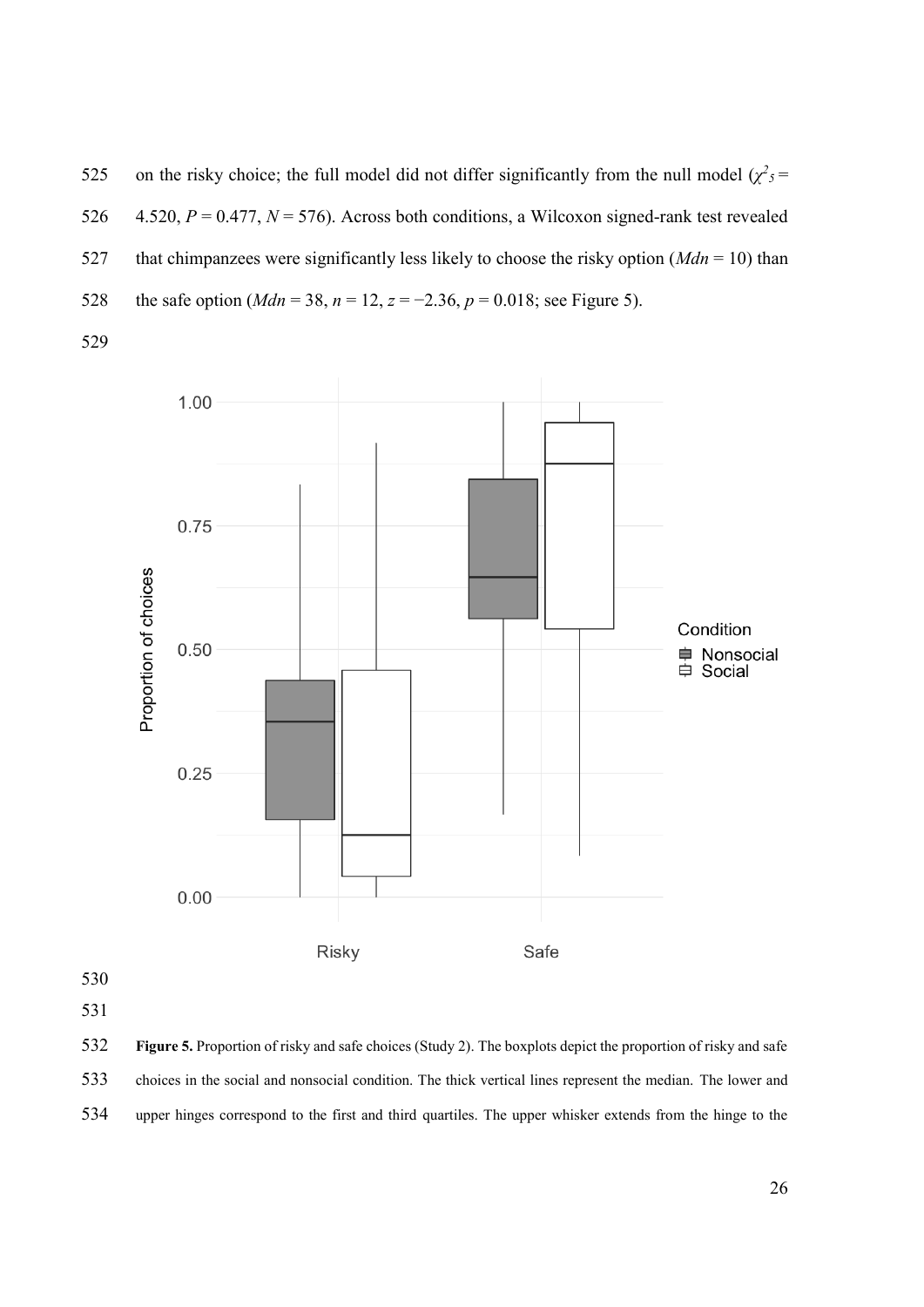largest value no further than 1.5 \* IQR (inter-quartile range) from the hinge. The lower whisker extends from 536 the hinge to the smallest value at most  $1.5 * IQR$  of the hinge.

 We next used a generalized linear mixed model with binomial error distribution and logit link function to investigate whether chimpanzees were more likely to choose the risky option after rewarded risky trials (*Model 2.2,* see SM for details). We included the outcome of the risky choice (rewarded or not rewarded) in the previous trial as a fixed effect. The full model did not differ significantly from the null model  $(\chi^2)^2 = 3.255$ ,  $P = 0.071$ ,  $N = 141$ ). The results, however, suggest a weak preference of chimpanzees to choose the risky option more often after not being rewarded in risky trials: Chimpanzees chose the risky option in 76% of trials when they previously received nothing, relative to 64% of trials after the previous risky choice was rewarded. Regardless of the previous outcome, in the trial 547 following a risky decision, chimpanzees stuck with the risky option in 70 % of the trials.

 In an exploratory analysis, we investigated whether chimpanzees waited longer before making a decision (i.e., pulling either rope) in the social condition than in the nonsocial condition. We used a linear mixed model (Baayen, 2008) to analyse the effect of condition on the latency to choose one option (*Model 2.3*; see SM for details) by including condition as a fixed effect. Session was included as a further fixed effect. The full model 553 did not differ significantly from the null model  $(\chi^2)^2 = 0.612$ ,  $P = 0.434$ ,  $N = 557$ ), suggesting that chimpanzees did not wait longer before making a decision in the social condition than in the nonsocial condition. Moreover, we investigated whether the latency to pull the risky option differed between conditions. This was not the case; chimpanzees pulled the risky 557 rope equally fast in the social ( $Mdn = 5$ ;  $IQR = 4-6$ ) and the nonsocial ( $Mdn = 5$ ;  $IQR = 4-6$ ) 7) condition. Furthermore, using a Wilcoxon signed-rank test we also found that in their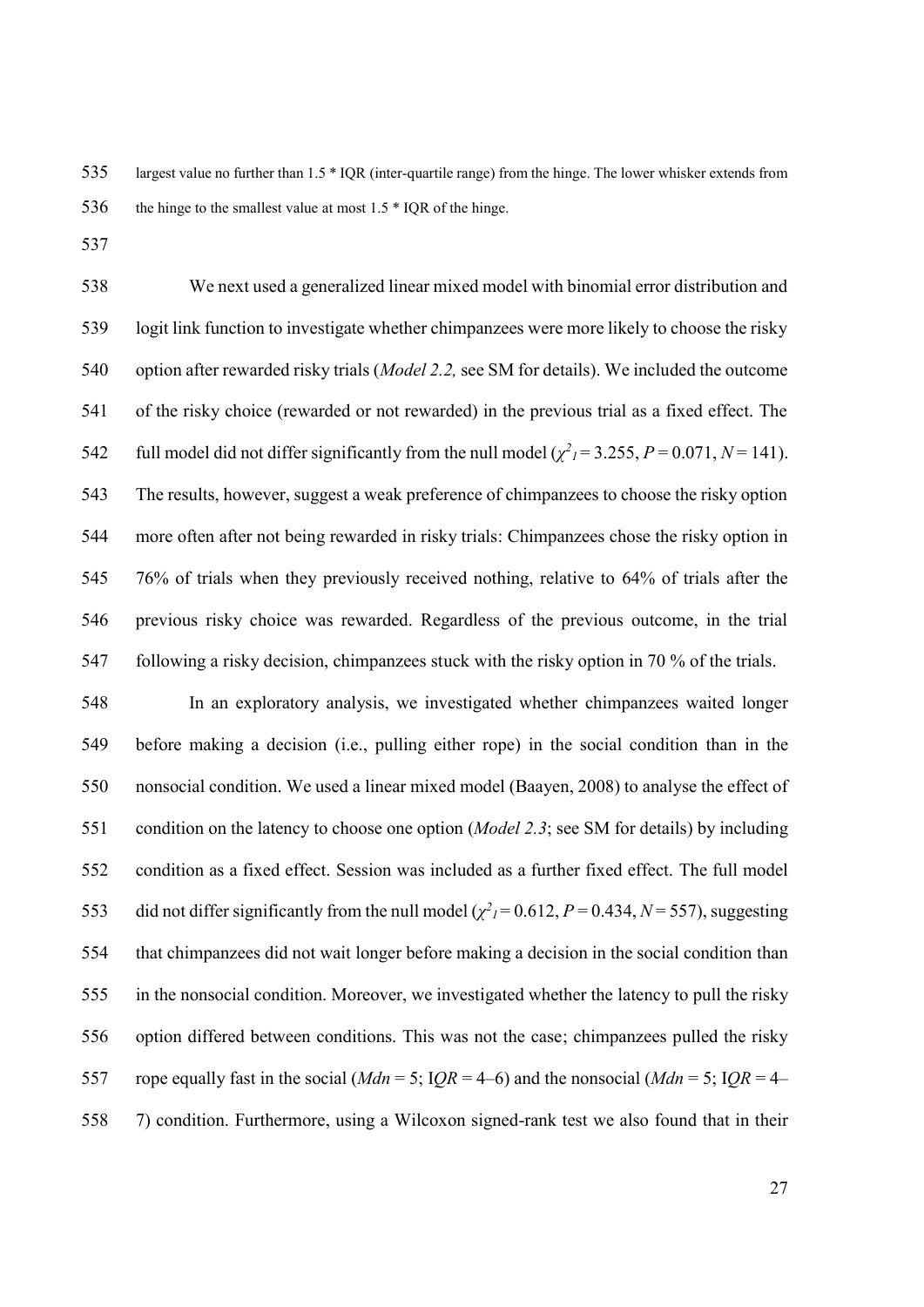emotional reactions, chimpanzees did not differentiate between the social (Mdn = 0.5) and 560 nonsocial condition (Mdn = 0, n = 12, z = -0.99,  $P = 0.32$ ). In the social condition, six subjects showed negative emotional responses in a total of 5% of the trials. In the nonsocial condition, five subjects showed negative emotional responses in a total of 3% of the trials. Finally, we investigated whether the emotional reactions differed between Study 1 and Study 2. A Wilcoxon signed-rank test revealed that across conditions the emotional 565 reactions were significantly stronger in Study 1 ( $Mdn = 10$ ) than in Study 2 ( $Mdn = 1$ ,  $n =$ 566 12,  $z = -2.95$ ,  $P = 0.003$ ).

### **DISCUSSION**

 In two studies, we investigated whether chimpanzees distinguish between social and nonsocial forms of uncertainty and risk. In Study 1, chimpanzees were exposed to social and nonsocial uncertainty; in Study 2, they were exposed to social and nonsocial risk. In Study 1, we found that our key variable of interest—uncertainty in social versus nonsocial contexts—is relevant in chimpanzees' decision making. They were less likely to pull the uncertain rope under social than under nonsocial uncertainty. Additionally, they hesitated longer before trusting a conspecific compared to a machine. Predictions 1 and 2 were thus supported. In Study 2, in contrast, chimpanzees' decision making in situations involving risk did not differ along the social/nonsocial dimension. Prediction 4 was thus not supported.

### *Social and nonsocial uncertainty*

 Our findings suggest that chimpanzees experience more cognitive conflict in uncertain social contexts—which require them to trust a conspecific to return the food—than in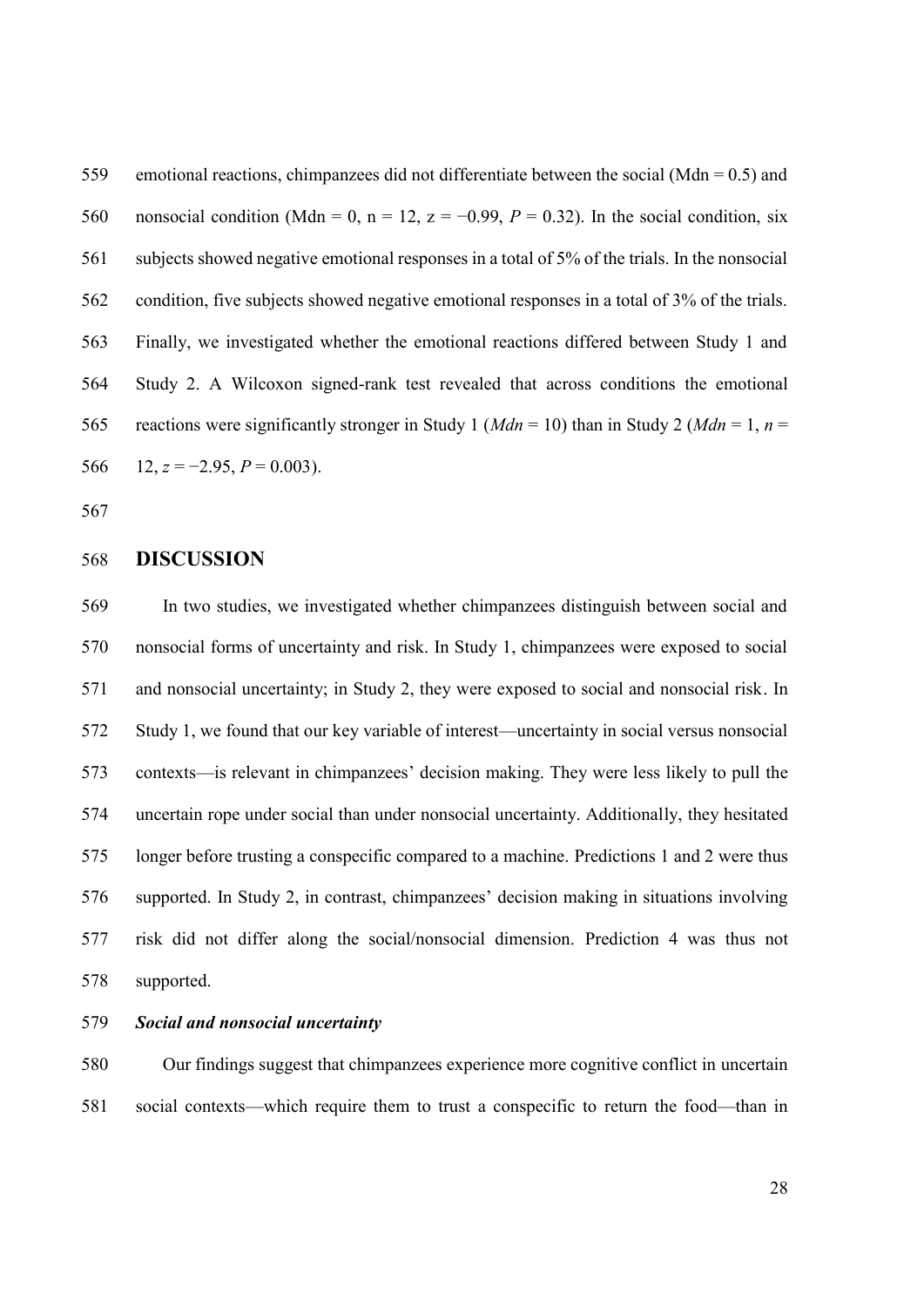uncertain nonsocial contexts, where they must trust a machine to return the food. Thus, chimpanzees appear to not only be concerned with outcomes per se but also with how they come to be. They are less willing to engage when the agent of uncertainty is a conspecific relative to a machine. In humans, similar preferences are explained in terms of the notion of betrayal aversion (Bohnet et al., 2008). To examine whether this may be the driving force for chimpanzees' discrimination between agents of uncertainty, we coded their emotional responses before, during, and after decision making. In nonhuman animals, a cognitive conflict is often accompanied by changes in arousal level, which, in turn, are indicated by behavioural responses such as scratching (Call, 2012). However, we found no evidence for a differential emotional response as a function of social versus nonsocial context (Prediction 3). It is, however, possible that our behavioural coding did not detect subtle shifts in the chimpanzees' affective response; therefore, future research should take physiological indicators such as body posture or pupil dilation into account. Across conditions, however, we found that emotional reactions were generally stronger in Study 1 compared to Study 2, which might be due to the fact that in Study 1 chimpanzees could not preempt or terminate decisional conflict by choosing the safe reward.

 In Study 1, chimpanzees were presented with one option at a time, rendering it possible to examine chimpanzees' response to social and nonsocial uncertainty, without giving them the choice to dodge the decision (by simply choosing the safe option). This design decision was meant to mimic choices in the animals' natural habitat, in which they rarely encounter foraging options simultaneously (an observation raised by Kacelnik, Vasconcelos, Monteiro, & Aw, 2011; Simon, 1955). Kacelnik et al. further argued that the latency to act mirrors a tendency to skip the encountered food in order to continue foraging. Results of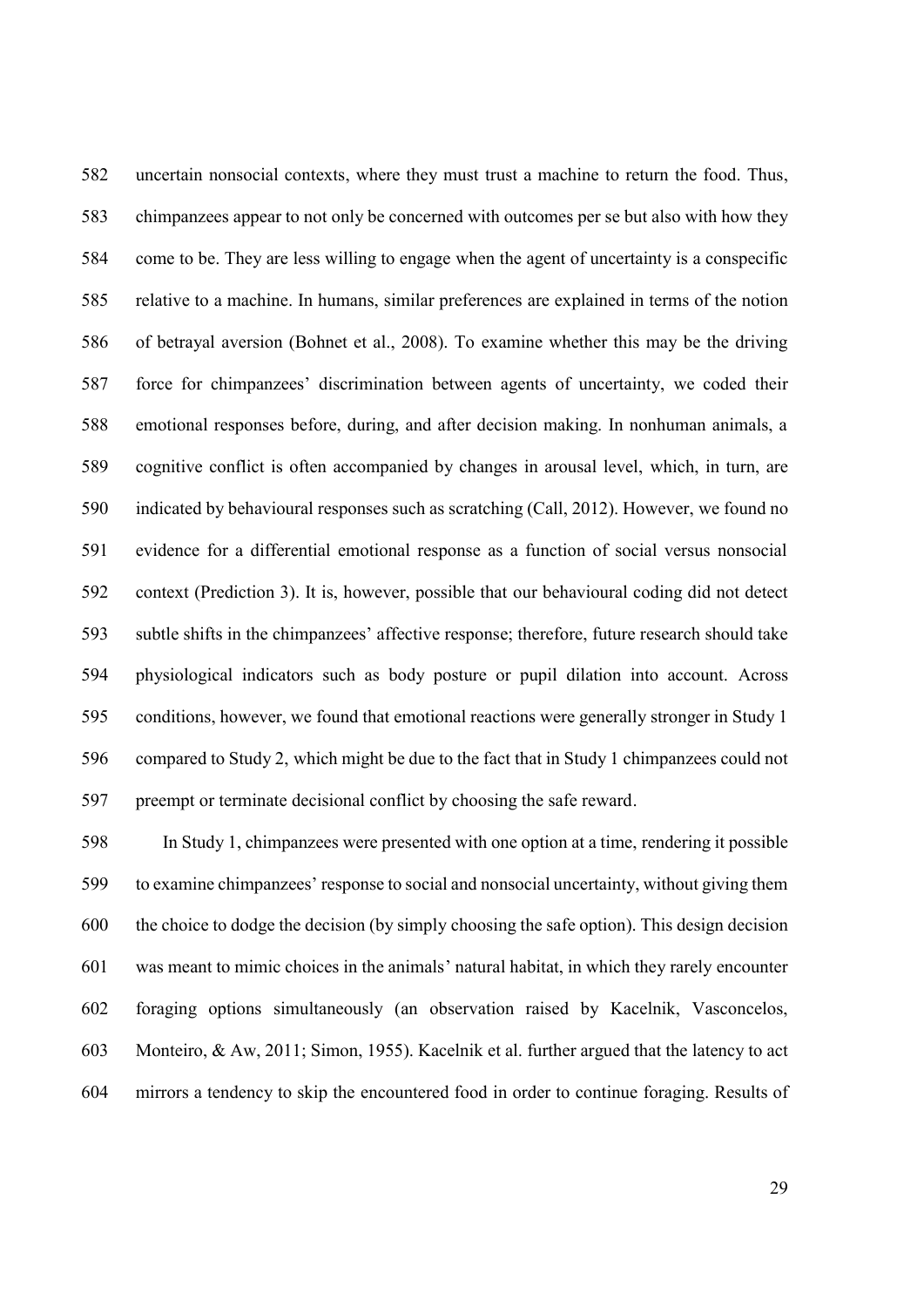Study 1 suggest that in the absence of another option chimpanzees "skip" the food more often in uncertain social situations than in uncertain nonsocial situations.

### *Social and nonsocial risk*

 Study 2 focused on risk rather than uncertainty. We found that animals' choices, latency, and emotional responses did not differ between the social and nonsocial condition. As in most previous risky choice tasks, chimpanzees were simultaneously presented with both options, which gives us the possibility to compare our result to previous findings. At first sight, our result conflicts with Calcutt et al. (2019), who found that female chimpanzees are less risk-taking in a social than in a nonsocial condition. Yet our results and theirs actually converge. Calcutt et al. did not distinguish between uncertain and risky trials and, instead, described both interactions as risky interactions: the initial ones when chimpanzees were without knowledge of reciprocation probabilities, thus making a decision under uncertainty, and the latter ones when chimpanzees had experienced the respective relative frequencies, thus making decisions under risk. Importantly, however, chimpanzees in the Calcutt et al. (2019) study weighted early interactions within the experiment more heavily than later ones: The partner's reciprocation rate in the first testing block of the social condition significantly influenced the subject's choice. This observation is in line with our findings, suggesting that chimpanzees distinguish between the social and nonsocial domain during early interactions when reciprocation rates are uncertain, but not once reciprocation rates have been experienced, and uncertainty has morphed into risk. It is important to point out that in everyday life, the decision of whether to engage in a social situation is usually a decision under uncertainty, as humans and nonhuman animals rarely know precisely with what probability others will cooperate. Future studies should examine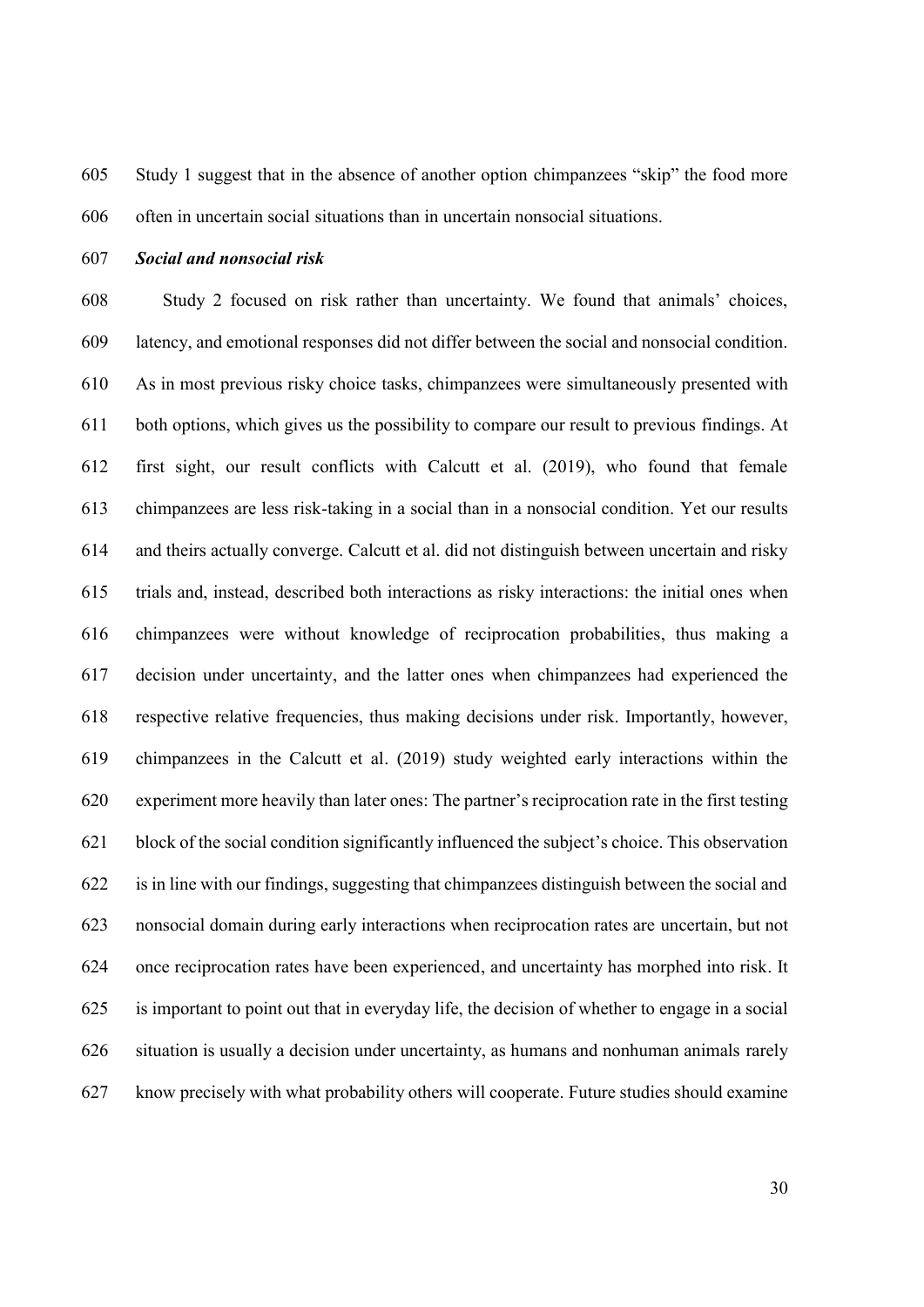whether after having experienced the respective relative frequencies (i.e. when making decisions under risk) and when only presented with one option at a time (like in Study 1), chimpanzees would differentiate between social and nonsocial situations.

*Risk preference*

 Irrespective of the factor social versus nonsocial, chimpanzees in Study 2 proved to be risk averse. They preferred the safe option over the risky option, even though the expected value of the latter was higher. This finding is in line with findings of risk aversion across diverse nonhuman animals (e.g., Kacelnik & Bateson, 1996) and humans (see references in Hintze, Olson, Adami, & Hertwig, 2015). However, it is not in line with past studies that reported chimpanzees to be risk prone in nonsocial contexts (see Calcutt et al., 2019; Haun et al., 2011; Heilbronner et al., 2008; but see Proctor et al., 2014). What could explain this difference between the present and past results?

 Possible explanations may pertain to the presentation and experience of probabilities (see Hau, Pleskac, & Hertwig, 2010; Heilbronner & Hayden, 2016; Hertwig, 2015; Wulff, Mergenthaler-Canseco, & Hertwig, 2018), as well as to specific elements of task design (see Frey, Pedroni, Mata, Rieskamp, & Hertwig, 2017; Heilbronner & Hayden, 2013; Rosati & Hare, 2016). Specifically, in Study 2, chimpanzees made decisions based on experienced relative frequencies (probabilities), whereas in other studies (e.g. Haun et al., 2011; Heilbronner et al., 2008; Rosati & Hare, 2010; Rosati & Hare, 2012) chimpanzees inferred probabilities from the task design. For instance, in the study by Haun et al. (2011), the number of cups represented the probability of success: The safe option consisted of one 649 cup, whereas the risky option comprised (depending on the condition) two  $(P=0.5)$ , three 650 (P=.33), or four (P=.25) cups. Learning the probabilistic structure of the choice context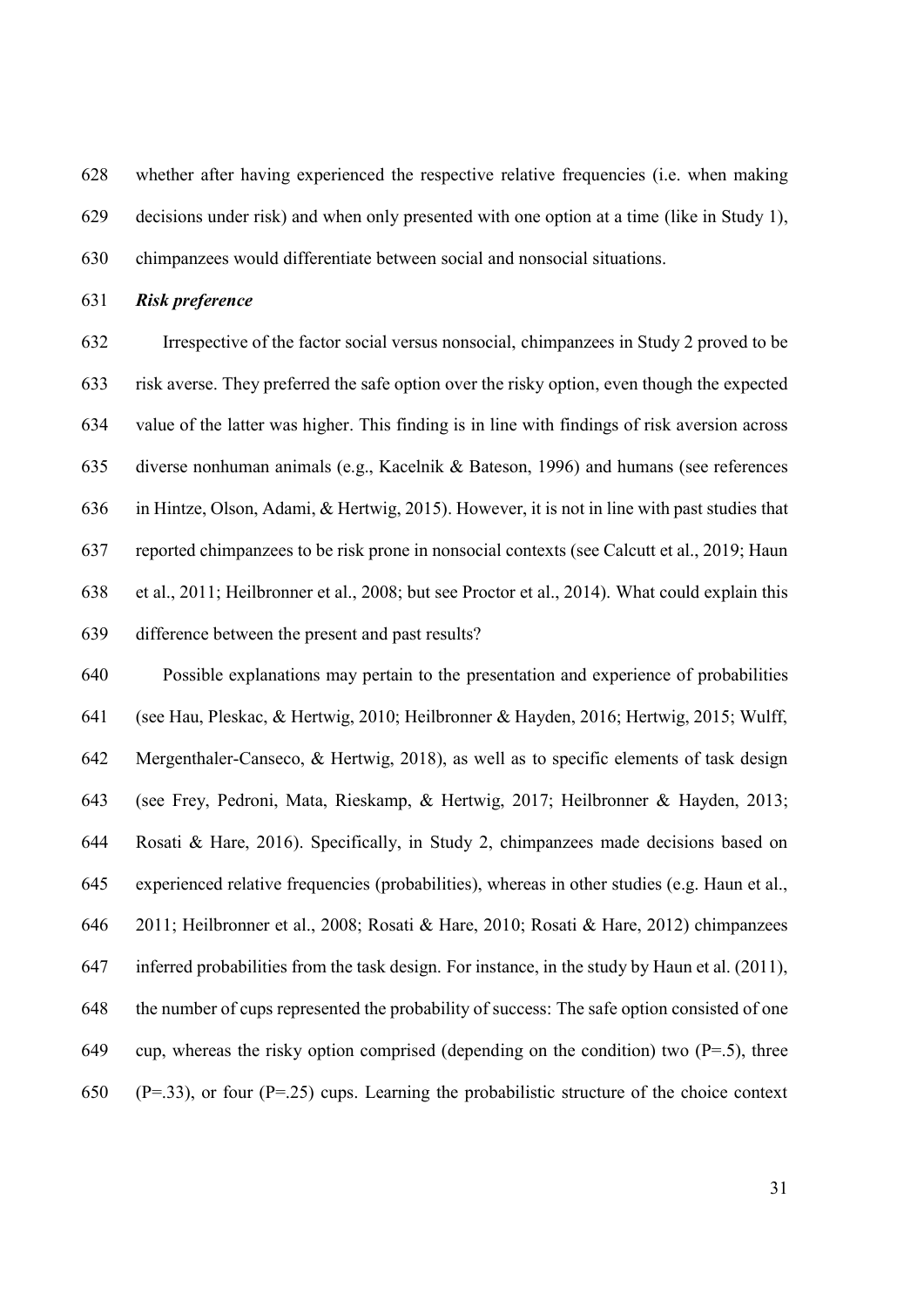through experience—rather than inferring it from the task design—seems a more naturalistic way to study decisions under risk in chimpanzees (and humans). Probabilities are rarely explicitly stated or presented to the decision maker, but are rather learned through experience, resulting in what Knight (1921/1964) called statistical probabilities rather than a priori probabilities.

 A further difference between the current and previous studies (e.g. Heilbronner et al., 2008; Rosati & Hare, 2010; Rosati & Hare, 2012) is that in the present study the uncertain/risky decision was an all-or-none decision insofar as one possible outcome of the nonsafe option was the animal coming away empty-handed. In past studies, in contrast, the risky option always provided food; even bad luck still resulted in low-value food. This meant that the choice was indeed less risky per se (in terms of outcome variance). It is not implausible to argue that risk in the real world implies the threat of receiving nothing. It will be important to see in future studies whether this crucial aspect of outcome variance and the presence of the threat of coming away empty-handed make chimpanzees more risk averse and thus more akin to humans and other nonhuman animals in their appetite for risk.

### *Potential correlates of risk preference*

 Research on risk preference in humans has identified a number of robust correlates. Sex, age (e.g. Josef et al., 2016), and income have been found to be consistently associated with risk preference (see Frey et al., 2020). Chimpanzees' sex, age, and hierarchy position did not affect their risk preference in Study 2. This could be due to two factors: small sample size and behavioural risk measures. Frey et al. (2020) found that behavioural measures of risk, relative to self-reports, largely fail to pick up associations between correlates and risk preference. Future studies may take on the challenging task of increasing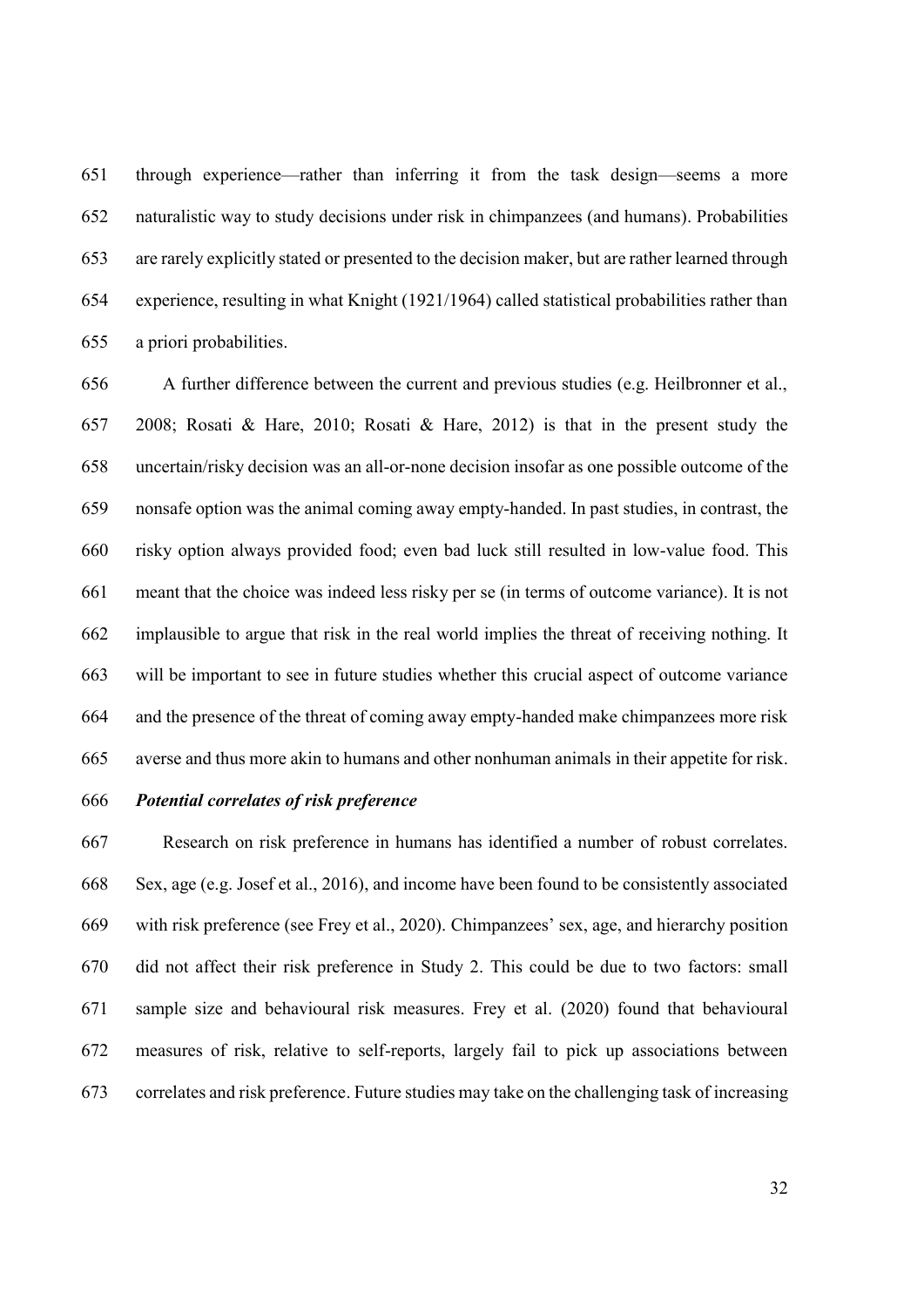sample sizes and exploiting different risk measures (e.g., behavioural and observational) to

investigate correlates and heterogeneity of risk preference.

### *The influence of previous outcomes on risky choice*

 We noted earlier that our implementation of the risky option in Study 2 entailed the possibility of coming away empty-handed. Both the experience of such a 'loss' as well as the experience of gain may systematically influence the choice whether to gamble again in the next trial. When testing for this, we found that the outcome of the previous risky choice had a weak influence on the decision in the following trial: Chimpanzees tended to gamble more when they previously received nothing. Rosati & Hare (2013) found that bonobos, but not chimpanzees, modulated their choices based on previous outcomes. In our study, regardless of the outcome and in the trial following a risky decision, chimpanzees chose the risky option more often than they chose the safe one. Our results suggest that chimpanzees are generally risk averse, preferring the safe option over the risky one. However, once chimpanzees chose the risky option, they tended to gamble again, especially if they had not been rewarded in the previous risky trial. One possible explanation for this behaviour is that chimpanzees interpreted unsuccessful trials as a loss and thus aimed at restoring the previous state of affairs by gambling again (see Scholer et al., 2010 for a discussion of risk-seeking behaviour under loss in humans). This explanation implies that chimpanzees' choices are not simply guided by a process of reinforcement learning (in which the value of each action is updated according to its outcome) but also by some kind of belief updating process in which the present outcome informs expectations about what is going to happen in the next round.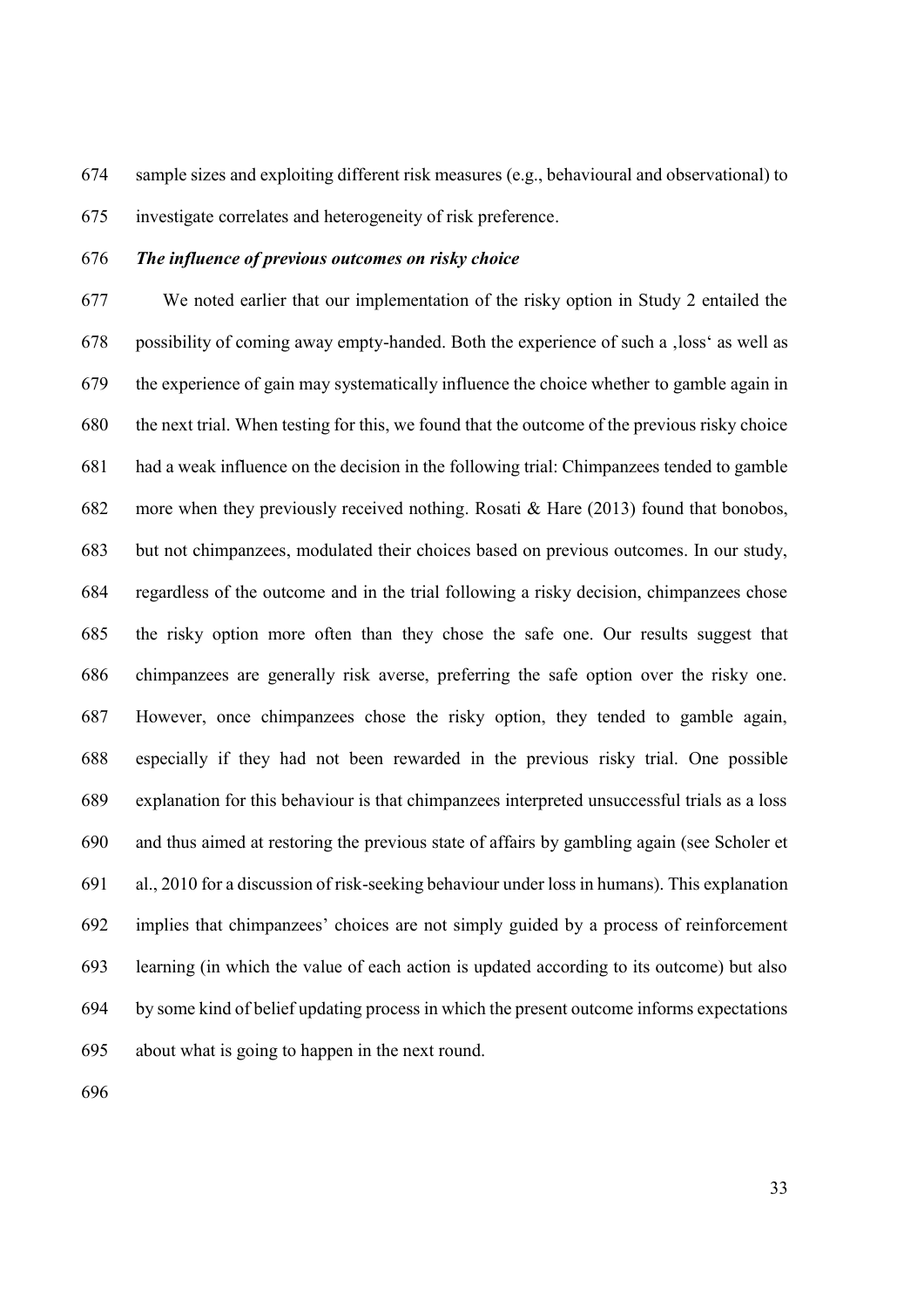### *Conclusion*

 Our findings indicate that chimpanzees—like humans—distinguish between social and nonsocial contexts when making decisions under uncertainty. Chimpanzees are more reluctant to engage in a situation when the source of uncertainty is a conspecific than when it is a machine. This aversion manifests both in choice behaviour and in response latency. Having observed this dynamic, one key question for the future is: Why do chimpanzees experience interactions with social partners as less predictable, and why are they less trusting and more hesitant to make daring decisions in uncertain social contexts? Unlike in the world of uncertainty, chimpanzees did not discriminate between social and nonsocial contexts in the world of risk. Furthermore, we found them to be—like humans and various nonhuman animals—risk averse, with a tendency to seek risk after the experience of coming away empty-handed. Another key task for the future is to reveal the cognitive, possibly heuristic mechanisms behind chimpanzees' choices: How do they search for information in order to reduce uncertainty before making a choice?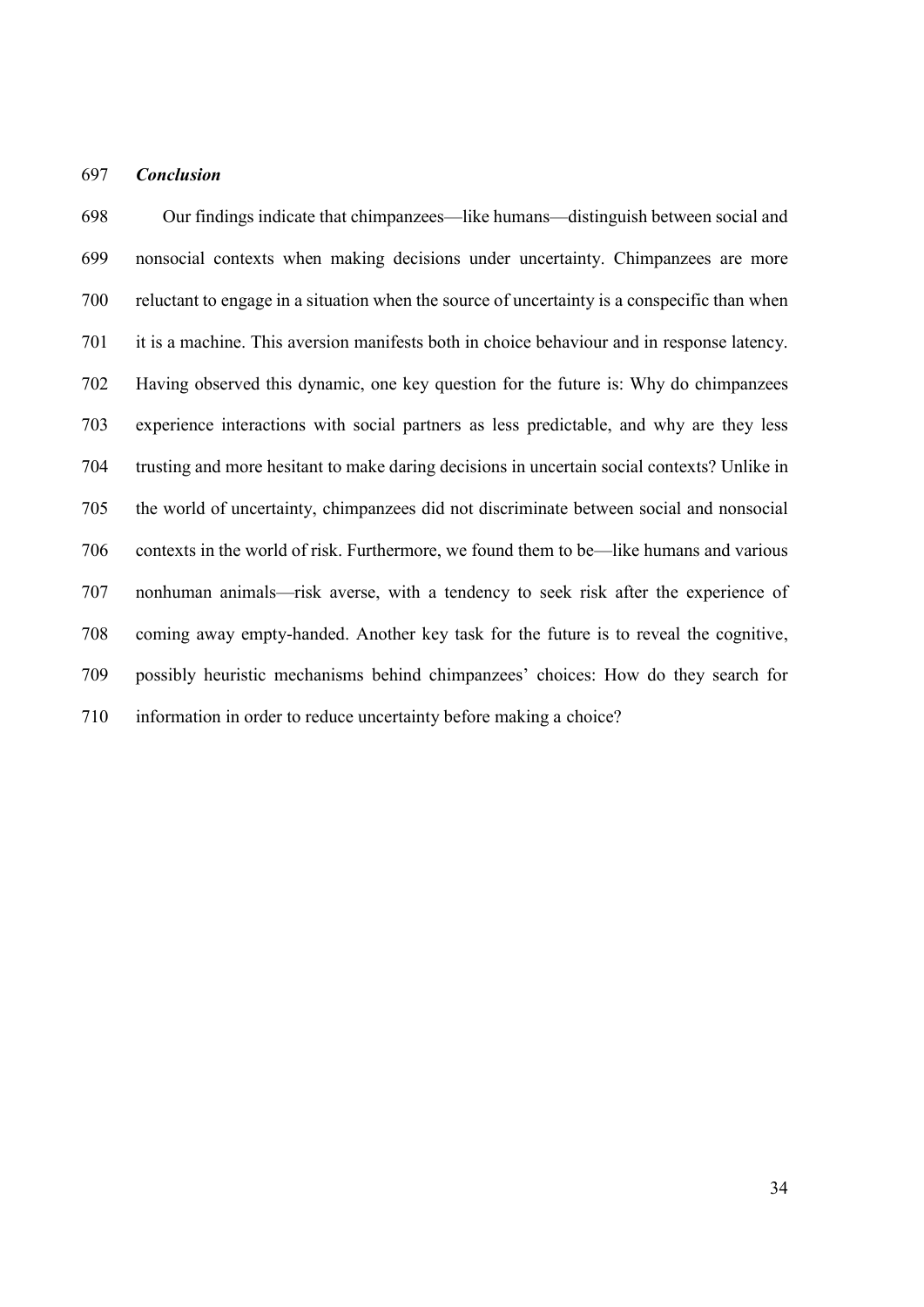| 711 | <b>Acknowledgments</b>                                                                  |
|-----|-----------------------------------------------------------------------------------------|
| 712 | We thank Richard Vigne, Samuel Mutisya, Stephen Ngulu and the board                     |
| 713 | members and staff of Sweetwaters Chimpanzee Sanctuary in Kenya for their crucial        |
| 714 | support throughout this research. Special thanks go to Joseph Maiyo, David Mundia,      |
| 715 | Steven Mukundi, and Charles Mussasia. We thank Ol Pejeta Conservancy, Kenya             |
| 716 | Wildlife Service (KWS), and the National Council for Science and Technology (NCST)      |
| 717 | for approving our research. Thanks go to Roger Mundy for statistical advice, Oded Ritov |
| 718 | for reliability coding, Sebastian Schütte for building the apparatus, Shona Duguid and  |
| 719 | Hanna Schleihauf for helpful discussions, and Susannah Goss and Deb Ain for editing the |
| 720 | manuscript.                                                                             |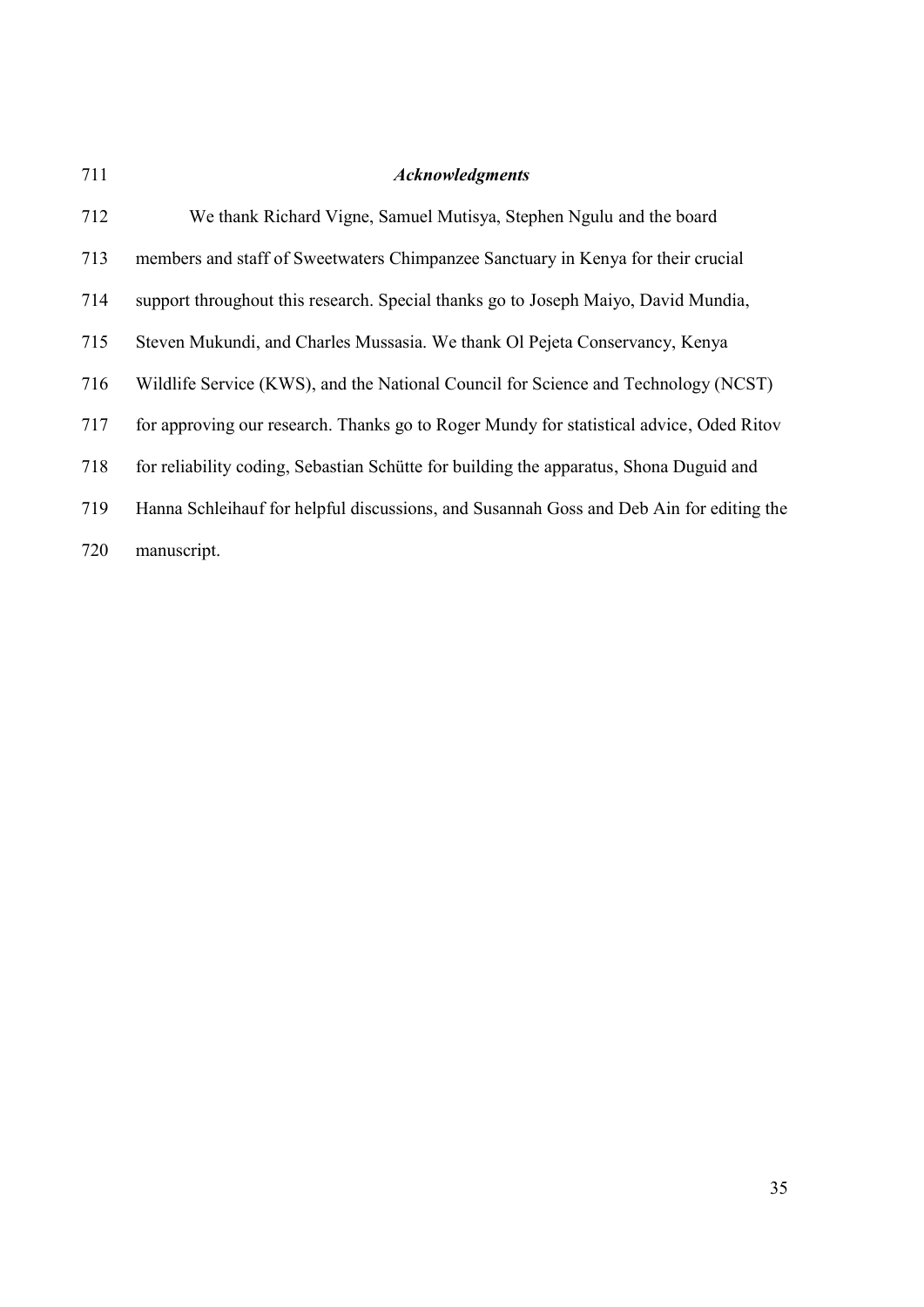| 721 | <b>References</b>                                                                          |
|-----|--------------------------------------------------------------------------------------------|
| 722 | Baayen, R. H. (2008). Analyzing linguistic data: A practical introduction to statistics    |
| 723 | using R. Cambridge, UK: Cambridge University Press.                                        |
| 724 | Baker, K. C., & Aureli, F. (1997). Behavioural indicators of anxiety: An empirical test in |
| 725 | chimpanzees. Behaviour, 134(13-14), 1031-1050.                                             |
| 726 | https://doi.org/10.1163/156853997X00386                                                    |
| 727 | Barr, D. J., Levy, R., Scheepers, C., & Tily, H. J. (2013). Random effects structure for   |
| 728 | confirmatory hypothesis testing: Keep it maximal. Journal of Memory and                    |
| 729 | Language, 68(3), 255-278. https://doi.org/10.1016/j.jml.2012.11.001                        |
| 730 | Bates, D., Maechler, M., Bolker, B., & Walker, S. (2015). Fitting linear mixed-effects     |
| 731 | models using lme4. Journal of Statistical Software, 67(1), 1–48.                           |
| 732 | https://doi.org/10.18637/jss.v067.i01                                                      |
| 733 | Blount, S. (1995). When social outcomes aren't fair: The effect of causal attributions on  |
| 734 | preferences. Organizational Behavior and Human Decision Processes, 63(2),                  |
| 735 | 131-144. https://doi.org/10.1006/obhd.1995.1068                                            |
| 736 | Bohnet, I., Greig, F., Herrmann, B., & Zeckhauser, R. (2008). Betrayal aversion:           |
| 737 | Evidence from Brazil, China, Oman, Switzerland, Turkey, and the United States.             |
| 738 | American Economic Review, 98(1), 294-310. https://doi.org/10.1257/aer.98.1.294             |
| 739 | Bohnet, I., & Zeckhauser, R. (2004). Trust, risk and betrayal. Journal of Economic         |
| 740 | Behavior & Organization, 55(4), 467-484.                                                   |
| 741 | https://doi.org/10.1016/j.jebo.2003.11.004                                                 |
| 742 | Brosnan, S. F., Jones, O. D., Lambeth, S. P., Mareno, M. C., Richardson, A. S., &          |
| 743 | Schapiro, S. J. (2007). Endowment effects in chimpanzees. Current Biology,                 |
| 744 | 17(19), 1704–1707. https://doi.org/10.1016/j.cub.2007.08.059                               |
| 745 | Bullinger, A. F., Wyman, E., Melis, A. P., & Tomasello, M. (2011). Coordination of         |
| 746 | chimpanzees (Pan troglodytes) in a Stag Hunt game. International Journal of                |
| 747 | Primatology, 32(6), 1296-1310. https://doi.org/10.1007/s10764-011-9546-3                   |
| 748 | Calcutt, S. E., Proctor, D., Berman, S. M., & de Waal, F. B. (2019). Chimpanzees (Pan      |
| 749 | troglodytes) are more averse to social than nonsocial risk. Psychological Science,         |
| 750 | c30(1), 105-115. https://doi.org/10.1177/0956797618811877                                  |
| 751 | Call, J. (2012). Seeking information in non-human animals: Weaving a metacognitive         |
| 752 | web. In M. J. Beran, J. Perner, & J. Proust (Eds.). Foundations of metacognition           |
| 753 | (pp. 62–75). Oxford, UK: Oxford University Press.                                          |
| 754 | Colegrave, N., & Ruxton, G. D. (2003). Confidence intervals are a more useful              |
| 755 | complement to nonsignificant tests than are power calculations. Behavioral                 |
| 756 | Ecology, 14(3), 446-447. https://doi.org/10.1093/beheco/14.3.446                           |
| 757 | Dobson, A. J. (2002). An introduction to generalized linear models. Boca Raton, FL:        |
| 758 | Chapman & Hall/CRC.                                                                        |
| 759 | Duguid, S., Wyman, E., Bullinger, A. F., Herfurth-Majstorovic, K., & Tomasello, M.         |
| 760 | (2014). Coordination strategies of chimpanzees and human children in a Stag                |
| 761 | Hunt game. Proceedings of the Royal Society B: Biological Sciences, 281(1796),             |
| 762 | 20141973. https://doi.org/10.1098/rspb.2014.1973                                           |
| 763 | Eckert, J., Rakoczy, H., Call, J., Herrmann, E., & Hanus, D. (2018). Chimpanzees           |
| 764 | consider humans' psychological states when drawing statistical inferences.                 |
| 765 | Current Biology, 28(12), 1959-1963. https://doi.org/10.1016/j.cub.2018.04.077              |
| 766 |                                                                                            |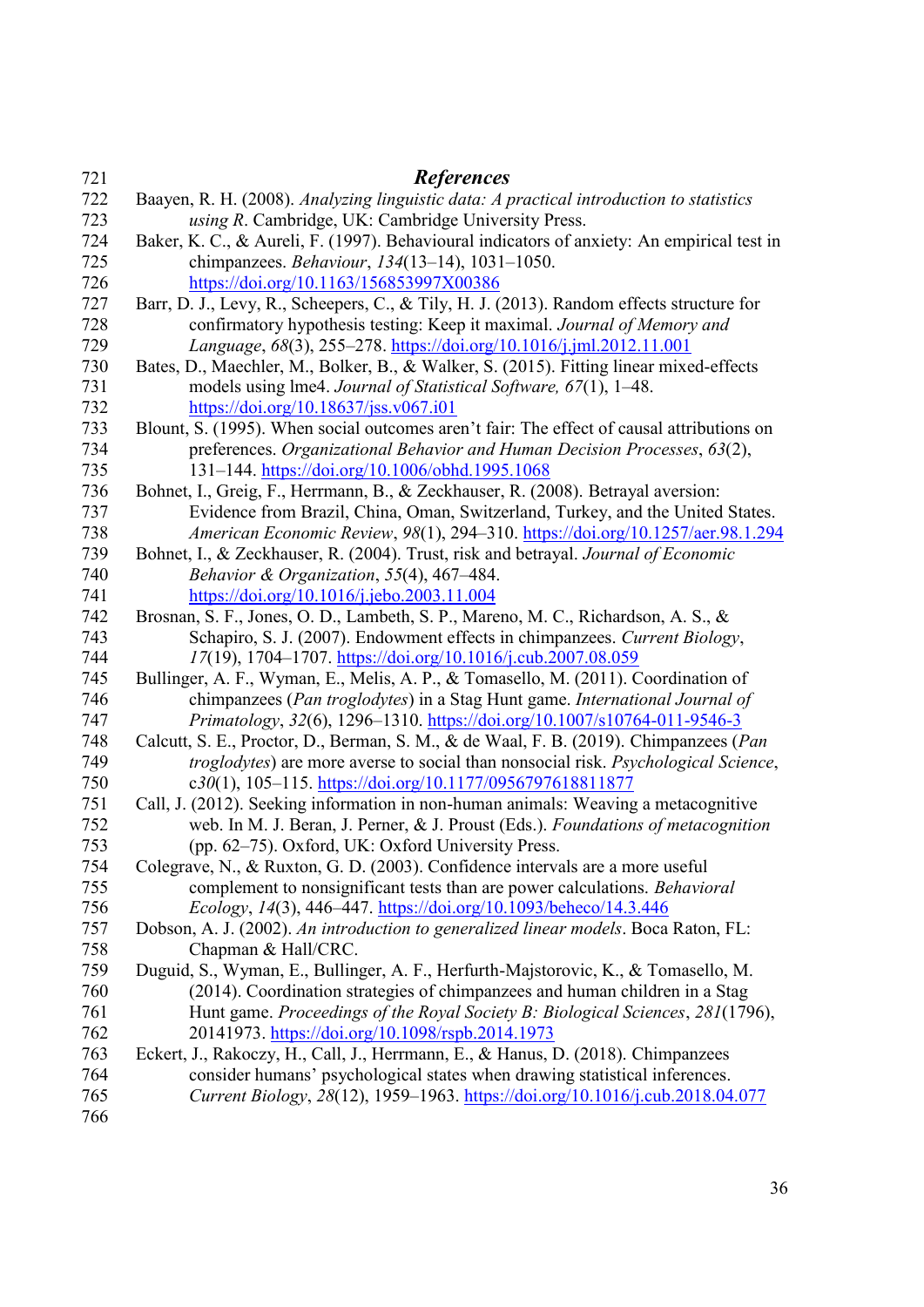| 767 | Ellsberg, D. (1961). Risk, ambiguity, and the Savage Axioms. The Quarterly Journal of    |
|-----|------------------------------------------------------------------------------------------|
| 768 | Economics, 643-669. https://doi.org/10.2307/1884324                                      |
| 769 | Engelmann, J. M., & Herrmann, E. (2016). Chimpanzees trust their friends. Current        |
| 770 | Biology, 26(2), 252-256. https://doi.org/10.1016/j.cub.2015.11.037                       |
| 771 | Engelmann, J. M., Haux, L. M., & Herrmann, E. (2019). Helping in young children and      |
| 772 | chimpanzees shows partiality towards friends. Evolution and Human Behavior,              |
| 773 | 40(3), 292-300. https://doi.org/10.1016/j.evolhumbehav.2019.01.003                       |
| 774 | Engelmann, J. M., Herrmann, E., & Tomasello, M. (2015). Chimpanzees trust                |
| 775 | conspecifics to engage in low-cost reciprocity. Proceedings of the Royal Society         |
| 776 | B: Biological Sciences, 282(1801), 20142803.                                             |
| 777 | https://doi.org/10.1098/rspb.2014.2803                                                   |
| 778 | Forstmeier, W., & Schielzeth, H. (2011). Cryptic multiple hypotheses testing in linear   |
| 779 | models: Overestimated effect sizes and the winner's curse. Behavioral Ecology            |
| 780 | and Sociobiology, 65(1), 47-55. https://doi.org/10.1007/s00265-010-1038-5                |
| 781 | Fehr, E. (2009). On the economics and biology of trust. Journal of the European          |
| 782 | Economic Association, $7(2-3)$ , $235-266$ .                                             |
| 783 | https://doi.org/10.1162/JEEA.2009.7.2-3.235                                              |
| 784 | FeldmanHall, O., & Shenhav, A. (2019). Resolving uncertainty in a social world. Nature   |
| 785 | Human Behaviour, 3(5), 426-435. https://doi.org/10.1038/s41562-019-0590-x                |
| 786 | Field, A. (2005). Discovering Statistics using SPSS. Sage Publications. London.          |
| 787 | Fox, J., & Weisberg, S. (2011). An {R} Companion to Applied Regression, Second           |
| 788 | Edition. Thousand Oaks, CA: Sage.                                                        |
| 789 | http://socserv.socsci.mcmaster.ca/jfox/Books/Companion                                   |
| 790 | Frey, R., Richter, D., Schupp, J., Hertwig, R., & Mata, R. (2020). Identifying robust    |
| 791 | correlates of risk preference: A systematic approach using specification curve           |
| 792 | analysis. Journal of Personality and Social Psychology.                                  |
| 793 | https://doi.org/10.1037/pspp0000287                                                      |
| 794 | Frey, R., Pedroni, A., Mata, R., Rieskamp, J., & Hertwig, R. (2017). Risk preference     |
| 795 | shares the psychometric structure of major psychological traits. Science Advances,       |
| 796 | 3(10), e1701381. https://doi.org/10.1126/sciadv.1701381                                  |
| 797 | Gamer, M., Lemon, J., & Singh, I. F. P. (2019). irr: Various coefficients of interrater  |
| 798 | reliability and agreement (R package version 0.84.1) [Computer software].                |
| 799 | Retrieved from https://CRAN.R-project.org/package=irr                                    |
| 800 | Gilby, I. C., Eberly, L. E., Pintea, L., & Pusey, A. E. (2006). Ecological and social    |
| 801 | influences on the hunting behaviour of wild chimpanzees, Pan troglodytes                 |
| 802 | schweinfurthii. Animal Behaviour, 72(1), 169-180.                                        |
| 803 | https://doi.org/10.1016/j.anbehav.2006.01.013                                            |
| 804 | Hare, B., Call, J., Agnetta, B., & Tomasello, M. (2000). Chimpanzees know what           |
| 805 | conspecifics do and do not see. Animal Behaviour, 59(4), 771–785.                        |
| 806 | https://doi.org/10.1006/anbe.1999.1377                                                   |
| 807 | Hau, R., Pleskac, T. J., & Hertwig, R. (2010). Decisions from experience and statistical |
| 808 | probabilities: Why they trigger different choices than a priori probabilities.           |
| 809 | Journal of Behavioral Decision Making, 23(1), 48-68.                                     |
| 810 | $\frac{https://doi.org/10.1002/bdm.665}{https://doi.org/10.1002/bdm.665}$                |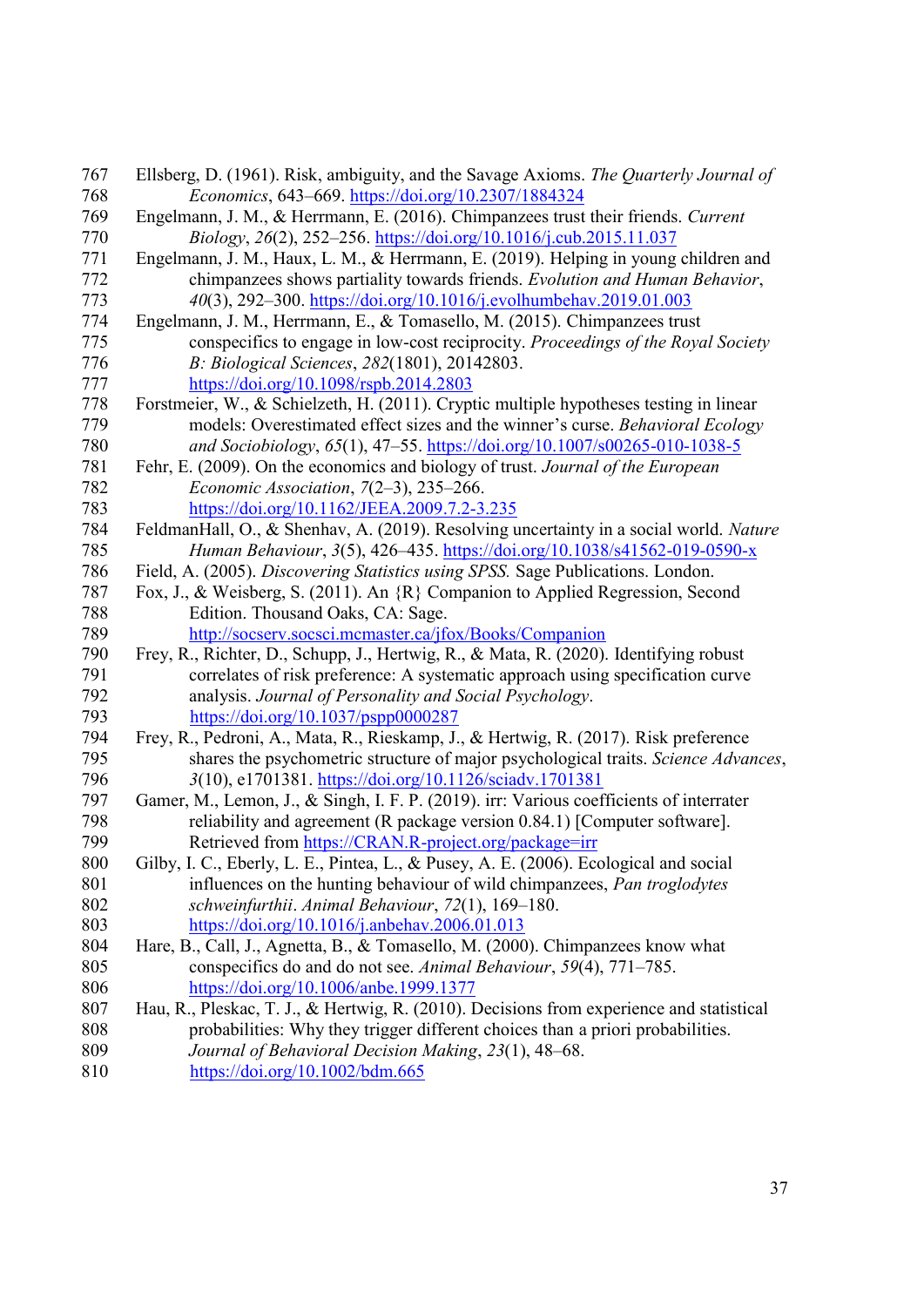| 811 | Haun, D. B., Nawroth, C., & Call, J. (2011). Great apes' risk-taking strategies in a      |
|-----|-------------------------------------------------------------------------------------------|
| 812 | decision making task. PLOS ONE, 6(12), e28801.                                            |
| 813 | https://doi.org/10.1371/journal.pone.0028801                                              |
| 814 | Heilbronner, S., & Hayden, B. (2013). Contextual factors explain risk-seeking             |
| 815 | preferences in rhesus monkeys. Frontiers in Neuroscience, 7, 7.                           |
| 816 | https://doi.org/10.3389/fnins.2013.00007                                                  |
| 817 | Heilbronner, S. R., & Hayden, B. Y. (2016). The description–experience gap in risky       |
| 818 | choice in nonhuman primates. Psychonomic Bulletin & Review, 23(2), 593–600.               |
| 819 | https://doi.org/10.3758/s13423-015-0924-2                                                 |
| 820 | Heilbronner, S. R., Rosati, A. G., Stevens, J. R., Hare, B., & Hauser, M. D. (2008). A    |
| 821 | fruit in the hand or two in the bush? Divergent risk preferences in chimpanzees           |
| 822 | and bonobos. <i>Biology Letters</i> , 4(3), 246–249.                                      |
| 823 | https://doi.org/10.1098/rsbl.2008.0081                                                    |
| 824 | Herrmann, E., Haux, L. M., Zeidler, H., & Engelmann, J. M. (2019). Human children but     |
| 825 | not chimpanzees make irrational decisions driven by social comparison.                    |
| 826 | Proceedings of the Royal Society B, 286(1894), 20182228.                                  |
| 827 | https://doi.org/10.1098/rspb.2018.2228                                                    |
| 828 | Hertwig, R. (2015). Decisions from Experience. The Wiley Blackwell Handbook of            |
| 829 | Judgment and Decision Making, 1, 239–267.                                                 |
| 830 | https://doi.org/10.1002/9781118468333.ch8                                                 |
| 831 | Hertwig, R., Barron, G., Weber, E. U., & Erev, I. (2004). Decisions from experience and   |
| 832 | the effect of rare events in risky choice. <i>Psychological Science</i> , 15(8), 534–539. |
| 833 | https://doi.org/10.1111/j.0956-7976.2004.00715.x                                          |
| 834 | Hertwig, R., Hoffrage, U., & the ABC Research Group (2013). Simple heuristics in a        |
| 835 | social world. New York, NY: Oxford University Press.                                      |
| 836 | Hintze, A., Olson, R. S., Adami, C., & Hertwig, R. (2015). Risk sensitivity as an         |
| 837 | evolutionary adaptation. Scientific Reports, 5, 8242.                                     |
| 838 | $\frac{https://doi.org/10.1038/srep08242}{https://doi.org/10.1038/srep08242}$             |
| 839 | Hockings, K. J., Anderson, J. R., & Matsuzawa, T. (2006). Road crossing in                |
| 840 | chimpanzees: A risky business. Current Biology, 16(17), R668-R670.                        |
| 841 | https://doi.org/10.1016/j.cub.2006.08.019                                                 |
| 842 | Jensen, K., Call, J., & Tomasello, M. (2007a). Chimpanzees are rational maximizers in an  |
| 843 | ultimatum game. Science, 318(5847), 107-109.                                              |
| 844 | https://doi.org/10.1126/science.1145850                                                   |
| 845 | Jensen, K., Call, J., & Tomasello, M. (2007b). Chimpanzees are vengeful but not spiteful. |
| 846 | Proceedings of the National Academy of Sciences, 104(32), 13046-13050.                    |
| 847 | https://doi.org/10.1073/pnas.0705555104                                                   |
| 848 | Josef, A. K., Richter, D., Samanez-Larkin, G. R., Wagner, G. G., Hertwig, R., & Mata, R.  |
| 849 | (2016). Stability and change in risk-taking propensity across the adult life span.        |
| 850 | Journal of Personality and Social Psychology, 111(3), 430–450.                            |
| 851 | $\frac{https://doi.org/10.1037/pspp0000090}{https://doi.org/10.1037/pspp0000090}$         |
| 852 | Kacelnik, A., & Bateson, M. (1996). Risky theories—the effects of variance on foraging    |
| 853 | decisions. American Zoologist, 36(4), 402-434.                                            |
| 854 | https://doi.org/10.1093/icb/36.4.402                                                      |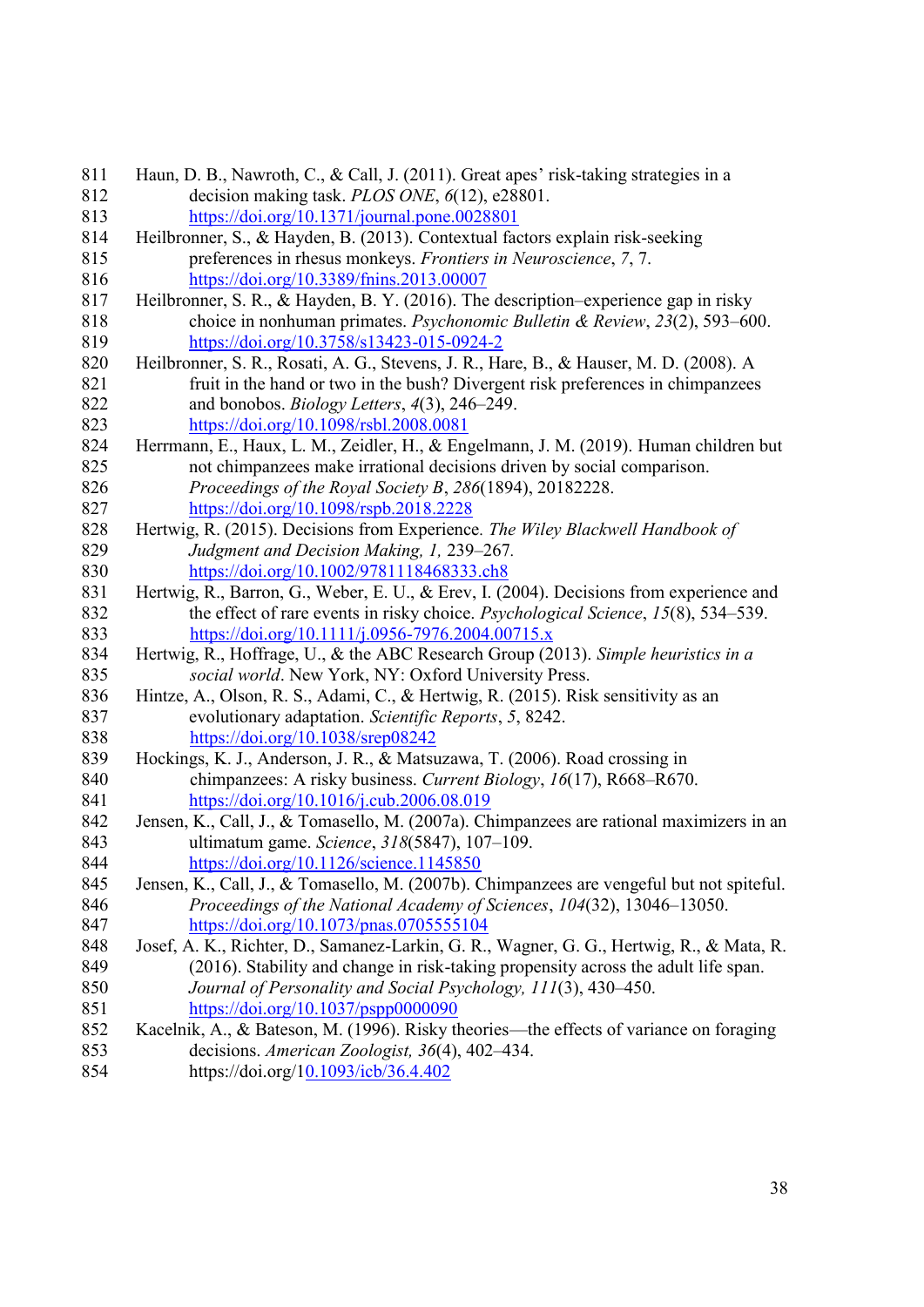| 855 | Kacelnik, A., Vasconcelos, M., Monteiro, T., & Aw, J. (2011). Darwin's "tug-of-war" vs. |
|-----|-----------------------------------------------------------------------------------------|
| 856 | starlings' "horse-racing": How adaptations for sequential encounters drive              |
| 857 | simultaneous choice. Behavioral Ecology and Sociobiology, 65(3), 547–558.               |
| 858 | https://doi.org/10.1007/s00265-010-1101-2                                               |
| 859 | Kanngiesser, P., Santos, L. R., Hood, B. M., & Call, J. (2011). The limits of endowment |
| 860 | effects in great apes (Pan paniscus, Pan troglodytes, Gorilla gorilla, Pongo            |
| 861 | pygmaeus). Journal of Comparative Psychology, 125(4), 436-445.                          |
| 862 | https://doi.org/10.1037/a0024516                                                        |
| 863 | Kanngiesser, P., & Woike, J. K. (2016). Framing the debate on human-like framing        |
| 864 | effects in bonobos and chimpanzees: A comment on Krupenye et al. (2015).                |
| 865 | Biology Letters, 12(1). https://doi.org/10.1098/rsbl.2015.0718                          |
| 866 | Kelly, C. D. (2006). Replicating empirical research in behavioral ecology: How and why  |
| 867 | it should be done but rarely ever is. The Quarterly Review of Biology, $81(3)$ , $221-$ |
| 868 | 236. https://doi.org/10.1086/506236                                                     |
| 869 | Keynes, J. M. (1936/1973). The Collected Writings of John Maynard Keynes (Vol. VII).    |
| 870 | London, UK: Macmillan for the Royal Economic Society.                                   |
| 871 | Keynes, J. M. (1937). The general theory of employment. The Quarterly Journal of        |
| 872 | Economics, 51(2), 209-223.                                                              |
| 873 | Knight, F. H. (1921/1964). Risk, uncertainty, and profit. New York, NY: Sentry Press.   |
| 874 | Kozyreva, A., & Hertwig, R. (2019). The interpretation of uncertainty in ecological     |
| 875 | rationality. Synthese, 1-31. https://doi.org/10.1007/s11229-019-02140-w                 |
| 876 | Krupenye, C., Rosati, A. G., & Hare, B. (2015). Bonobos and chimpanzees exhibit         |
| 877 | human-like framing effects. Biology Letters, 11(2), 20140527.                           |
| 878 | https://doi.org/10.1098/rsbl.2014.0527                                                  |
| 879 | Langergraber, K., Mitani, J., & Vigilant, L. (2009). Kinship and social bonds in female |
| 880 | chimpanzees (Pan troglodytes). American Journal of Primatology: Official                |
| 881 | Journal of the American Society of Primatologists, 71(10), 840-851.                     |
| 882 | $\frac{\text{https://doi.org/10.1002/aip.20711}}{20}$                                   |
| 883 | Langergraber, K. E., Mitani, J. C., Watts, D. P., & Vigilant, L. (2013). Male-female    |
| 884 | socio-spatial relationships and reproduction in wild chimpanzees. Behavioral            |
| 885 | Ecology and Sociobiology, 67(6), 861–873. https://doi.org/10.1007/s00265-013-           |
| 886 | 1509-6                                                                                  |
| 887 | Li, C., Turmunkh, U., & Wakker, P. P. (2019). Trust as a decision under ambiguity.      |
| 888 | Experimental Economics, 22(1), 51-75.                                                   |
| 889 | $\frac{\text{https://doi.org/10.1007/s10683-018-9582-3}}{1007}{\text{N}}$               |
| 890 | Luce, R. D., & Raiffa, H. (1957/1989). Games and Decisions: Introduction and Critical   |
| 891 | Survey. Courier Corporation.                                                            |
| 892 | Melis, A. P., Hare, B., & Tomasello, M. (2006). Chimpanzees recruit the best            |
| 893 | collaborators. Science, 311(5765), 1297-1300.                                           |
| 894 | https://doi.org/10.1126/science.1123007                                                 |
| 895 | Melis, A. P., Hare, B., & Tomasello, M. (2009). Chimpanzees coordinate in a negotiation |
| 896 | game. Evolution and Human Behavior, 30(6), 381–392.                                     |
| 897 | https://doi.org/10.1016/j.evolhumbehav.2009.05.003                                      |
| 898 | Muller, M. N., & Mitani, J. C. (2005). Conflict and cooperation in wild chimpanzees.    |
| 899 | Advances in the Study of Behavior, 35, 275-331. https://doi.org/10.1016/S0065-          |
| 900 | 3454(05)35007-8                                                                         |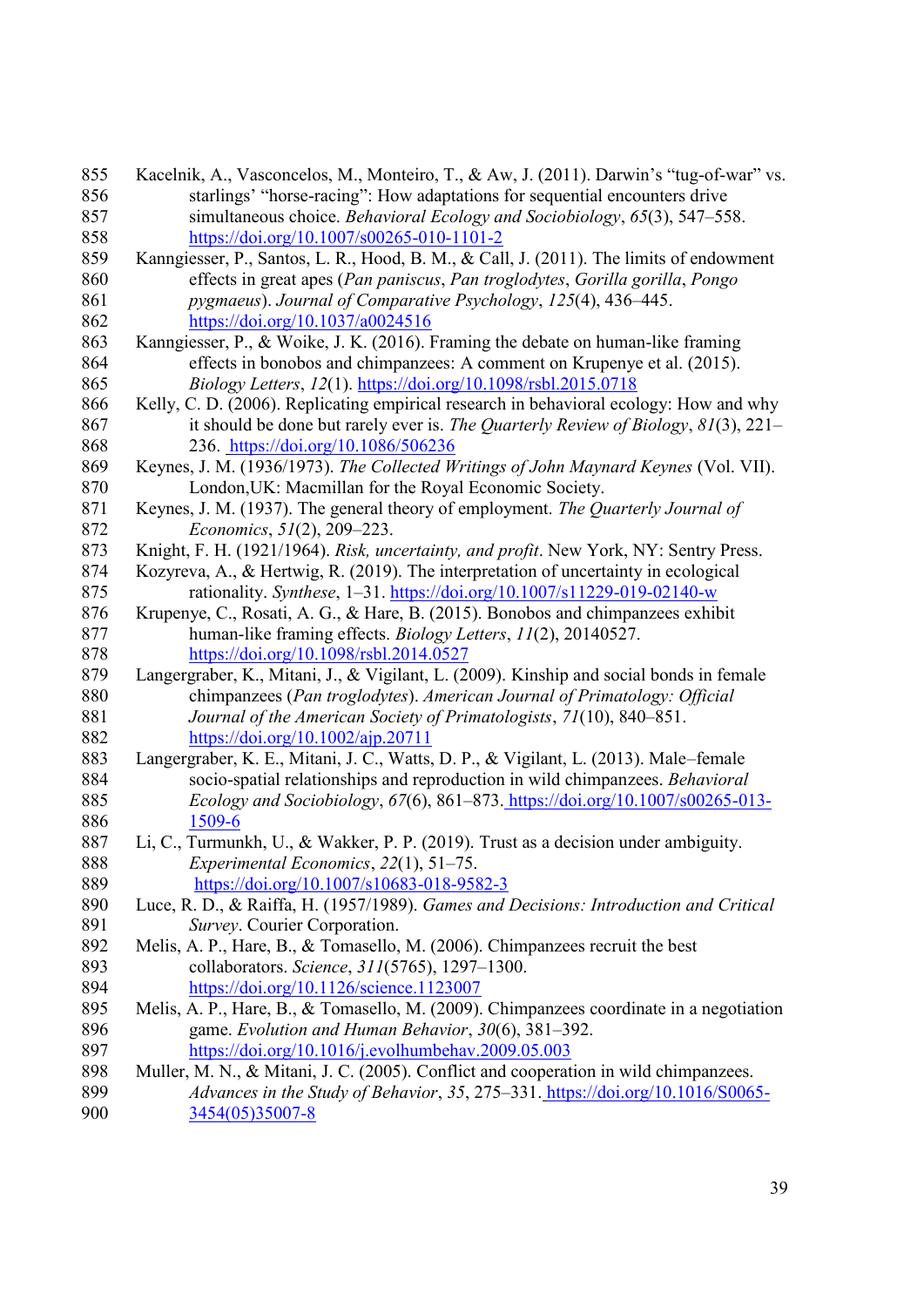| 901 | Proctor, D., Williamson, R. A., Latzman, R. D., de Waal, F. B., & Brosnan, S. F. (2014).                        |
|-----|-----------------------------------------------------------------------------------------------------------------|
| 902 | Gambling primates: Reactions to a modified Iowa Gambling Task in humans,                                        |
| 903 | chimpanzees and capuchin monkeys. Animal Cognition, 17(4), 983–995.                                             |
| 904 | https://doi.org/10.1007/s10071-014-0730-7                                                                       |
| 905 | R Core Team (2019). R: A language and environment for statistical computing                                     |
| 906 | [Computer software]. Retrieved from https://www.R-project.org/.                                                 |
| 907 | Rilling, J. K., King-Casas, B., & Sanfey, A. G. (2008). The neurobiology of social                              |
| 908 | decision-making. Current Opinion in Neurobiology, 18(2), 159-165.                                               |
| 909 | https://doi.org/10.1016/j.conb.2008.06.003                                                                      |
| 910 | Rosati, A. G. (2017). Decisions under uncertainty: Preferences, biases, and choice. In J.                       |
| 911 | Call (Ed.), APA handbook of comparative psychology (Vol. 2, pp. 329–357).                                       |
| 912 | Washington, DC: American Psychological Association.                                                             |
| 913 | Rosati, A. G., & Hare, B. (2010). Chimpanzees and bonobos distinguish between risk and                          |
| 914 | ambiguity. Biology Letters, 7(1), 15-18. https://doi.org/10.1098/rsbl.2010.0927                                 |
| 915 | Rosati, A. G., & Hare, B. (2012). Decision making across social contexts: competition                           |
| 916 | increases preferences for risk in chimpanzees and bonobos. Animal Behaviour,                                    |
| 917 | 84(4), 869-879. https://doi.org/10.1016/j.anbehav.2012.07.010                                                   |
| 918 | Rosati, A. G., & Hare, B. (2013). Chimpanzees and bonobos exhibit emotional responses                           |
| 919 | to decision outcomes. PLOS ONE, $8(5)$ , e $63058$ .                                                            |
| 920 | https://doi.org/10.1371/journal.pone.0063058                                                                    |
| 921 | Rosati, A. G., & Hare, B. (2016). Reward currency modulates human risk preferences.                             |
| 922 | Evolution and Human Behavior, 37(2), 159-168.                                                                   |
| 923 | $\frac{https://doi.org/10.1016/j.evolhumbehav.2015.10.003}{https://doi.org/10.1016/j.evolhumbehav.2015.10.003}$ |
| 924 | Scholer, A. A., Zou, X., Fujita, K., Stroessner, S. J., & Higgins, E. T. (2010). When risk                      |
| 925 | seeking becomes a motivational necessity. Journal of Personality and Social                                     |
| 926 | Psychology, 99(2), 215-231. https://doi.org/10.1037/a0019715                                                    |
| 927 | Silk, J., Cheney, D., & Seyfarth, R. (2013). A practical guide to the study of social                           |
| 928 | relationships. Evolutionary Anthropology: Issues, News, and Reviews, 22(5), 213-                                |
| 929 | 225. https://doi.org/10.1002/evan.21367                                                                         |
| 930 | Simon, H. A. (1955). A behavioral model of rational choice. The Quarterly Journal of                            |
| 931 | Economics, 69(1), 99-118. https://doi.org/10.2307/1884852                                                       |
| 932 | Santos, L. R., & Rosati, A. G. (2015). The evolutionary roots of human decision making.                         |
| 933 | Annual Review of Psychology, 66, 321-347. https://doi.org/10.1146/annurev-                                      |
| 934 | psych-010814-015310                                                                                             |
| 935 | Stevens, J. R. (2017). Replicability and reproducibility in comparative psychology.                             |
| 936 | Frontiers in Psychology, 8, 862. https://doi.org/10.3389/fpsyg.2017.00862                                       |
| 937 | Torchiano, M. (2020). effsize: Efficient Effect Size Computation (R package version                             |
| 938 | 0.8.0) [Computer software]. Retrieved from https://CRAN.R-                                                      |
| 939 | project.org/package=effsize                                                                                     |
| 940 | Watts, D. P. (2000). Grooming between male chimpanzees at Ngogo, Kibale National                                |
| 941 | Park. I. Partner number and diversity and grooming reciprocity. International                                   |
| 942 | Journal of Primatology, 21(2), 189-210.                                                                         |
| 943 |                                                                                                                 |
| 944 | Wittig, R. M., & Boesch, C. (2003). "Decision-making" in conflicts of wild chimpanzees                          |
| 945 | (Pan troglodytes): An extension of the Relational Model. Behavioral Ecology and                                 |
| 946 | Sociobiology, 54(5), 491-504. https://doi.org/10.1007/s00265-003-0654-8                                         |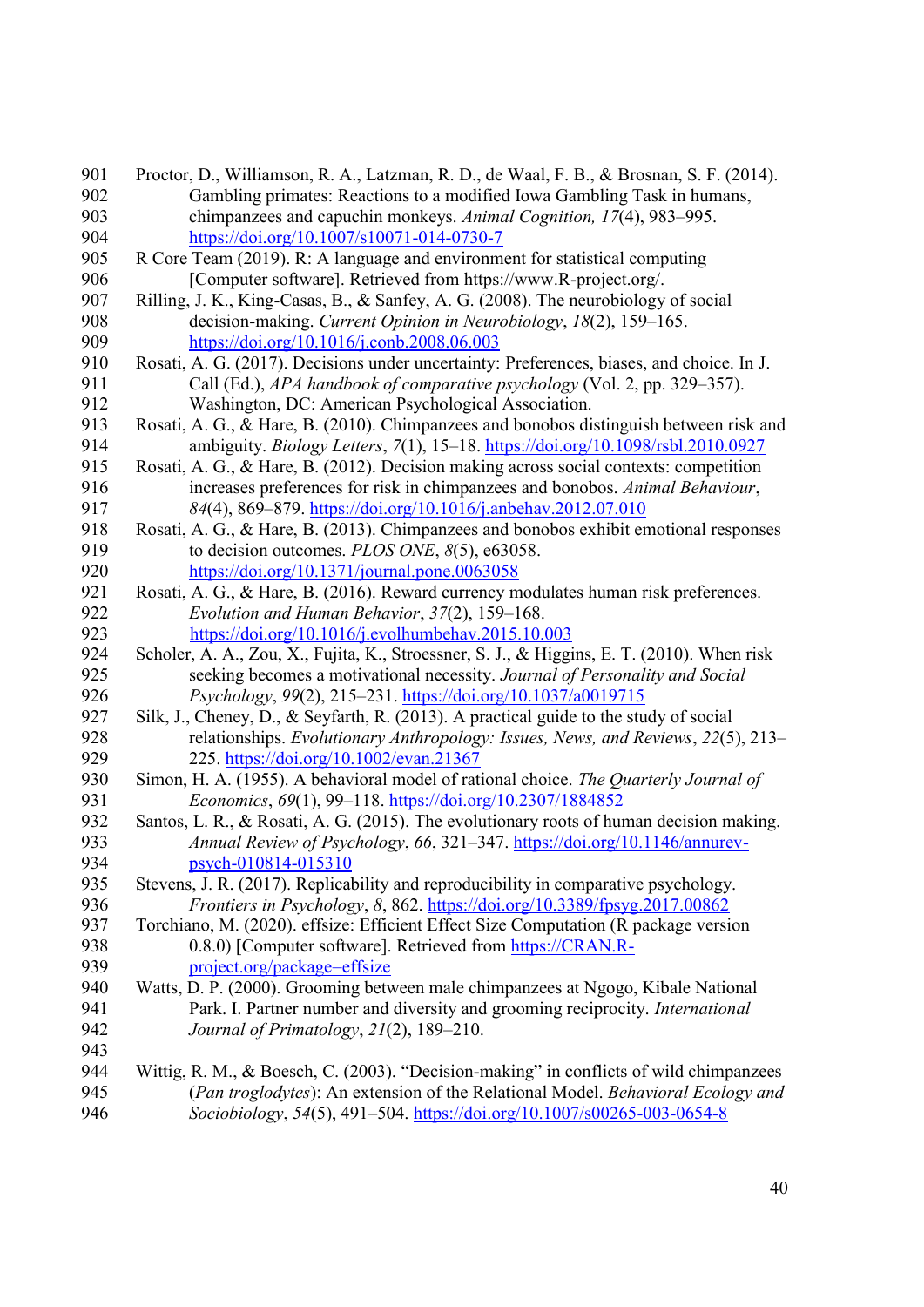947 Wulff, D. U., Mergenthaler-Canseco, M., & Hertwig, R. (2018). A meta-analytic review of two modes of learning and the description-experience gap. *Psychological*  of two modes of learning and the description-experience gap. *Psychological Bulletin*, *144*(2), 140–176. <https://doi.org/10.1037/bul0000115>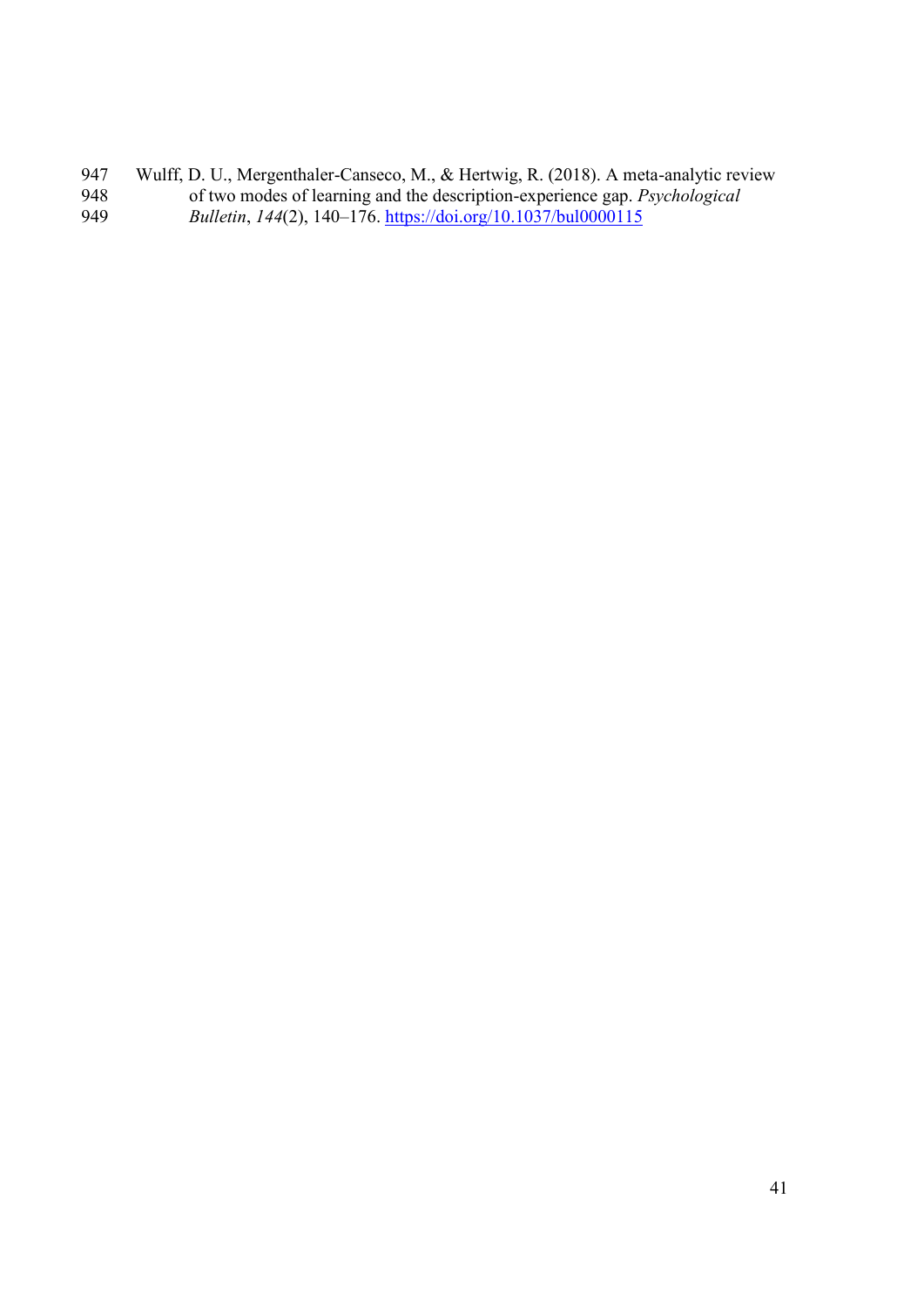# *Appendix* Supplemental Information *Participants* All partners (except Romeo, who did not pass the apparatus understanding test) completed all test sessions as subjects before taking on the role of partner. One chimpanzee (Bahati) from the original sample did not follow the procedure on the first day of testing: She did not pull the uncertain rope in Study 1 and thus could not learn the payoff structure for the risky option of Study 2. We therefore adopted a new procedure for all following chimpanzees: If subjects did not pull the rope within 30 seconds, the experimenter pulled the rope after 30 seconds to ensure that all chimpanzees had the same experience of the statistical probabilities (in preparation for Study 2). Bahati was excluded from all analyses. *Prior experimental experience* Chimpanzees had some exposure to cognitive testing, having participated in cooperation tasks (Engelmann & Herrmann, 2016; Engelmann, Herrmann, & Tomasello, 2015), social facilitation (Engelmann, Haux, & Herrmann, 2019; Herrmann, Haux, Zeidler, & Engelmann, 2019), and an executive function and physical cognition test battery (unpublished). However, only the setup in the study investigating trust in cooperation was similar to the current project. *Observational phase* To control for the social relationships between subjects and partners, we determined a neutral partner for each subject.

 *Collection of observational data.* Prior to the experimental studies, three research assistants collected observational data (412 hours) between March 2017 and March 2018 using a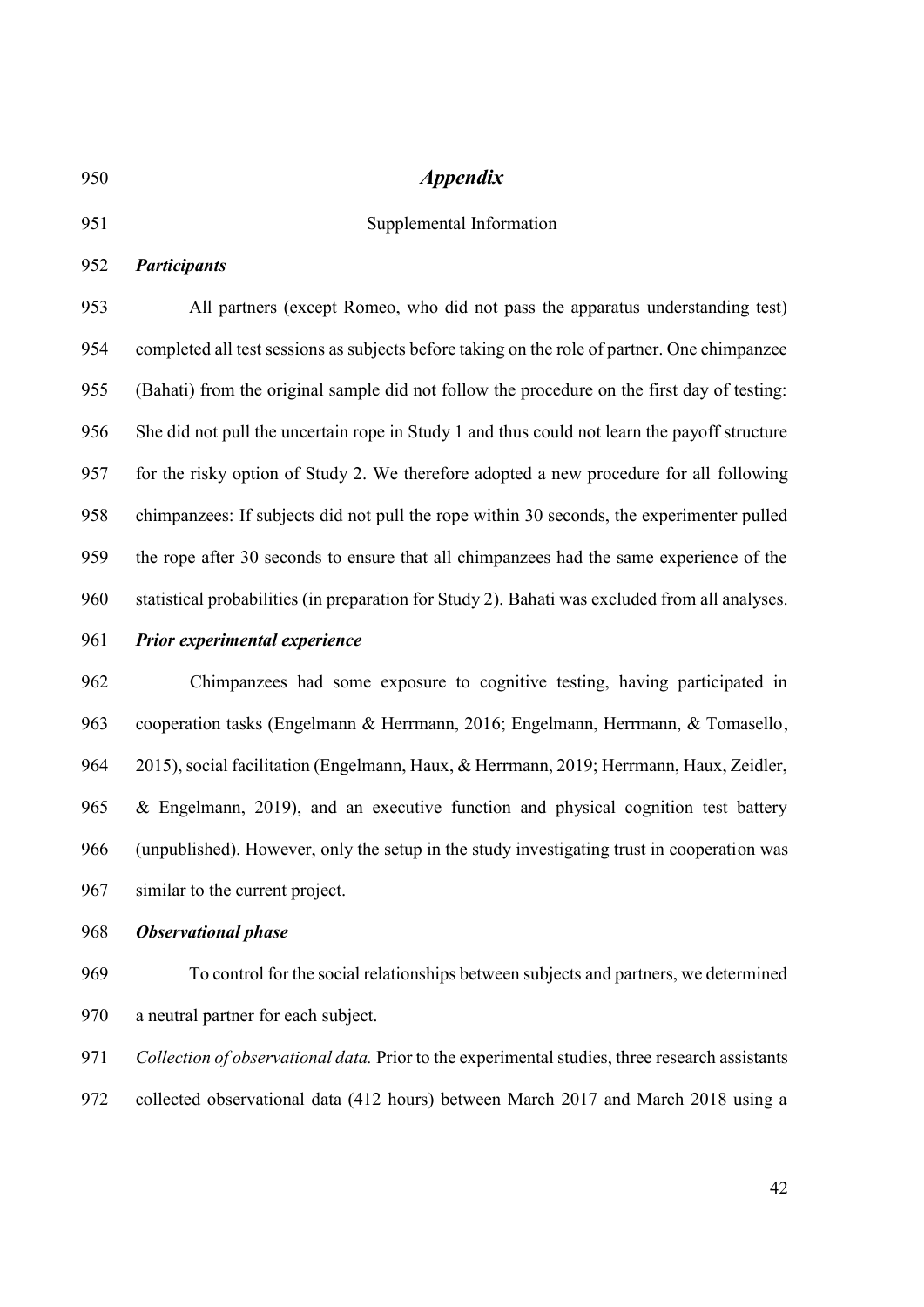Samsung tablet equipped with CyberTracker software (Version 3.389). Observations were recorded as follows: Scan samples were collected for 60 minutes. During this time, research assistants conducted a scan every 10 minutes, noting the activities of each group member in the same predefined order. These activities included *grooming* (assistant noted who the focal animal groomed and/or was groomed by), *contact* (defined as any affiliative body contact between two individuals), *arm's reach* (two individuals sitting at a distance that would allow them to have contact if both extended their arms), and *co-feeding* (two individuals eating simultaneously while within arm's reach). In addition, it was noted whether a given individual was *present* or not.

 *Analysis of observational data.* We first calculated the frequency with which each individual was grooming, in contact, at arm's reach, or co-feeding with all other individuals (by, e.g., dividing the number of grooming events between individual A and B by the number of times A and B were simultaneously present). The frequencies of the four activities were positively correlated within dyads and consequently cannot be considered independent sources of information about relationship quality. Using the obtained frequencies, we then calculated the composite index of sociality (CSI) for each dyad using 989 the following formula (based on Silk, Cheney, & Seyfarth, 2013):

$$
CSI_{xy} = \frac{\sum_{i=1}^{4} \frac{f_{ixy}}{\overline{f_i}}}{4}
$$

991 In this equation,  $f_{ixy}$  is the frequency of behaviour *i* for dyad *xy*, and  $\bar{f}_i$  is the mean frequency of behaviour *i* across all dyads. Since the CSI involves dividing the frequency 993 of a given behaviour within a dyad  $(f_{ixy})$  by the average of that behaviour across all dyads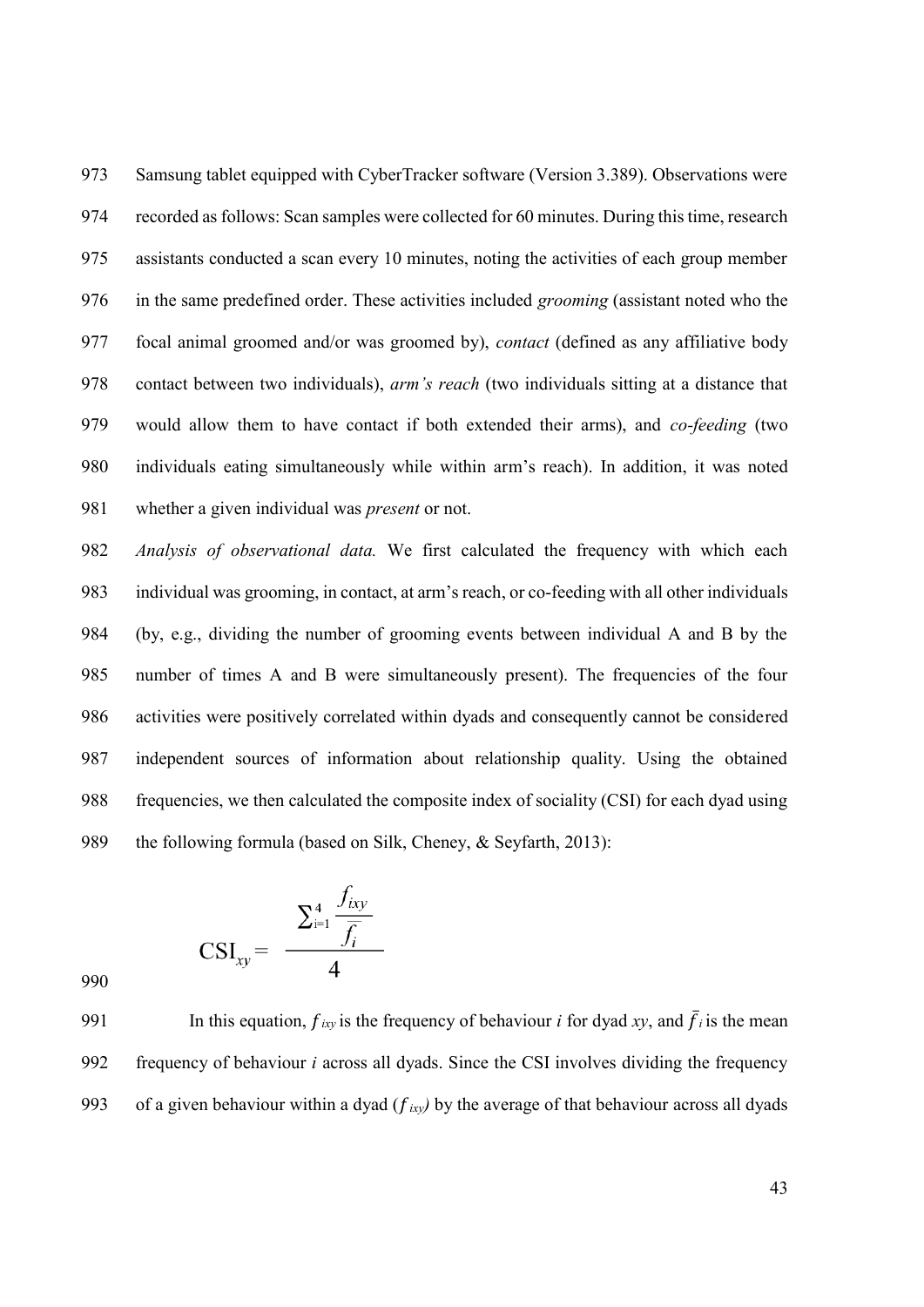994  $(\bar{f}_i)$ , its outcome describes the extent to which a particular dyad deviates from the average of all dyads. Dyads with a high score are more closely bonded than the average dyad; conversely, dyads with a low score are less closely bonded than the average dyad.

 *Determination of a neutral partner.* A neutral partner was defined as being neither one of the three individuals with the highest CSI for the subject, nor one of the three individuals with the lowest CSI for the subject. We strictly adhered to the results of the CSI computations, and did not, for example, selectively focus on same-sex dyads. Because we were interested in social bonds among unrelated partners, the one exception to this general rule was kinship. While both male–male (Muller & Mitani, 2005; Watts, 2000) and female– female (Langergraber, Mitani, & Vigilant, 2009) bonds are common in chimpanzees, Langergraber, Mitani, Watts, and Vigilant (2013), suggest that bonds between sexes also exist.

*Models*

 We assessed *P* values for the individual effects based on likelihood ratio tests comparing the full with respective reduced models (Barr, Levy, Scheepers, & Tily, 2013) using R function drop1 with argument 'test' set to "Chisq". Confidence intervals for the estimates were assessed by using the function confint.merMod. Variance Inflation Factors (VIF; Field, 2005) were derived using the vif function of the 'car' package (Fox & Weisberg, 2011), applied to a standard linear model excluding the random effects. We assessed model stability by comparing the estimates obtained from the model based on all data with those obtained from models with the levels of the random effects excluded one at a time.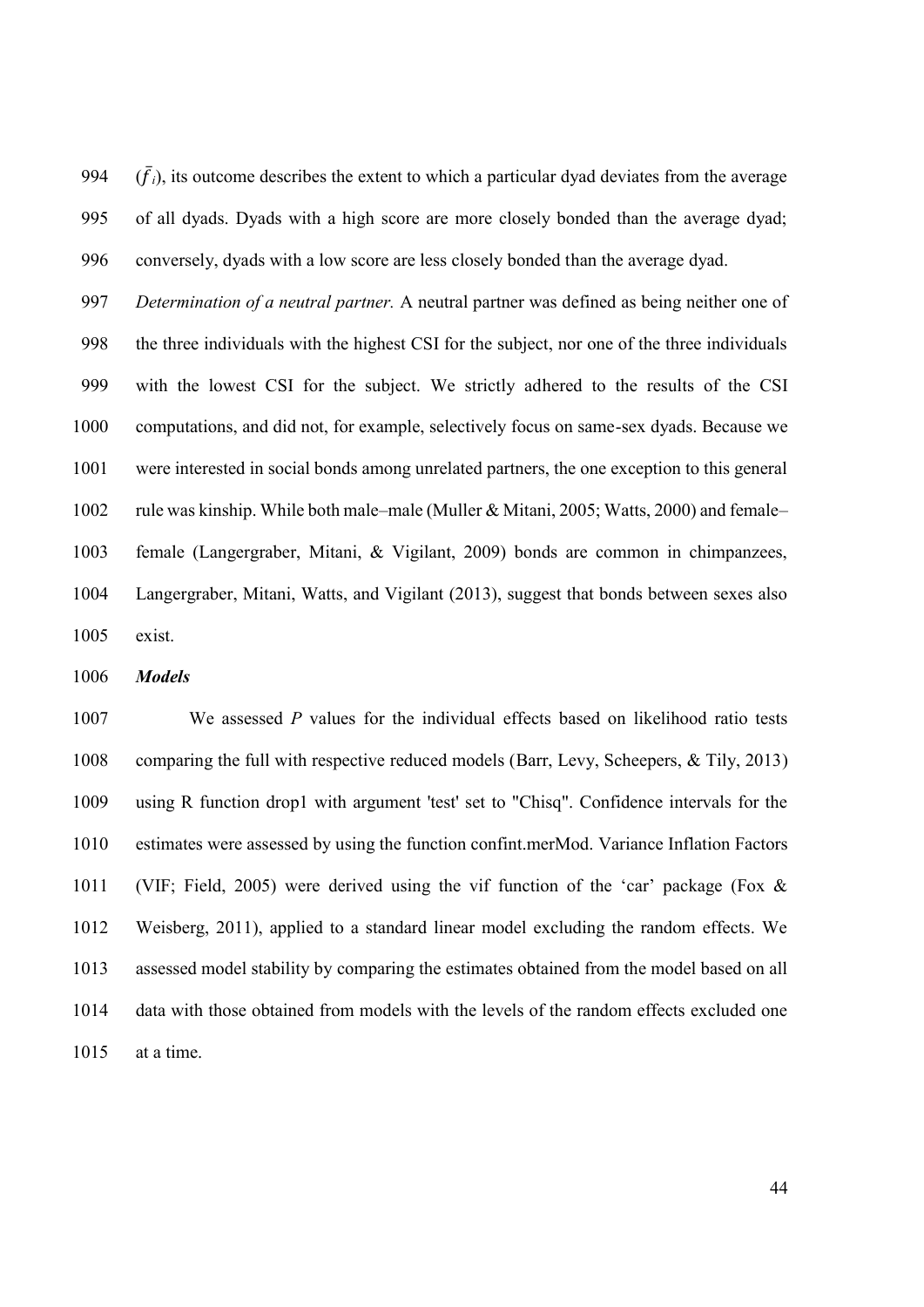*Model 1.1, Study 1:* We first used a generalized linear mixed model with binomial error distribution and logit link function to analyse whether aversion to pull the uncertain rope was influenced by condition. Due to singular fit warnings, we simplified the random slope structure: The random slopes of session in subject and condition in partner were estimated to be essentially 0. Because of further singular fit warnings, we continued to simplify the random effect structure. The final model comprised condition and session as fixed effects and subject as a random effect. We checked whether the assumptions of normally distributed and homogenous residuals were fulfilled by visually inspecting a qqplot and the residuals plotted against fitted values. Both indicated no obvious deviations from these assumptions. Collinearity was no issue (maximum variance inflation factor: 1.0 for condition and session). The model revealed to be stable (for the model output, see Table A2).

 *Model 1.2, Study 1:* We used a linear mixed model (Baayen, 2008) to analyse the effect of condition on the latency to pull the uncertain rope. Due to singular fit warnings, we simplified the random slope structure: The random slopes of session and condition in partner were estimated to be essentially 0; we therefore did not include them in the final model. We log transformed the variable latency to pull the uncertain rope because the distribution of the response was right skewed. We checked whether the assumptions of normally distributed and homogenous residuals were fulfilled by visually inspecting a qqplot and the residuals plotted against fitted values. Both indicated no obvious deviations from these assumptions. Collinearity was no issue (maximum variance inflation factor: 1.0 for condition and session). The model was revealed to be stable (for the model output, see Table A3).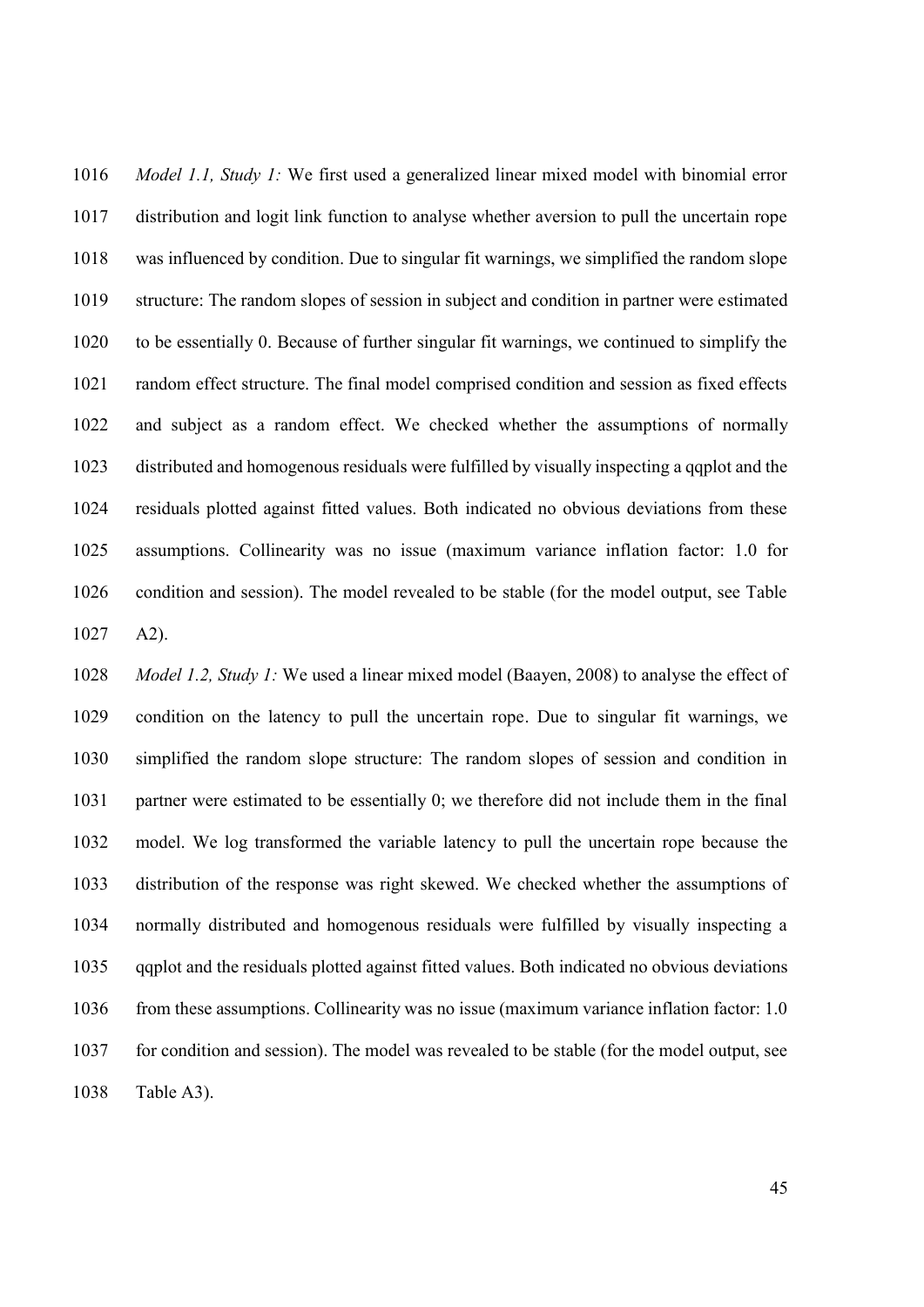*Model 1.3, Study 1:* We used a generalized linear mixed model with binomial error distribution and logit link function to analyse whether negative emotional reactions in uncertain trials were influenced by condition. Due to singular fit warnings, we simplified the random effect structure: The random effect of partner and the random slope of session in subject were estimated to be essentially 0; we therefore did not include them in the final model (for the model output, see Table A4).

 *Model 2.1, Study 2:* We used a generalized linear mixed model with binomial error distribution and logit link function to investigate whether the choice of the risky option was influenced by condition and subject's sex, age, and hierarchy position. Due to singular fit warnings, we simplified the random effect structure: The random effect of partner was estimated to be essentially 0; we therefore did not include it in the final model (for the model output, see Table A5).

 *Model 2.2, Study 2:* To investigate whether chimpanzees chose the risky option more often after being rewarded in risky trials, we used a generalized linear mixed model with binomial error distribution and logit link function. As we did not find an effect of subject's sex, age, or hierarchy position in the previous model, we did not include them as fixed effects. Due to singular fit warnings, we simplified the random effect structure: The random effect of partner and the random slope of session and condition in subject were estimated to be essentially 0; we therefore did not include them in the final model (for the model output, see Table A6).

 *Model 2.3, Study 2:* We used a linear mixed model (Baayen, 2008) to analyse the effect of condition on the latency to choose one option. The random effect structure comprised subject, partner, and session ID (nested in subject) as random intercepts and session number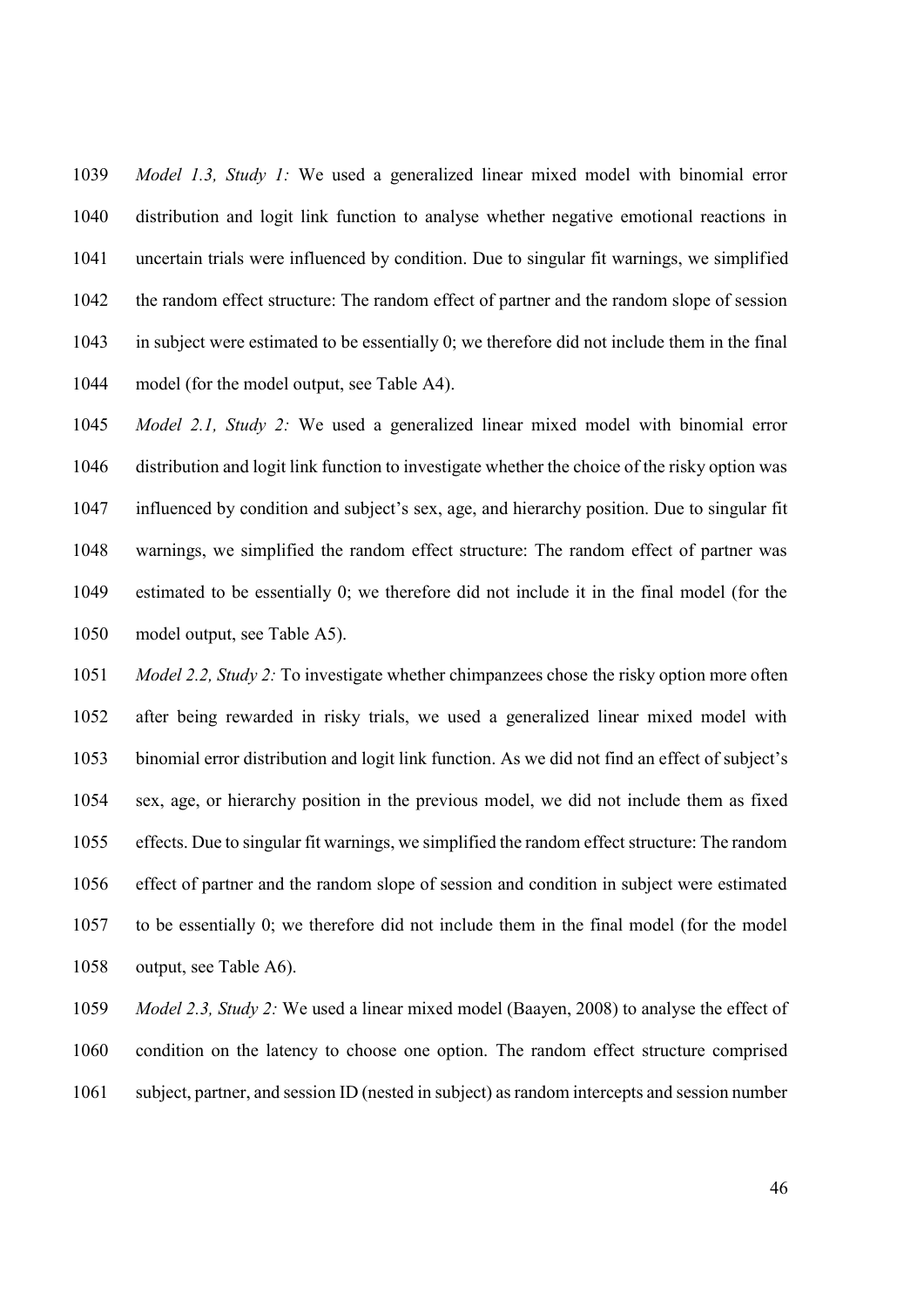and condition in subject and partner as random slopes. We log transformed the variable latency to pull either rope because the distribution of the response was right-skewed. Due to singular fit warnings, we simplified the random effect structure: The random effect of partner was estimated to be essentially 0; we therefore did not include it in the final model 1066 (for the model output, see Table A7).

*Effect size*

 We calculated the effect size and confidence intervals for the choice of the risky option in the social and nonsocial condition of Study 2. The effect size was calculated in R (R Core Team, 2019) using the function cohen.d (Cohen's *d*) of the effsize package (Torchiano, 2020). This revealed a small effect size (*d* = 0.22, 95% CI = [–0.53, 0.98]). As our analysis revealed a nonsignificant result, the confidence interval of the effect size 1073 spans the null value of zero. Calcutt et al.  $(2019)$  reported a medium effect size  $(d = 0.69,$  95% CI =  $[-0.08, 2.01]$ . The two confidence intervals overlap in the range of no or a small effect size, and the confidence interval in our study is narrower. This suggests that the null hypothesis of no (or a small) effect is true (see Colegrave & Ruxton, 2003; Kelly, 2006).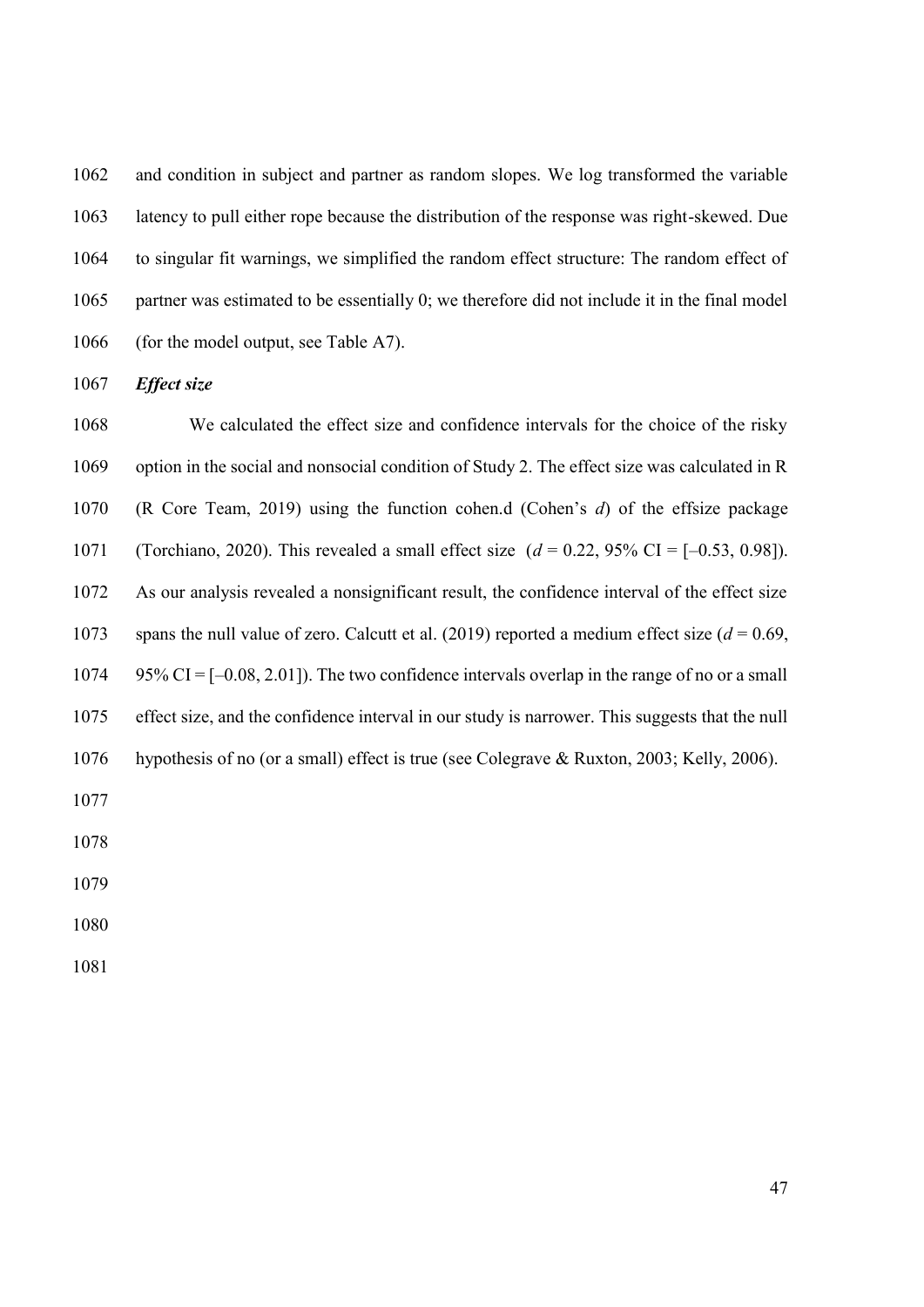## **Table A1**

| No.             | <b>Subjects</b> |            |     | <b>Partners</b> |            |     |
|-----------------|-----------------|------------|-----|-----------------|------------|-----|
|                 | <b>Name</b>     | <b>Sex</b> | Age | <b>Name</b>     | <b>Sex</b> | Age |
| 1               | <b>Roy</b>      | Male       | 11  | <b>Romeo</b>    | Male       | 14  |
| $\overline{2}$  | William         | Male       | 18  | <b>Romeo</b>    | Male       | 14  |
| $\mathbf{3}$    | Niyonkuru       | Male       | 28  | <b>Roy</b>      | Male       | 11  |
| 4               | <b>Tess</b>     | Female     | 26  | <b>Roy</b>      | Male       | 11  |
| 5               | <b>Uruhara</b>  | Male       | 29  | Roy             | Male       | 11  |
| $6\phantom{1}6$ | <b>Chipie</b>   | Female     | 27  | <b>William</b>  | Male       | 18  |
| $\overline{7}$  | <b>Kisa</b>     | Male       | 25  | <b>Chipie</b>   | Female     | 27  |
| 8               | <b>Akela</b>    | Female     | 30  | <b>Chipie</b>   | Female 27  |     |
| 9               | <b>Amizero</b>  | Female     | 29  | <b>Chipie</b>   | Female 27  |     |
| 10              | Joy             | Female     | 13  | <b>Bahati</b>   | Female 25  |     |
| 11              | Dufatanya       | Female     | 27  | <b>Bahati</b>   | Female 25  |     |
| 12              | Jane            | Female     | 14  | <b>Bahati</b>   | Female 25  |     |

*Sex and Age of All Subjects and Partners Participating in Studies 1 and 2.*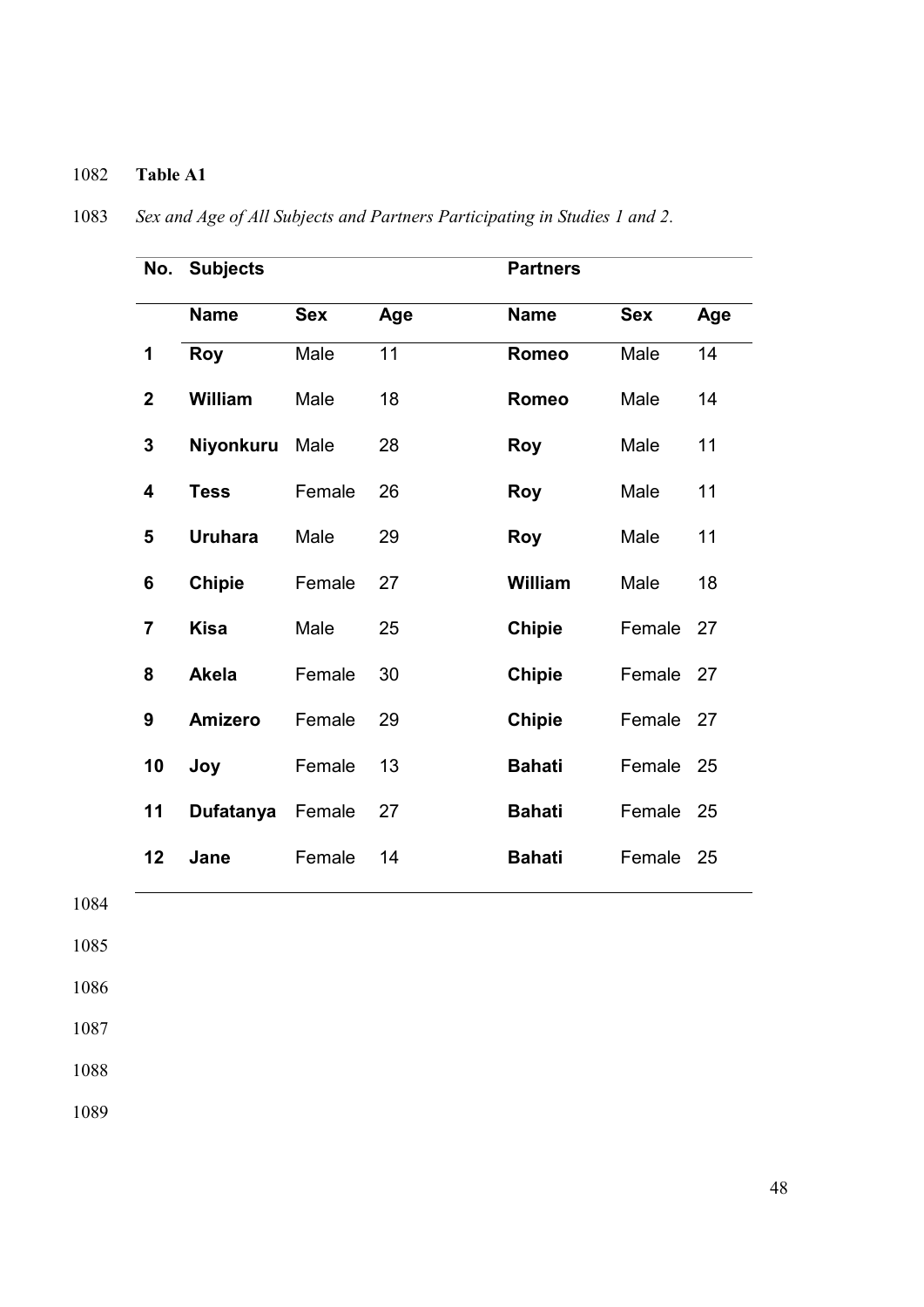## 1090 **Table A2**

## 1091 *Output of Model 1.1, Study 1*

|                  | <b>Estimate</b> | <b>SE</b> | $\mathbf{v}^2$ |        | 95% CI   |       |
|------------------|-----------------|-----------|----------------|--------|----------|-------|
| (Intercept)      | $-3.385$        | 0.541     |                |        |          |       |
| <b>Condition</b> | 1.763           | 0.295     | 41.486         | < 0.01 | 1.196    | 2.376 |
| <b>Session</b>   | 0.032           | 0.131     | 0.056          | 0.812  | $-0.230$ | 0.294 |

### 1092

## 1093 **Table A3**

## 1094 *Output of Model 1.2, Study 1*

|                  | <b>Estimate SE</b> |       | $\mathbf{v}^2$ |       | 95% CI |       |
|------------------|--------------------|-------|----------------|-------|--------|-------|
| (Intercept)      | 2.069              | 0.144 |                |       |        |       |
| <b>Condition</b> | 0.336              | 0.142 | 4.601          | 0.032 | 0.034  | 0.638 |
| <b>Session</b>   | 0.025              | 0.033 | 0.565          | 0.452 | -0.046 | 0.096 |

## 1095

## 1096 **Table A4**

## 1097 *Output of Model 1.3, Study 1*

|                  | <b>Estimate SE</b> |       | $V^2$ | р     | 95% CI   |       |
|------------------|--------------------|-------|-------|-------|----------|-------|
| (Intercept)      | $-1.617$           | 0.453 |       |       |          |       |
| <b>Condition</b> | 0.434              | 0.334 | 1.443 | 0.230 | $-0.328$ | 1.136 |
| <b>Session</b>   | $-0.036$           | 0.132 | 0.070 | 0.791 | $-0.313$ | 0.237 |

### 1098

## 1099 **Table A5**

## 1100 *Output of Model 2.1, Study 2*

|                           | <b>Estimate</b> | <b>SE</b> | $\mathbf{Y}^2$ | Ŋ     | 95% CI   |       |
|---------------------------|-----------------|-----------|----------------|-------|----------|-------|
| (Intercept)               | $-0.408$        | 0.805     |                |       |          |       |
| <b>Condition</b>          | $-0.604$        | 0.805     | 0.542          | 0.462 | $-2.416$ | 1.156 |
| <b>Session</b>            | $-0.040$        | 0.269     | 0.021          | 0.886 | $-0.626$ | 0.574 |
| <b>Sex</b>                | $-1.924$        | 1.412     | 1.676          | 0.195 | $-5.013$ | 1.160 |
| Age                       | $-0.165$        | 0.422     | 0.146          | 0.702 | $-1.084$ | 0.767 |
| <b>Hierarchy position</b> | $-1.094$        | 0.711     | 2.107          | 0.147 | $-2.673$ | 0.446 |

1101